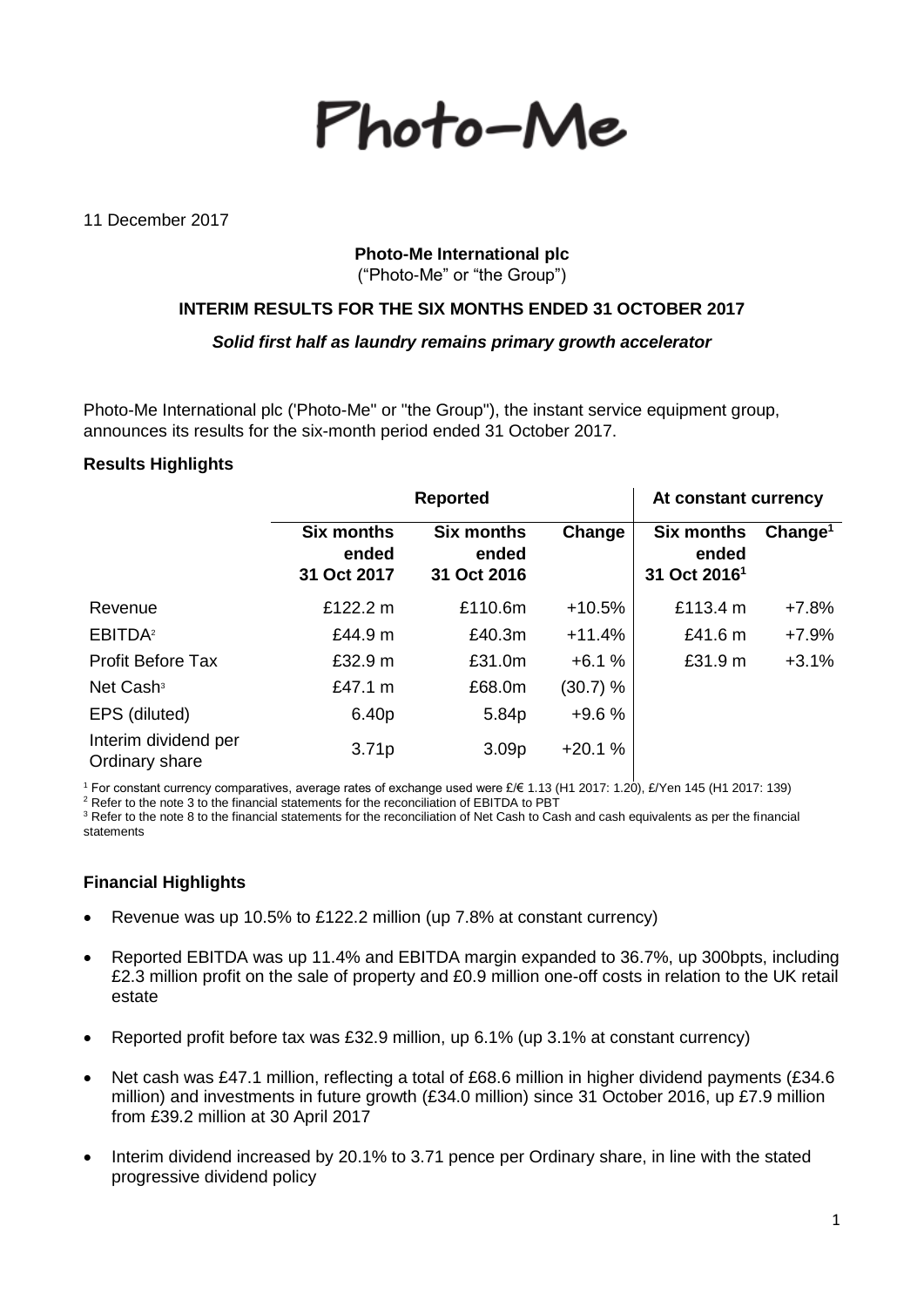• Total laundry revenues up 75% to £17.3 million (H1 2017: £9.9 million)

# **Operational Highlights**

- Continued strong performance led by Continental Europe in all three key business areas: identification, laundry and printing kiosks.
- Further progress in the deployment of ID security technology:
	- Continued rollout of encrypted passport photo ID upload technology in Ireland.
	- In the UK, positive conclusion of discussions with Her Majesty's Passport Office and of the testing of the new online passport service; E-passport photobooths being rolled out across the UK, from mid December 2017.
- Laundry remains the primary growth driver of the Group:
	- Manufacturing capacity increased in H2 2018 in support of growth target.
	- B2B services extended through acquisitions, with further opportunities under review.
- Action taken to boost profitability of UK digital printing business:
	- Photo-Me Retail operations being refocused to provide unattended digital printing kiosk activities, with the phased closure of manned retail outlets
	- This will result in a total one-off restructuring cost of £2.0 million in the current financial year, of which £0.9 million has been accounted for in the period ended 31 October 2017.
- Continued investment in innovation for future growth focused on:
	- Complementary products and technologies with multiple applications, such as a banking front-end application for the Group's booths.
	- Ongoing upgrade to support market leading position.

### **Commenting on the results, Serge Crasnianski, Chief Executive Officer, said:**

"The Group has once again performed strongly, with good operational progress made against our strategy to diversify operations.

In the first half, further excellent progress was achieved in the deployment of laundry operations, a key growth driver for the Group. As a result, the Board anticipates that laundry revenue will become an increasing proportion of total Group revenue as we get closer to achieving our mid-term deployment targets."

### **ENQUIRIES:**

**Photo-Me International +44 (0) 1372 453 399** Gabriel Pirona, CFO [ir@photo-me.com](mailto:ir@photo-me.com)

**Hudson Sandler LLP +44 (0) 20 7796 4133** Wendy Baker/Emily Dillon/Jasper Bartlett [photo-me@hudsonsandler.com](mailto:photo-me@hudsonsandler.com)

An interview with Serge Crasnianski, CEO, and Gabriel Pirona, CFO, commenting on the interim results is available to view at [www.photo-me.com](http://www.photo-me.com/) and [www.brrmedia.co.uk/event/161041](http://www.brrmedia.co.uk/event/161041)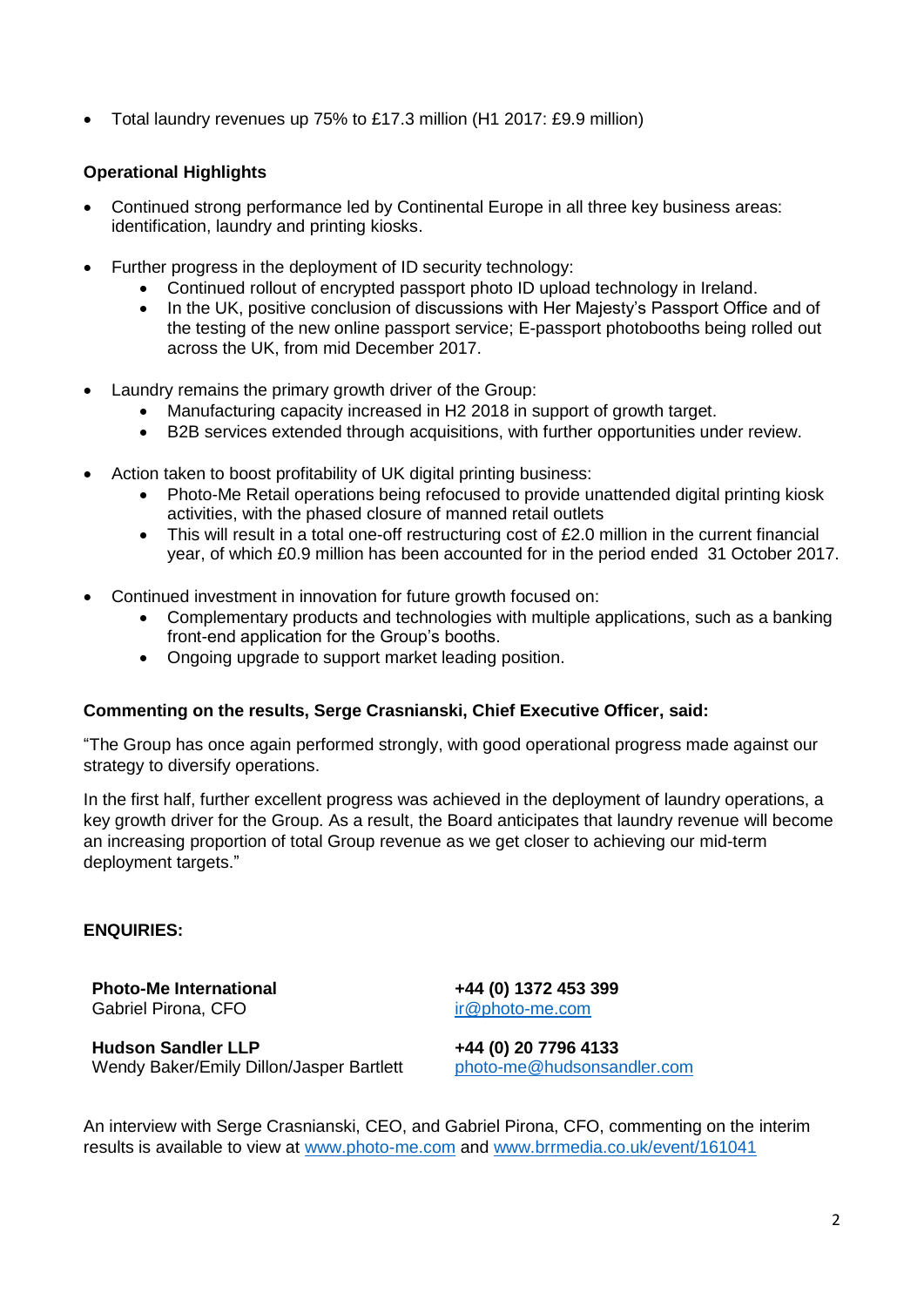An audio webcast of the analyst and investor presentation will be available to download later today at [www.photo-me.com](http://www.photo-me.com/) .

# **NOTES TO EDITORS**

Photo-Me International plc (LSE: PHTM) operates, sells and services a wide range of instant service vending equipment, primarily aimed at the consumer market.

The Group operates more than 47,300 vending units across 18 countries and its technological innovation is focused on three principal areas:

- Identification: photobooths and integrated biometric identification solutions
- Laundry: unattended laundry services
- Kiosks: high-quality digital printing

In addition, the Group operates vending equipment such as children's rides, amusement machines and business service equipment.

The Group has built long-term relationships with major site owners and its equipment is generally sited in prime locations in areas of high footfall such as supermarkets, shopping malls (indoors and outdoors) and public transport venues. The equipment is maintained and serviced by an established network of 700 field engineers.

The Company's shares have been fully-listed on the London Stock Exchange since 1962.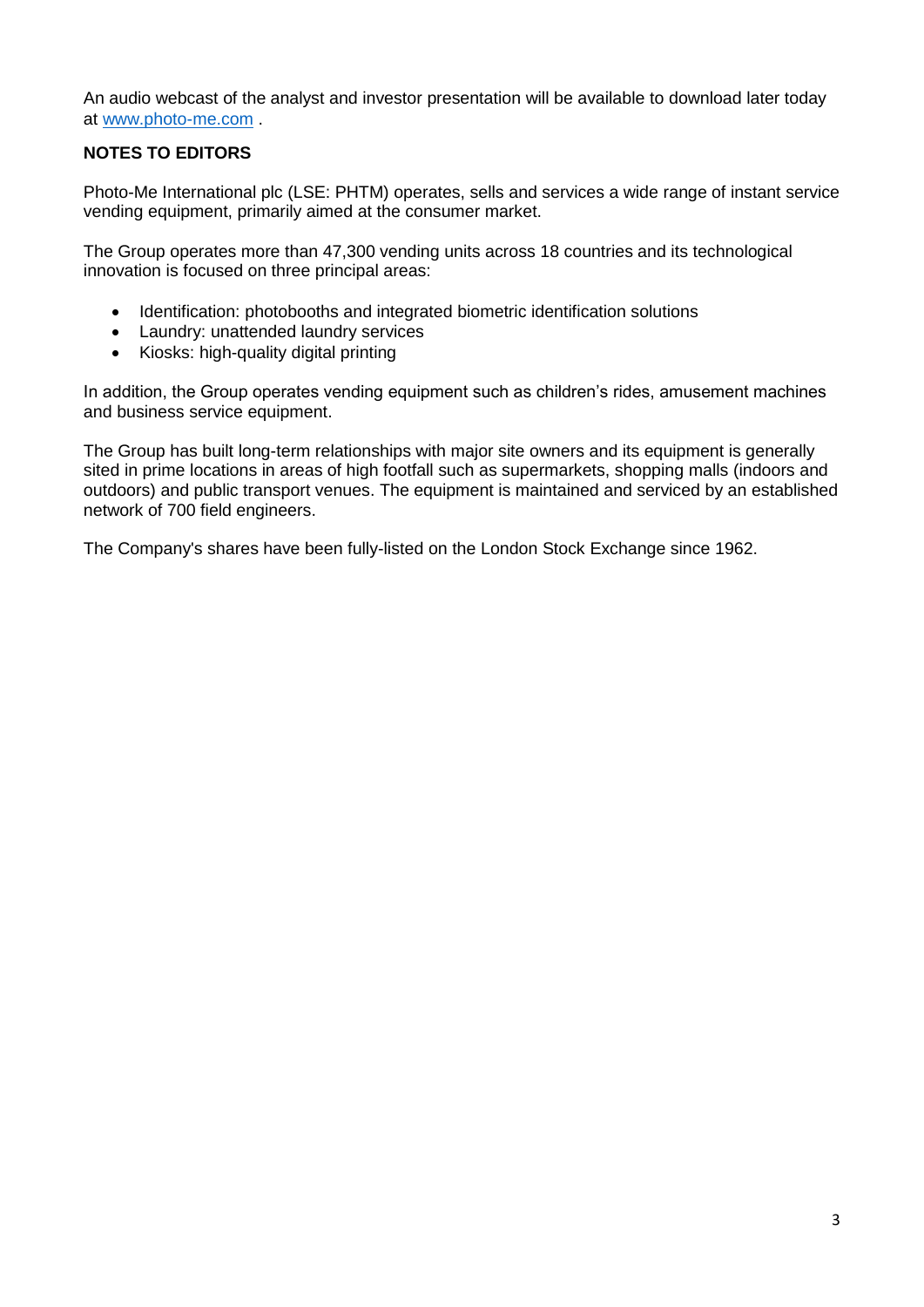# **CHAIRMAN'S STATEMENT**

### **Results**

The Group continues to perform in line with expectations, delivering strong reported revenue growth and further operational progress in the first half.

The increase in revenues reflects expansion both through acquisitions as well as the continued extension of our laundry business, particularly in Continental Europe. This reflects our strategy to invest consistently in future growth. Furthermore, given the international nature of the business, with 80% of profits generated from operations outside of the United Kingdom, the Group has benefited from favourable currency movements.

Reported revenue increased by 10.5% to £122.2 million. The rapid growth in our automated laundries and the unattended digital photo printing kiosks have largely mitigated lower photobooth takings in the UK and Japan.

Reported EBITDA increased by 11.4% to £44.9 million, resulting in a 300 bpts improvement in reported EBITDA margin to 36.7% of revenue. Profit before tax increased by 6.1% to £32.9 million. At constant currency, revenue increased by 7.8 % and profit before tax increased by 3.1%. Those results include the profit of £2.3 million on the sale of the head-office building in Bookham, as well as a one-off charge of £0.9 million in relation to the UK retail estate.

The Group remains highly cash generative, with cash generated from operations of £39.9 million. The Group's net cash position as at 31 October 2017 was £47.1 million, compared with net cash of £68.0 million as at 31 October 2016, following dividend payments and investments of £34.6 million and £34.0 million respectively, in the last 12 months, reflecting the progressive dividend policy, and our ongoing investment in the expansion of existing services and new product innovation. Compared to 30 April 2017, net cash increased by £7.9 million, from £39.2 million, while in the same period £18.6 million was invested in future growth and £11.6 million paid out as dividends.

### *Update on Photo-Me Retail*

As previously announced, the Group has undertaken a review of the progress of its Photo-Me Retail operations, the business resulting from the acquisition of the UK Photo Division of Asda Stores in November 2016, in order to reshape the digital printing operations and boost profitability.

In line with the Board's strategy to improve profitability, the Photo-Me Retail business is being refocused to provide online and unattended digital printing kiosks services, as the manned retail outlets are being progressively closed. This action will result in a one-off charge of £2.0 million, of which £0.9 million has been accounted for in the period to 31 October 2017.

The Board is confident the action taken will improve the future profitability of these operations.

### **Strategy**

The Group remains focused on three market segments: identification, laundry and digital kiosks, currently operating across 18 countries.

The Board is committed to diversifying operations and developing new technologies with multiple applications, which can be rapidly deployed across new and existing geographies, to provide a rapid return on investment.

This strategy is based on expanding the number of units in operation, increasing the yield per unit, and minimising production and operational costs to the Group.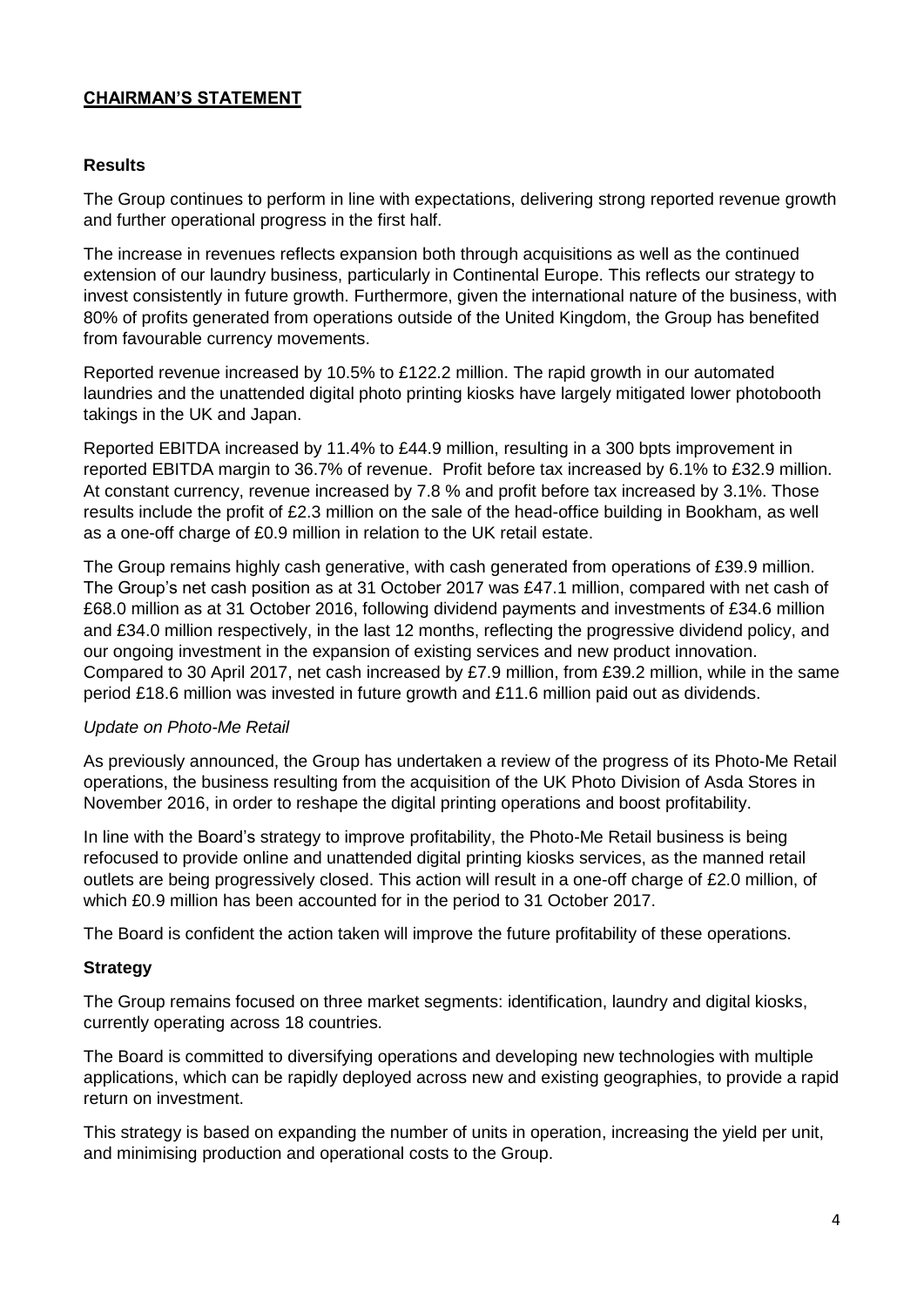During the first half, we continued to expand the laundry business, increased the breadth of our identification solutions and invested further in research and development. Details of our strategic progress are set out in the Business and Financial Review.

# **Dividends**

The Board is declaring an interim dividend of 3.71 pence per Ordinary Share, an increase of 20.1% compared with the interim dividend of 3.09 pence per ordinary share paid last year.

This increase is in line with the Group's progressive dividend policy and the Board's pledge in 2016 to increase the ordinary dividend by 20% for the financial years ending 30 April 2017 and 30 April 2018. Since 1 May 2016, the Group has returned £44.3 million to shareholders by way of dividends.

The interim dividend will be paid on 11 May 2018 to shareholders on the register on 6 April 2018. The ex-dividend date will be 5 April 2018.

## **Outlook**

The Group's performance in the first half was in line with the Board's expectation, notwithstanding the challenges of the macroeconomic environment.

Good operational progress has been made, particularly in the identification and laundry businesses in Continental Europe. The expansion of the Group's estate of automated laundries has continued apace. Sales of laundry equipment have increased according to expectations and the Board is actively looking for further business-to-business laundry acquisition opportunities in Europe. In the medium term, it is anticipated that laundry revenue will grow significantly as a proportion of the total Group revenues and satisfactory progress is being made towards our target of 6,000 total laundry units (owned and sold) deployed by the end 2020.

In the second half, the Group will benefit from the enhanced profitability of Photo-Me Retail's operations once the refocus of activities towards unattended services is complete.

Whilst remaining mindful of the macroeconomic environment, foreign exchange movements and consumer sentiment, the Board remain confident about the Group's prospects.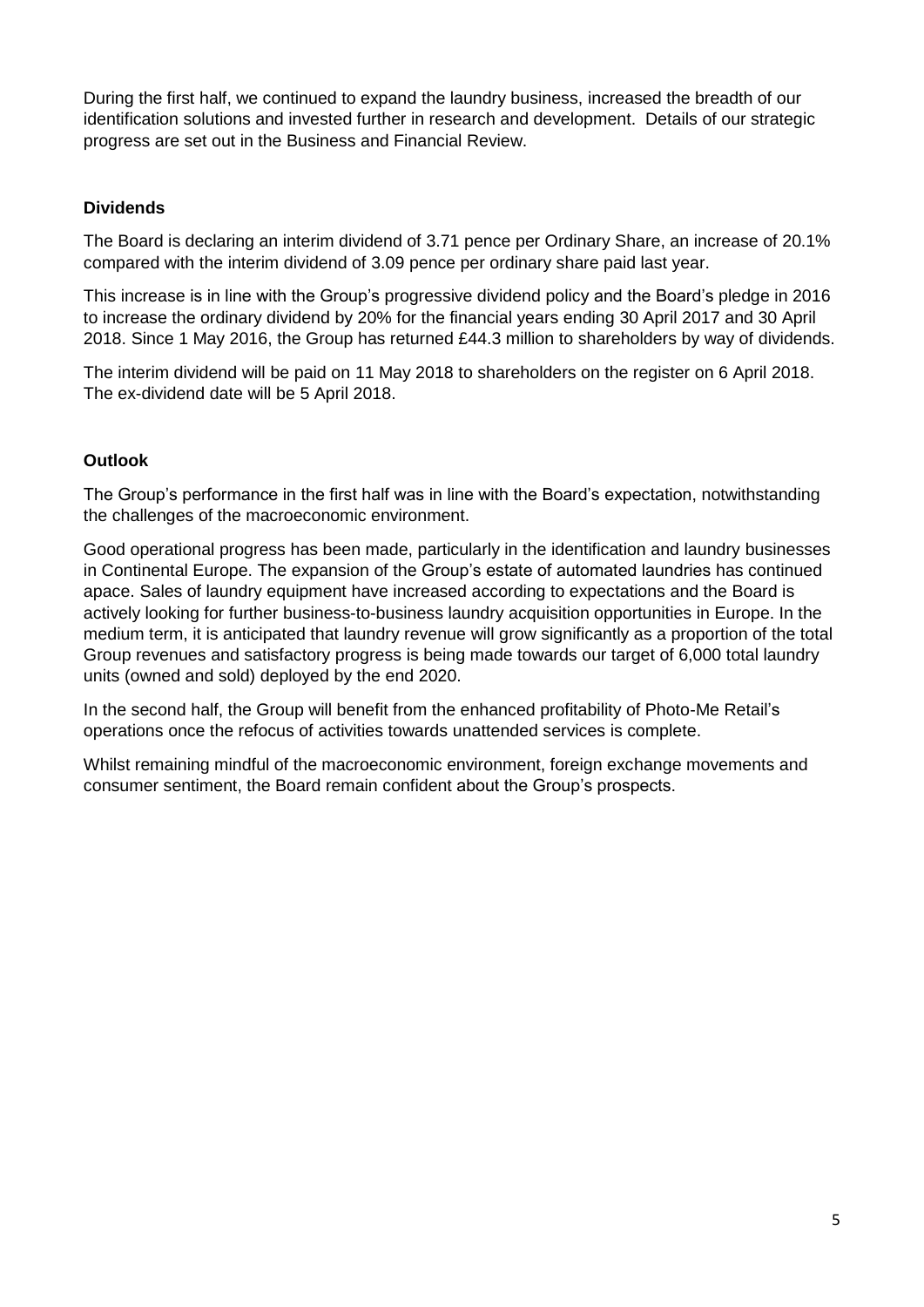# **CHIEF EXECUTIVE'S BUSINESS AND FINANCIAL REVIEW**

The Group has performed strongly in the first half. As at 31 October 2017, the Group's estate comprised 47,325 units, an increase of 1.2% compared with the prior year period. Units were added principally in the laundry business (up 47.1%) and in digital kiosks (up 5.6%), while some 800 unprofitable amusement machines were retired, mainly in Asia.

## **Vending units in operation**

|                           | As at<br>31 October 2017 |            | As at<br>31 October 2016 |            | <b>Change year</b><br>on year |
|---------------------------|--------------------------|------------|--------------------------|------------|-------------------------------|
|                           | No of<br>units           | % of total | No of units              | % of total |                               |
| <b>Continental Europe</b> | 24,229                   | 51%        | 23,605                   | 50%        | $+2.6%$                       |
| UK & Republic of Ireland  | 12,951                   | 27%        | 12,602                   | 27%        | $+2.8%$                       |
| Asia & ROW                | 10,145                   | 22%        | 10,553                   | 23%        | (3.9)%                        |
|                           | 47,325                   | 100%       | 46,760                   | 100%       | $+1.2%$                       |

## **Laundry units**

The growth strategy for the laundry business, which was launched in 2012, is predicated on leveraging our well-established relationship with site owners to access prime locations, mainly where we already operate other instant service equipment, such as photobooths.

|                                                          | H <sub>1</sub> 2018 | H <sub>1</sub> 2017 | Change   |
|----------------------------------------------------------|---------------------|---------------------|----------|
| Owned and operated units                                 | 2,332               | 1.579               | $+47.7%$ |
| Average monthly takings per owned<br>unit $(\epsilon)^4$ | €1,508              | €1.400              | +7.7%    |

<sup>4</sup>Average calculated on mature estate (machines in France, Ireland and Portugal with at least one month full month takings)

Further progress has been achieved by the Group in the laundry business, with total laundry revenues across the Group up 74.7% to £17.3 million compared with the prior year period (H1 2017: £9.9 million).

The revenue relating to our operated laundry estate increased by 54.2% to £11.1 million in the period (H1 2017: £7.2 million), due to 47.7% increase in the size of our owned and operated laundry machines estate and a 7.7% increase in average takings per unit to €1,508.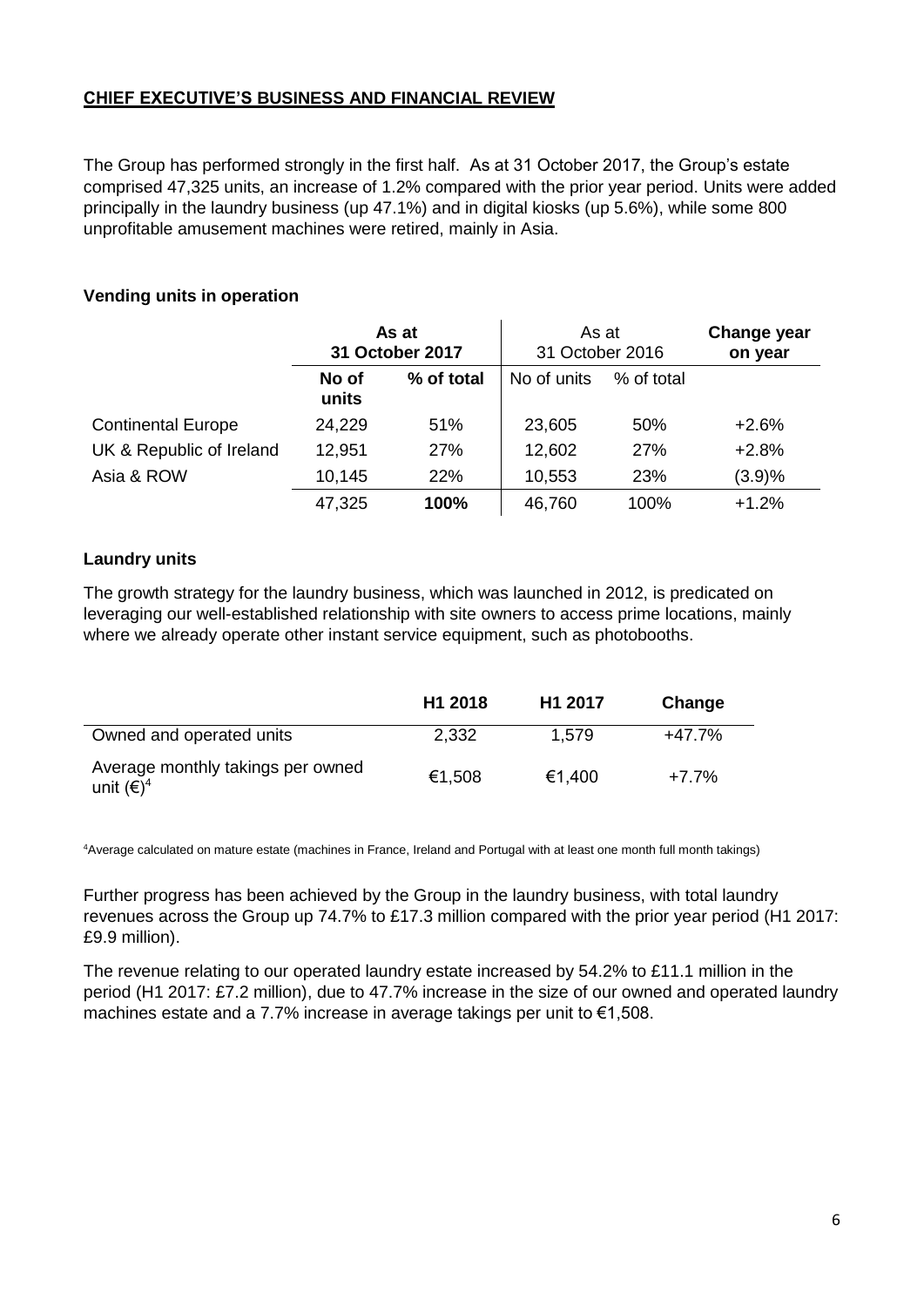### **Investment programme**

A key part of our strategy is the ongoing investment in new technologies to develop new and complementary products and services, to support future growth and create shareholder value.

Cashflow from our operations has remained strong at £39.9 million. This has enabled the Board to invest £18.7 million in the first half of the financial year, primarily in the roll-out of Revolution laundries and the purchase of launderette shops in Europe, while in the same period, a total of £11.6 million was returned to shareholders through dividend payments.

### **Strategic progress**

### *Photo identification (photobooths and integrated biometric identification solutions)*

We have continued to expand our services in Ireland through the deployment of our encrypted photo ID upload technology in our photobooths for Online Passport Applications. Since the Irish Government launched the new system in April 2017, approximately 200 photobooths have been enabled with secure digital upload technologies. We are on track to upgrade a total of 300 units by the end of the financial year.

As previously announced, in the UK, discussions with Her Majesty's Passport Office regarding the new online passport service and testing have concluded positively. The service is being rolled out to photobooths across the UK from mid December 2017.

The progressive rollout of secure and direct data transfer technologies in photobooths in Germany has continued with approximately 20 photobooths upgraded.

### *Laundry (unattended laundry services)*

The owned and operated laundry segment remains a key driver of growth for the Group, with revenues from laundry expected to represent half of total Group revenue in the medium term.

In the first half, the Group delivered strong growth from its laundry operations, with additional units deployed across all regions.

During the period, our manufacturing partner transferred production of the Revolution machine from Hungary to a new facility in Poland. Whilst this transition resulted in a short term slowdown in production, the new facility has the capacity to support production of 150 Revolution units per month from the second half of the financial year. This increase in production volumes will enable the Group to accelerate deployment in the longer term.

The Group remains on track to reach its target to deploy 6,000 (owned and sold) units by the end of 2020.

The Group made good progress on expanding its presence in the launderette market through the acquisition of underperforming launderette businesses in attractive locations. There are currently 66 outlets in operation, including six shops in Japan. Japan is a particularly attractive market where the lifestyle and laundry market dynamics offer significant opportunities for growth.

As part of the strategy to complement its laundry offering, the Group is expanding its activities in the business to business laundry services through acquisitions. Further to the October 2015 acquisition of Fowler (UK) Limited, in July 2017, the Group acquired Inox Equip Limited and Tersus Limited. These UK based B2B laundry operations provide bespoke professional design, procurement and installation of laundry and catering facilities for blue chip companies and institutions such as care homes and hospitals. In line with its strategy, the Group continues to actively seek out further bolton acquisitions in this area. The revenues of the B2B laundry services amounted to £4.1 million for the six months to 31 October 2017.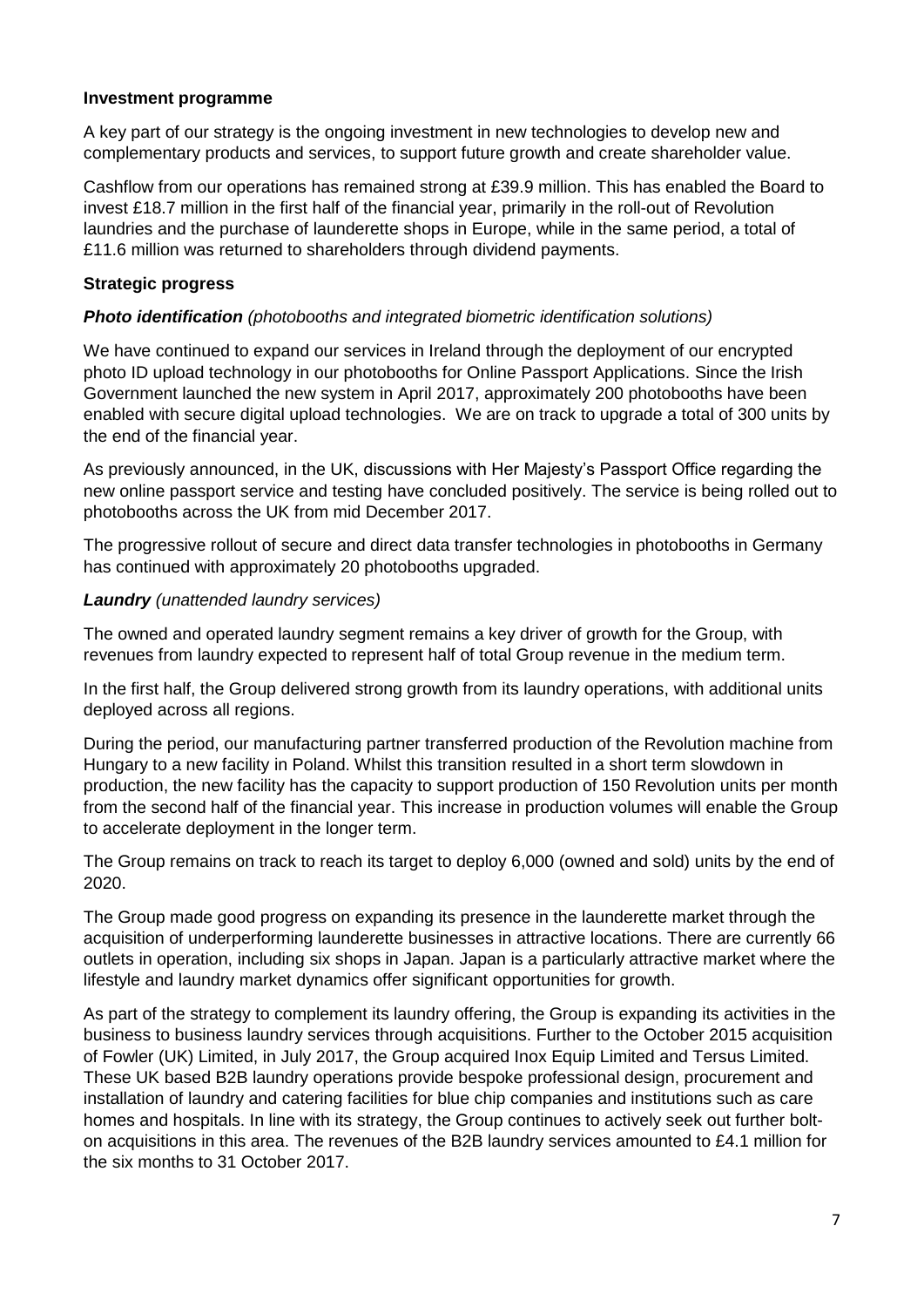# *Kiosks (High quality digital printing)*

The Group has continued to invest in the further deployment of digital kiosks. Compared to the same period last year, a global net total of 311 digital printing kiosks were deployed, mainly in the UK leveraging the Group's presence across the Asda network via the Photo-Me Retail business.

The Group is pleased with the performance of the new equipment, achieving average monthly gross takings per unit of £800 across the estate and reaching £1,500 in the UK.

The Group will pursue its strategy to further expand the roll-out of the SpeedLab Cube and SpeedLab Bio released last year, offering both the latest state-of -the art digital printing technology and a significantly enhanced consumer experience, creating potential for further growth.

## *Investment in innovation*

Investment in new technologies and products has continued, particularly focused on offering technology via our photobooth network to provide customers with front-end retail banking services and proprietary 3D Capture and enrolment technologies. The Group believes that those new selfservice banking front-end booths address the need from financial institutions to find additional, cost effective platforms to support their traditional network, especially in the context of the rationalisation of the banking industry.

Once again, the Group showcased selected new products at TRUSTECH, a large event dedicated to Trust Based Technology in Cannes (France) which took place in November.

At this year's event, The Group's banking booth technology won the 2017 Sesames Award for Best eTransactions Solution, and its 3D Enrolment Kiosk product was a finalist. The Awards are given in recognition of the best innovations in payments, identification, digital security and wireless technology.

# **Registered office**

In July 2017, the Group completed the sale of its head office buildings in Bookham, Surrey. The freehold was sold to Shanly Homes Limited (SHL) for a consideration of £2.5 million. The book value of the assets sold was £0.1 million and therefore the profit on the sale amounts to approximately £2.3 million, taking into account ancillary costs amounting to £0.1 million.

This disposal was part of the Group's review of the property portfolio and consolidated its head office and UK operations into one location. This strategy has rationalised the Group's property footprint and has enabled it to achieve further efficiencies in its UK operations.

The Group's new registered office is Unit 3B Blenheim Road, Epsom, KT19 9AP.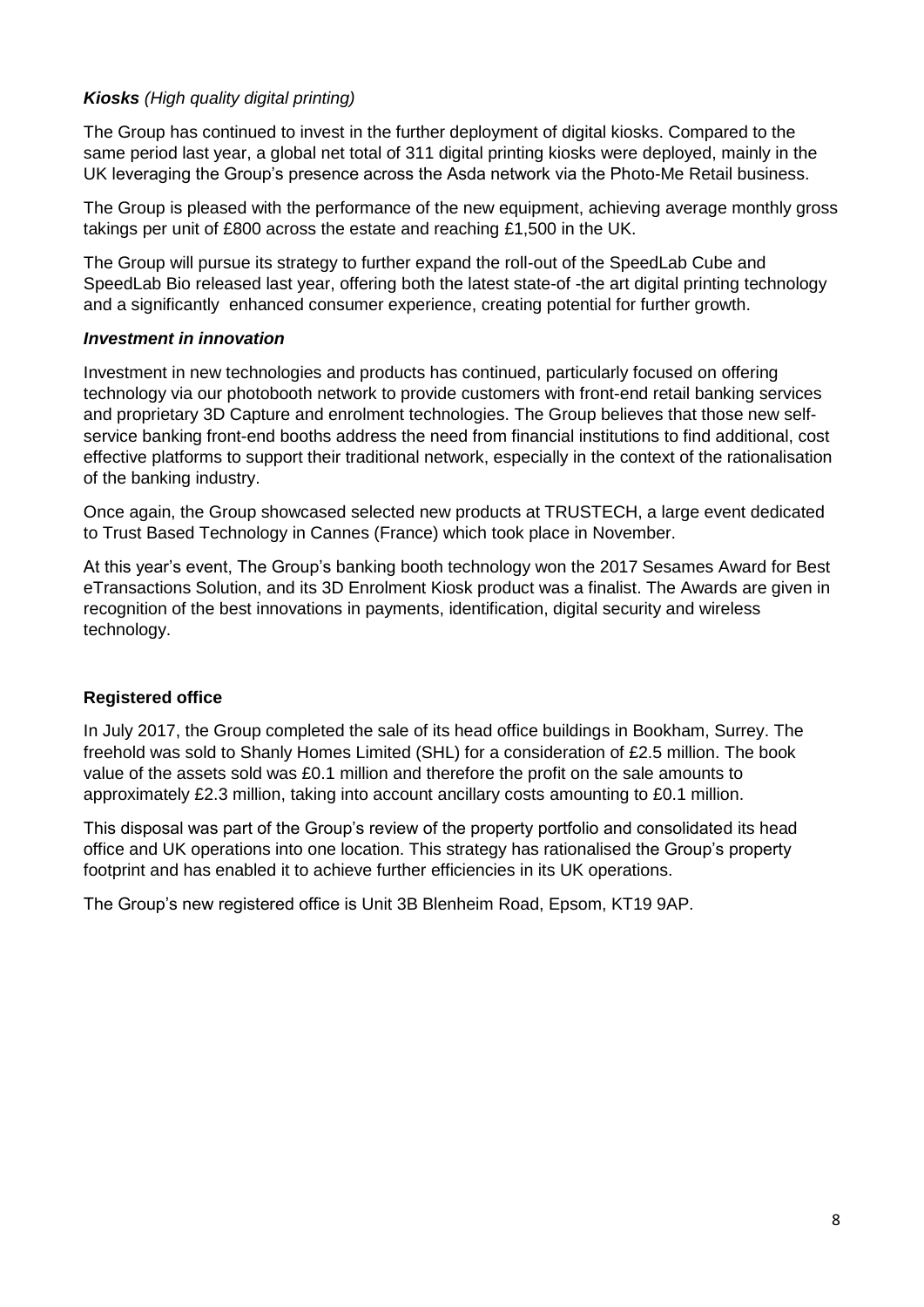# **REVIEW OF PERFORMANCE BY GEOGRAPHY**

The commentaries on the financial performance of the business are set out below in line with the segments as operated by the Board and the management of Photo-Me and consistently with the information prepared to support the Board decision process. Although the Group is not managed around product lines, some commentary below relates to the performance of specific products in the relevant geographies.

## *Key financials*

The Group reports its financial performance based on three principal geographic areas of operation; Continental Europe, UK & Republic of Ireland and Asia & the Rest of the World.

|                              | <b>Revenue</b><br><b>Six months</b><br>ended 31 October |            |                         |             |            | <b>Operating profit</b><br><b>Six months</b><br>ended 31 October |                         |             |
|------------------------------|---------------------------------------------------------|------------|-------------------------|-------------|------------|------------------------------------------------------------------|-------------------------|-------------|
|                              | 2017<br>£m                                              | 2016<br>£m | 2016 <sup>5</sup><br>£m | Change<br>% | 2017<br>£m | 2016<br>£m                                                       | 2016 <sup>5</sup><br>£m | Change<br>% |
| <b>Continental Europe</b>    | 66.1                                                    | 61.1       | 64.6                    | 8.2%        | 22.5       | 22.0                                                             | 23.0                    | $+2.3%$     |
| UK & ROI (inc.<br>corporate) | 33.5                                                    | 25.4       | 25.5                    | 31.9%       | 7.9        | 4.4                                                              | 4.3                     | +79.6%      |
| Asia & ROW                   | 22.6                                                    | 24.1       | 23.3                    | (6.2)%      | 2.50       | 3.7                                                              | 3.7                     | (31.9)%     |
| <b>Total</b>                 | 122.2                                                   | 110.6      | 113.4                   | $+10.5%$    | 32.9       | 30.1                                                             | 31.0                    | $+14.6%$    |

<sup>5</sup> For constant currency comparatives, average rates of exchange used were £/€ 1.13 (2016: 1.20), £/Yen 145 (2016: 139)

### **Continental Europe**

Continental Europe continued to perform extremely strongly in the first half across all business areas. The division, which operates in ten countries, remains the largest contributor to the Group's performance representing 54.1% of total Group revenue (H1 2017: 55.2%) and 68.3% of operating profit (H1 2017: 73.1%).

As at 31 October 2017, the Group had a total of 24,229 units in operation in Continental Europe (H1 2017: 23,605), representing 51% of the total estate sited in the division. This 2.6% increase was driven by the continued roll out of the Group's laundry operations in this region.

France, which is the largest contributor to the Continental Europe segment, performed strongly with revenue (in local currency) up 3.2%, and gross takings from the estate of automated Revolution laundries and the launderette outlets increased by 40.4%.

In Portugal, the success of the laundry deployment is evidenced by the shift in the product mix over the last three years. Between 2015 and 2017, revenue from laundry operations has increased from nil in 2015 to €0.7 million for the same period this year. Laundry revenues now represent 63% of revenue in the country. The profit before tax and excluding group fees increased by 118% in the same period.

At constant currency, revenues for the segment increased by 2.3%, primarily driven by a 39.4% increase in takings from our operated laundry machines, as well as the recent upgrades to the photobooth estate with digital security features and roll out of further kiosks.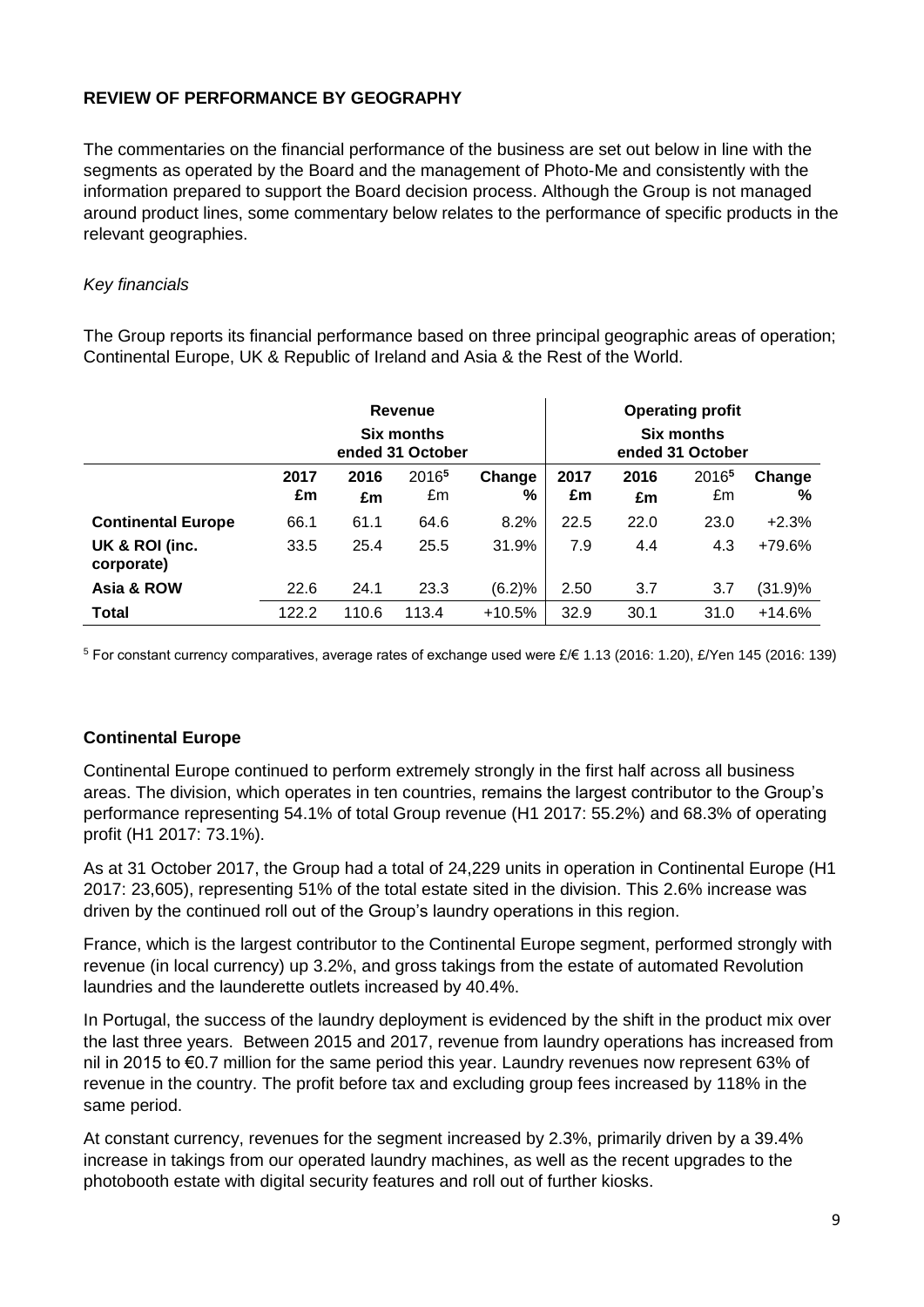# **UK & Republic of Ireland (including Corporate)**

The UK & Republic of Ireland contributed 27.4% of Group revenue in the first six months (H1 2017: 24.0%), and 24.0% of operating profit (H1 2017: 14.6%). The division's increased contribution to Group revenue and operating profit reflects continued expansion in laundry in Ireland and the UK, and the successful roll-out of the secure digital upload technology for the Irish Online Passport Service.

Ireland has been a focus for the laundry roll out programme and the country has seen revenues from laundry operations increase from € 0.1 million in the six months ended 31 October 2015 to €2.1 million during the same period this year. Laundry revenues now account for 70% of the country's total revenue. The profit before tax (excluding group fees) increased by 835% reflecting the speed of shift in product mix since the deployment programme commenced.

As at 31 October 2017, 27% of the Group's estate was sited in this region, the same as prior year. The estate increased by 2.8% to 12,951 machines, reflecting the expansion in the laundry business as well as the roll-out of the new SpeedLab Bio and SpeedLab Cube digital printing kiosks.

As previously mentioned, there has been some softening in the UK market due to consumer disposable income constraints. This resulted in lower revenue from the UK's photo identification operations in the first half, with slightly reduced demand for photo identification. This backdrop will be mitigated by actions to improve operational efficiencies in the business and maximise profitability in the UK. Price rises from £5 to £6 have been successfully implemented across the UK photobooth estate.

The restructuring of Photo-Me Retail to focus on unattended digital printing kiosks (detailed above) will improve the profitability of the business segment in the second half of the financial year, although there will be a negative impact on revenue in this geography.

Revenue was £33.5 million, an increase of 31.9% (acquisitions contribute £8.2 million). Operating profit in this segment was £7.9 million (H1 2017: £4.3 million), with acquisitions accounting for £0.7 million, and this also includes a profit of £2.3 million on the sale of the head office building in Bookham, as well as a one-off charge of £0.9m relating to the first phase of the restructuring of the Photo-Me Retail Business.

# **Asia & Rest of the World**

Asia and the Rest of the World contributed 18.5% of Group revenue (H1 2017: 21.8%) and 7.7% of operating profit (H1 2017: 12.3%). Japan remaining the largest business in the region.

At 31 October 2017, 22% of the Group's estate was sited in Asia and the Rest of the World (H1 2017: 23%) comprising 10,145 machines. This represents a decrease of 3.9%, mainly due to the retirement of some 800 unprofitable amusement machines.

Revenues in this region were £22.6 million, a decline of 6.2%, mainly reflecting the impact of currency exchange rates. At constant rates of exchange, the year on year decrease of 3.0% reflected more challenging market conditions and a lower contribution from the Japan My Number ID card programme, compared with the prior year period.

In Japan, the largest of the Group's operations in the region, the Group sees future growth mainly arising from the investment in launderette shops. There are six shops now open.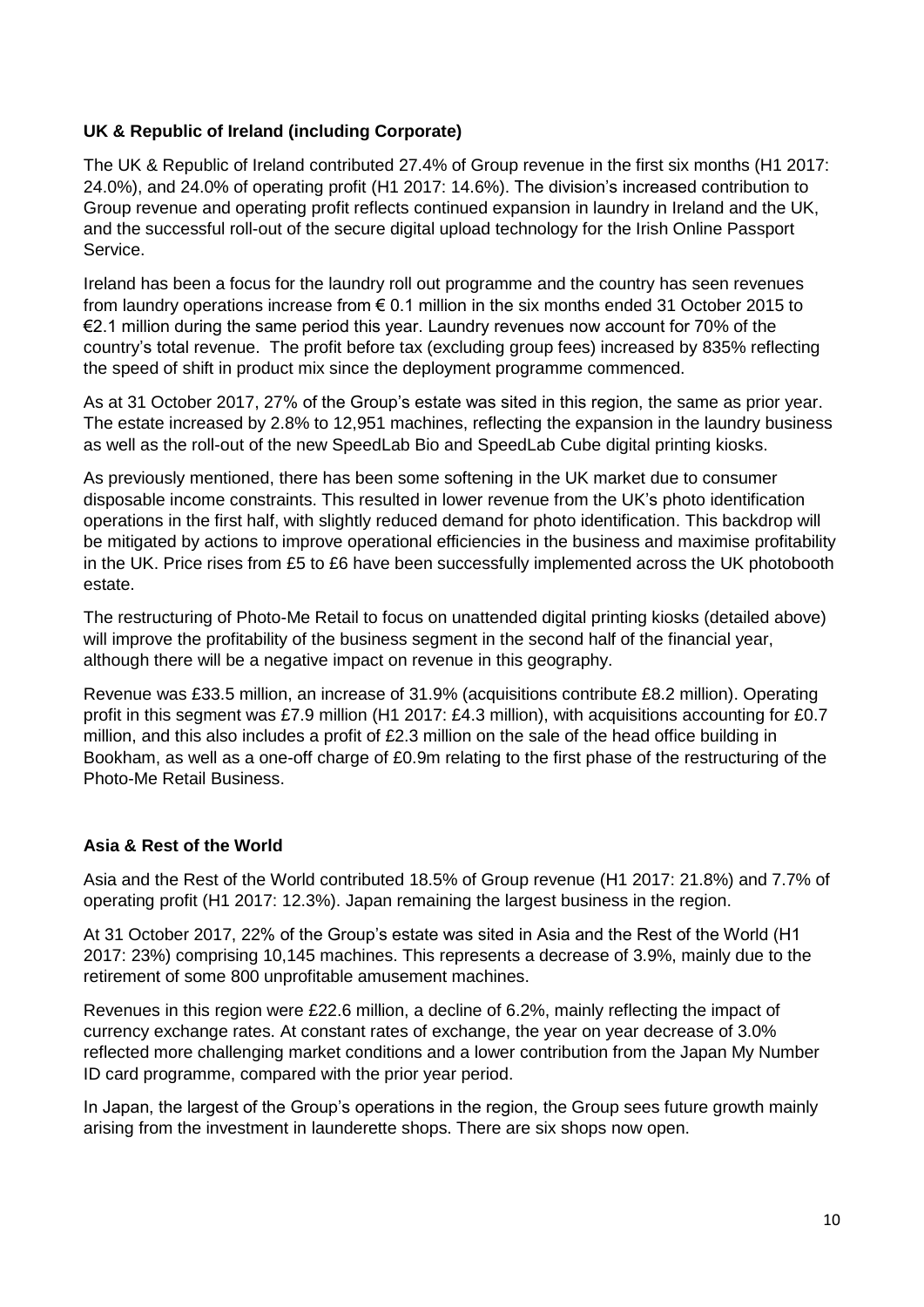Photo identification competition has remained high with new entrants looking to capitalise on the longer-term opportunity presented by the Japanese government's My Number initiative which is expected to be made compulsory in the medium term.

## **Statement of Financial Position**

Shareholders' equity as at 31 October 2017 totalled £126.8 million (30 April 2017: £128.0 million), equivalent to 33.7 pence (30 April 2017: 34.0 pence) per share.

The Group's net financial position remains strong, with a net cash balance of £47.1 million as at the 31 October 2017 (30 October 2016: £68.0 million, 30 April 2017: £39.2 million), reflecting £18.7 million of investments and £11.6 million distributed to shareholders through dividend payments.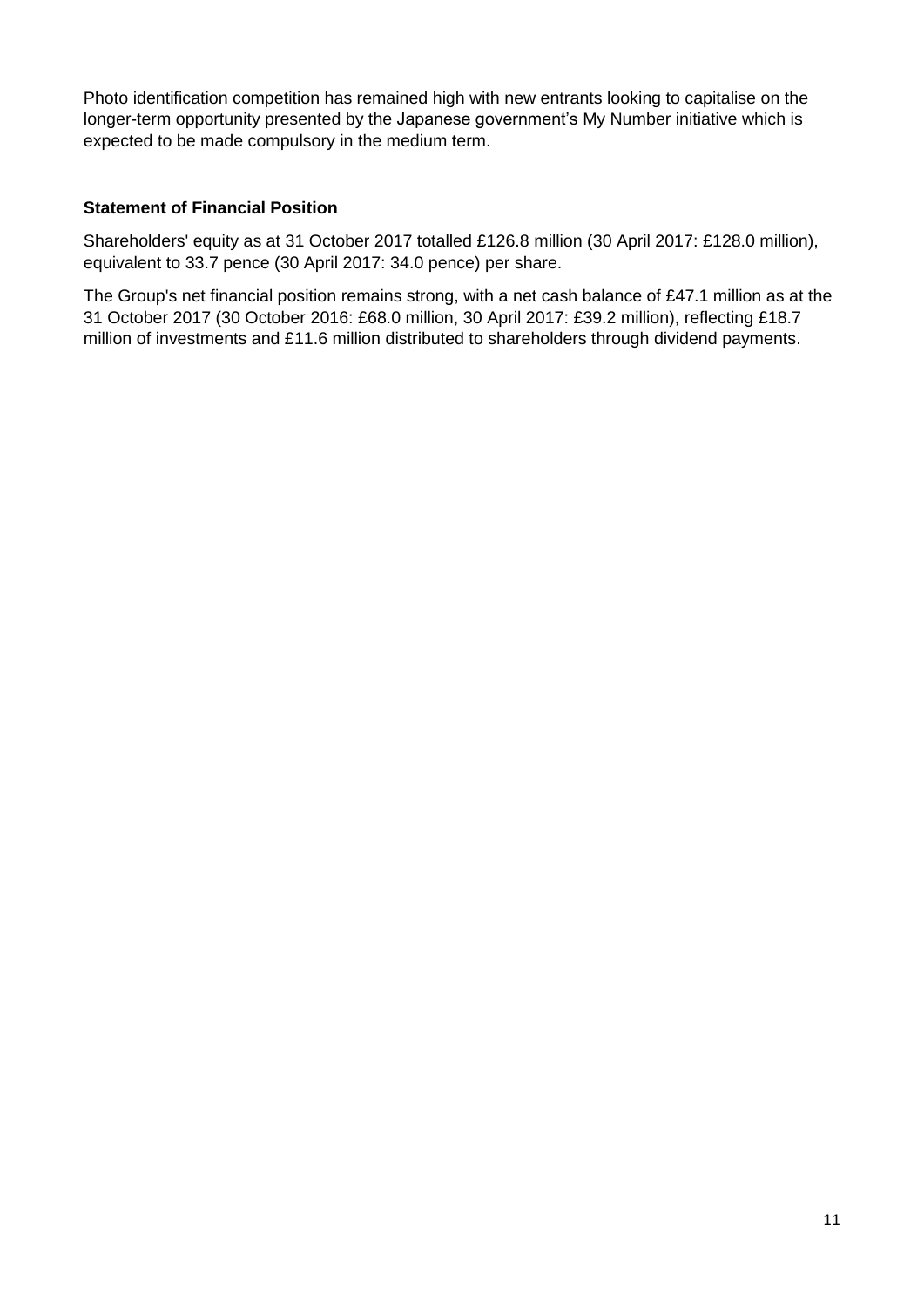# **PRINCIPAL RISKS**

Similar to any business, the Group faces risks and uncertainties that could impact the achievement of the Group's strategy. These risks are accepted as inherent to the Group's business. The Board recognises that the nature and scope of these risks can change and so regularly reviews the risks faced by the Group as well as the systems and processes to mitigate them.

The table below sets out what the Board believes to be the principal risks and uncertainties, their impact, and actions taken to mitigate them.

| Nature of the risk                              | <b>Description and impact</b>                                                                                                                                                                                                                                                                                                                              | <b>Mitigation</b>                                                                                                                                                                                                                                                                                                                                                                                                    |
|-------------------------------------------------|------------------------------------------------------------------------------------------------------------------------------------------------------------------------------------------------------------------------------------------------------------------------------------------------------------------------------------------------------------|----------------------------------------------------------------------------------------------------------------------------------------------------------------------------------------------------------------------------------------------------------------------------------------------------------------------------------------------------------------------------------------------------------------------|
| <b>Economic</b>                                 |                                                                                                                                                                                                                                                                                                                                                            |                                                                                                                                                                                                                                                                                                                                                                                                                      |
| Global economic<br>conditions                   | Economic growth has a major<br>influence on consumer spending. A<br>sustained period of economic<br>recession could lead to a decrease in<br>consumer expenditure in<br>discretionary areas.                                                                                                                                                               | The Group focuses on maintaining the<br>characteristics and affordability of its needs<br>driven and regulatory products.                                                                                                                                                                                                                                                                                            |
| Volatility of foreign<br>exchange rates         | The majority of the Group's revenue<br>and profit is generated outside the<br>UK, and the Group results could be<br>adversely impacted by an increase in<br>the value of sterling relative to those<br>currencies.                                                                                                                                         | The Group naturally hedges its exposure to<br>currency fluctuations on transactions, as<br>relevant. However, by its nature, in the<br>Board's opinion, it is very difficult to hedge<br>against currency fluctuations arising from<br>translation in consolidation in a cost-<br>effective manner.                                                                                                                  |
| <b>Regulations</b>                              |                                                                                                                                                                                                                                                                                                                                                            |                                                                                                                                                                                                                                                                                                                                                                                                                      |
| Centralisation of<br>production of ID<br>photos | In many European countries where<br>the Group operates, if governments<br>were to implement centralised image<br>capture, for biometric passport and<br>other applications or widen the<br>acceptance of self-made or home-<br>made photographs for official<br>document applications, the Group's<br>revenues and profits could be<br>seriously affected. | The Group has developed new systems<br>that respond to this situation, leveraging 3D<br>technology in ID security standards, and<br>securely linking our booths to the<br>administration repositories (solutions in<br>place in France, Ireland, Germany and<br>Switzerland, discussions in the UK,<br>Belgium and Holland).<br>Furthermore, the Group also ensures that<br>its ID products remain affordable and of |
|                                                 |                                                                                                                                                                                                                                                                                                                                                            | high quality.<br>In the UK, the Group is lobbying both alone,<br>and in tandem with its trade association, to<br>propose a solution similar to the ANTS<br>system in France which sends photos<br>electronically, maintaining the integrity of<br>the photos, compliance with ICAO<br>standards and, in the Board's opinion,<br>posing less threat to national security.                                             |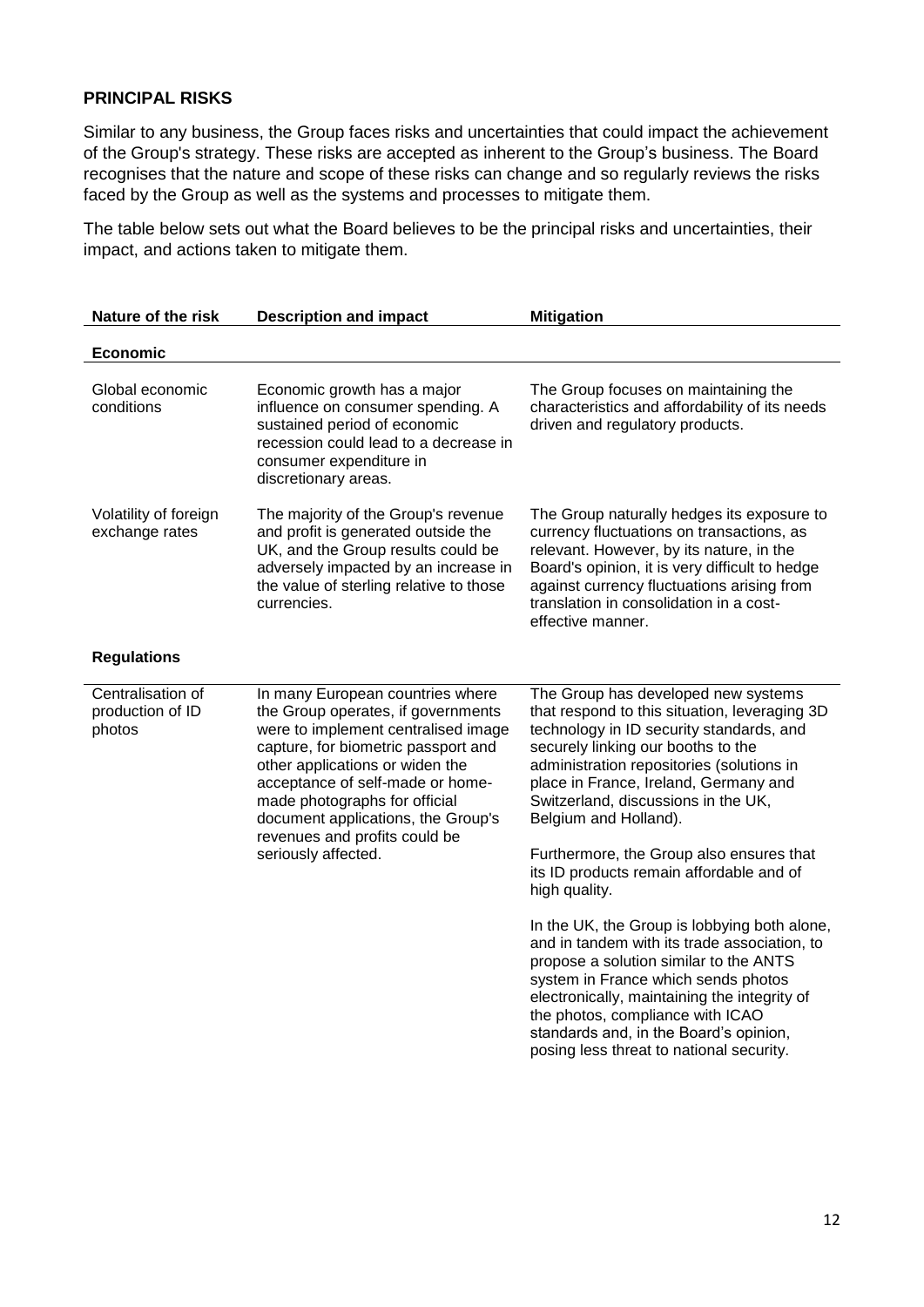The UK's referendum decision to leave the EU ("Brexit") will most probably lead to changes in regulations in the UK as well as modifications to numerous arrangements between the UK and other members of the EU, affecting trade and customs conditions, taxation, movements of resources, etc.

Business rates Since early 2015, the Valuation Office Authority has been issuing significantly increased assessments for some of the Company's estate, mainly photobooths and printing kiosks, and in some instances applying rates that the Company considers unreasonable. The census campaign led by the Government is part of the well-publicised strategy to systematically increase the amount of tax collected through business rates. The business tax risk is limited to the Company's operations in the UK. The Company has expensed the cost of the tax charge as reasonably estimated.

The Board is keeping the potential impacts of the referendum decision to leave the EU on all the Group's operations under review.

Any potential developments, including new information and policy indications from the UK government and the EU, will be looked at carefully on a continual basis with a view to enhancing the ability to take appropriate action targeted at managing and where possible minimising any adverse repercussions of Brexit.

The specific impact of Brexit on the Group will depend on the details of the conditions of the break-up to be negotiated between the UK and the European Union.

The Board foresees however that, while in the short term the negative impact of the uncertainty overshadowing the general UK economy could also overspill on the Group's UK operations. In the long term, potential 're-nationalisation' of UK identity documents (including the conversion of the EU burgundy passports to the navy blue British version) as well as strengthened immigration regulations, could lead to increased requests for the Group's secure identification products.

The Company has engaged advisers to reduce its exposure to business rates. The Company has received advice that the vast majority of the affected estate should not be subject to business rates, and therefore it has systematically appealed before the Valuation Tribunal the assessments received, while negotiating with the authorities to reduce that exposure. The Company believes that following the latest decision by the Upper Tribunal on 12 April 2017 in the ATM case, the risk should be capable of successful mitigation.Discussions are ongoing with the Valuation Office Agency on this matter.

| Identification of new<br>business<br>opportunities | Failure to identify new business<br>areas may impact the ability of the<br>Group to grow in the long term. | Management teams constantly review<br>demand in existing markets and potential<br>new opportunities. The Group continues to<br>invest in research into new products and<br>technologies. |
|----------------------------------------------------|------------------------------------------------------------------------------------------------------------|------------------------------------------------------------------------------------------------------------------------------------------------------------------------------------------|
| Inability to deliver<br>anticipated benefits       | The realisation of long-term<br>anticipated benefits depends mainly<br>upon the continued growth of the    | The Group regularly monitors the<br>performance of its entire estate of<br>machines. New technology enabled secure                                                                       |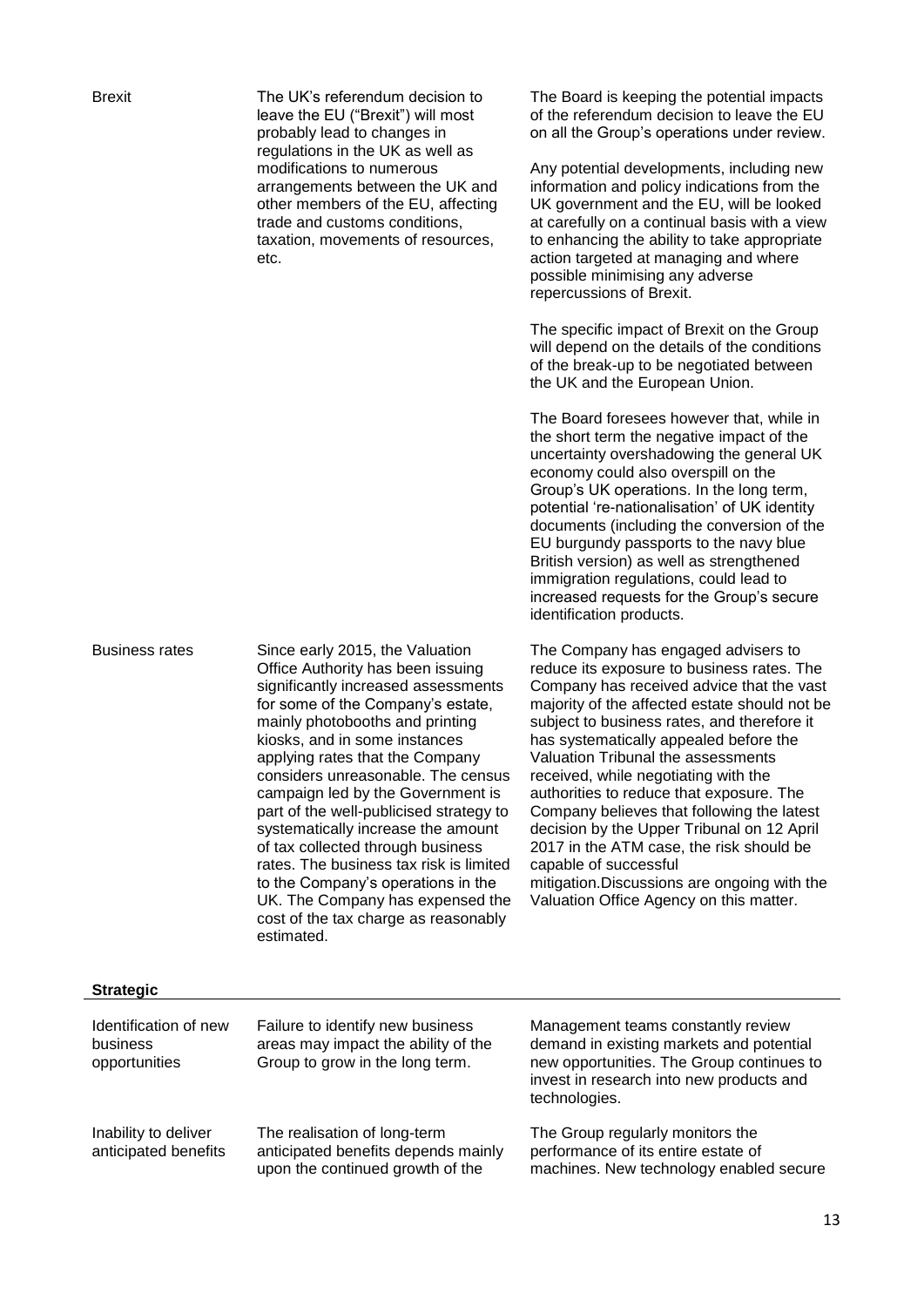from the launch of new products

laundry business and the successful development of integrated secure ID solutions.

ID solutions are heavily trialled before launch and the performance of operating machines is monitored consistently.

| <b>Market</b>                                        |                                                                                                                                                                                                                                                                                                                                                                                                                                  |                                                                                                                                                                                                                                                                                                                                 |
|------------------------------------------------------|----------------------------------------------------------------------------------------------------------------------------------------------------------------------------------------------------------------------------------------------------------------------------------------------------------------------------------------------------------------------------------------------------------------------------------|---------------------------------------------------------------------------------------------------------------------------------------------------------------------------------------------------------------------------------------------------------------------------------------------------------------------------------|
| Commercial<br>relationships                          | The Group has well-established<br>long-term relationships with a<br>number of site-owners. The<br>deterioration in the relationship with,<br>or ultimately the loss of, a key<br>account would have an adverse<br>albeit contained impact on the<br>Group's results, bearing in mind that<br>the Group's turnover is spread over a<br>large client base and none of the<br>accounts represent more than 1% of<br>Group turnover. | The Group's major key relationships are<br>supported by medium-term contracts. We<br>actively manage our site-owner<br>relationships at all levels to ensure a high<br>quality of service.                                                                                                                                      |
| <b>Operational</b>                                   |                                                                                                                                                                                                                                                                                                                                                                                                                                  |                                                                                                                                                                                                                                                                                                                                 |
| Reliance on foreign<br>manufacturers                 | The Group sources most of its<br>products from outside the UK.<br>Consequently, the Group is subject<br>to risks associated with international<br>trade.                                                                                                                                                                                                                                                                         | Extensive research is conducted into<br>quality and ethics before the Group<br>procures products from any new country or<br>supplier. The Group also maintains very<br>close relationships with both its suppliers<br>and shippers to ensure that risks of<br>disruption to production and supply are<br>managed appropriately. |
| Reliance on one<br>single supplier of<br>consumables | The Group currently buys all its<br>paper for photobooths from one<br>single supplier. The failure of this<br>supplier could have a significant<br>adverse impact on paper<br>procurement.                                                                                                                                                                                                                                       | The Board has decided to hold a strategic<br>stock of paper, allowing for 6 to 10 months'<br>worth of paper consumption, to allow<br>enough time to put in place alternative<br>solutions.                                                                                                                                      |
| Reputation                                           | The Group's brands are key assets<br>of the business. Failure to protect the<br>Group's reputation and brands could<br>lead to a loss of trust and<br>confidence. This could result in a<br>decline in the customer base.                                                                                                                                                                                                        | The protection of the Group's brands in its<br>core markets is sustained by products with<br>certain unique features. The appearance of<br>the machine is subject to high maintenance<br>standards. Furthermore, the reputational<br>risk is diluted as the Group also operates<br>under a range of brands.                     |
| Product and service<br>quality                       | The Board recognises that the<br>quality and safety of both its products<br>and services is of critical importance<br>and that any major failure will affect<br>consumer confidence.                                                                                                                                                                                                                                             | The Group continues to invest in its existing<br>estate, to ensure that it remains<br>contemporary, and in constant product<br>innovation to meet customer needs. The<br>Group also has a programme in place to<br>regularly train its technicians.                                                                             |
| <b>Technological</b>                                 |                                                                                                                                                                                                                                                                                                                                                                                                                                  |                                                                                                                                                                                                                                                                                                                                 |
| Failure to keep up<br>with advances in<br>technology | The Group operates in fields where<br>upgrades to new technologies are<br>mission critical, particularly in relation<br>to photography                                                                                                                                                                                                                                                                                           | The Group mitigates this risk by continually<br>focusing on R&D.                                                                                                                                                                                                                                                                |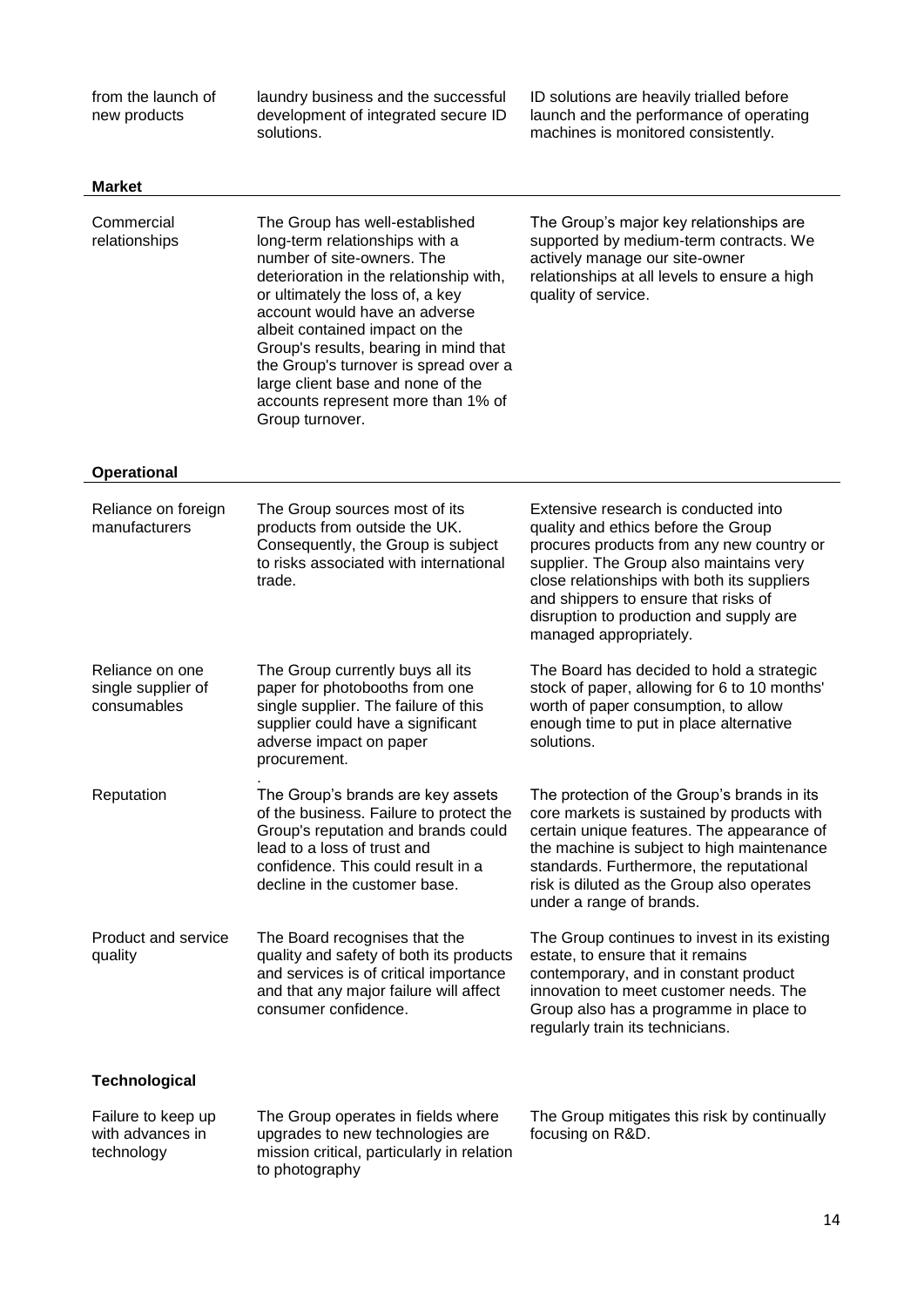| Cyber risk: third party | The Group operates an increasing     | The Group performs an ongoing            |
|-------------------------|--------------------------------------|------------------------------------------|
| attack on our secure    | number of photobooths capturing ID   | assessment of the risks and ensures that |
| ID data transfer        | data and transferring it directly to | the infrastructure meets the security    |
| feeds                   | governmental databases               | requirements.                            |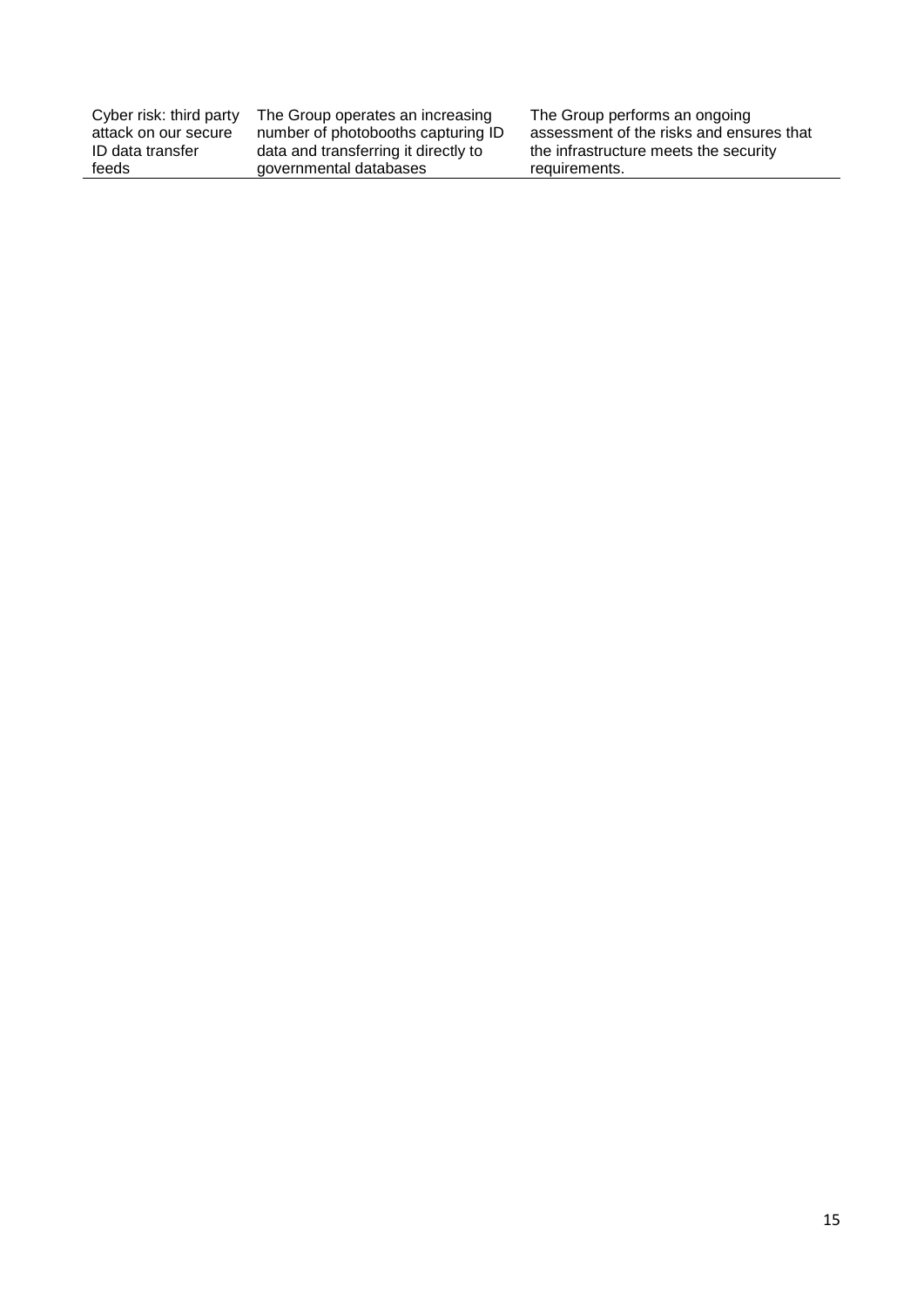# **GROUP CONDENSED STATEMENT OF COMPREHENSIVE INCOME**

for the six months ended 31 October 2017

|                                           |              | <b>Unaudited</b>               | Unaudited                            | Audited         |
|-------------------------------------------|--------------|--------------------------------|--------------------------------------|-----------------|
|                                           |              |                                |                                      |                 |
|                                           |              | 6 months to 31<br>October 2017 | 6 months to<br>31 October Year to 30 | 2016 April 2017 |
|                                           |              | <b>Total</b>                   | Total                                | Total           |
|                                           | <b>Notes</b> | £ '000                         | £ '000                               | £ '000          |
| Revenue                                   | 3            | 122,228                        | 110,608                              | 214,653         |
| <b>Cost of Sales</b>                      |              | (84,387)                       | (73, 530)                            | (156,427)       |
| Gross Profit                              |              | 37,841                         | 37,078                               | 58,226          |
| <b>Other Operating Income</b>             |              | 748                            | 698                                  | 2,203           |
| <b>Administrative Expenses</b>            |              | (5,822)                        | (7,800)                              | (13, 818)       |
| Share of Post-Tax Profits from Associates |              | 136                            | 94                                   | 196             |
| <b>Operating Profit</b>                   | 3            | 32,903                         | 30,070                               | 46,807          |
| <b>Finance Revenue</b>                    |              | 126                            | 1,092                                | 1,488           |
| Finance Cost                              |              | (147)                          | (137)                                | (256)           |
| <b>Profit before Tax</b>                  | 3            | 32,882                         | 31,025                               | 48,039          |
| <b>Total Tax Charge</b>                   | 4            | (8,589)                        | (8,932)                              | (12, 901)       |
| <b>Profit for Year</b>                    |              | 24,293                         | 22,093                               | 35,138          |
| <b>Earnings per Share</b>                 |              |                                |                                      |                 |
| Basic Earnings per Share                  | 6            | 6.43p                          | 5.86p                                | 9.30p           |
| <b>Diluted Earnings per Share</b>         | 6            | 6.40p                          | 5.84p                                | 9.27p           |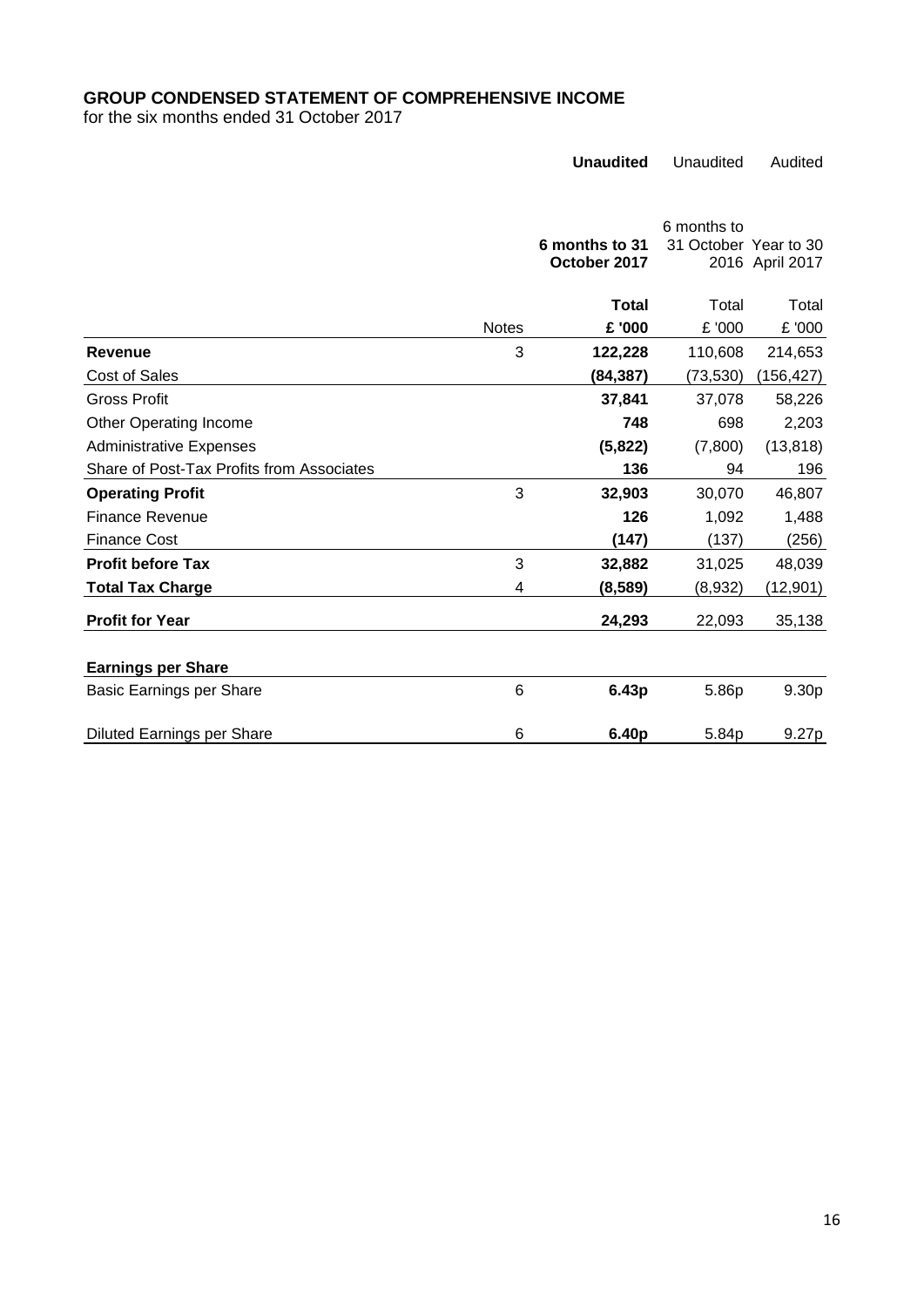# **GROUP CONDENSED STATEMENT OF COMPREHENSIVE INCOME (continued)**

for the six months ended 31 October 2017

|                                                                                                              | 6 months to 31<br>October 2017 | 6 months to<br>31 October 2016 | Year to 30<br>April 2017 |
|--------------------------------------------------------------------------------------------------------------|--------------------------------|--------------------------------|--------------------------|
| <b>Other Comprehensive Income</b>                                                                            | £ '000                         | £ '000                         | £ '000                   |
|                                                                                                              |                                |                                |                          |
| Items that are or may subsequently be classified to profit<br>and loss:                                      |                                |                                |                          |
| Exchange Differences Arising on Translation of Foreign<br>Operations                                         | 629                            | 11,511                         | 1,862                    |
| Taxation on exchange differences                                                                             | (2)                            | 918                            | 1,058                    |
| Total items that are or may subsequently be classified to<br>profit and loss                                 | 627                            | 12,429                         | 2,920                    |
| Items that will not be classified to profit and loss:                                                        |                                |                                |                          |
| Remeasurement (losses)/gains in defined benefit<br>obligations and other post-employment benefit obligations |                                |                                | (48)                     |
| Deferred tax on remeasurement (losses)/gains                                                                 |                                |                                | 21                       |
| Total Items that will not be classified to Profit and Loss                                                   |                                |                                | (27)                     |
| Total Comprehensive Income for the period                                                                    | 24,920                         | 34,522                         | 38,031                   |
| Profit for the period Attributable to:                                                                       |                                |                                |                          |
| Owners of the Parent                                                                                         | 24,216                         | 22,020                         | 34,991                   |
| Non-controlling interests                                                                                    | 77                             | 73                             | 147                      |
|                                                                                                              | 24,293                         | 22,093                         | 35,138                   |
| Total comprehensive income attributable to:                                                                  |                                |                                |                          |
| Owners of the Parent                                                                                         | 24,784                         | 34,278                         | 37,799                   |
| Non-controlling interests                                                                                    | 136                            | 244                            | 232                      |
|                                                                                                              | 24,920                         | 34,522                         | 38,031                   |

The accompanying notes form an integral part of these condensed consolidated financial statements.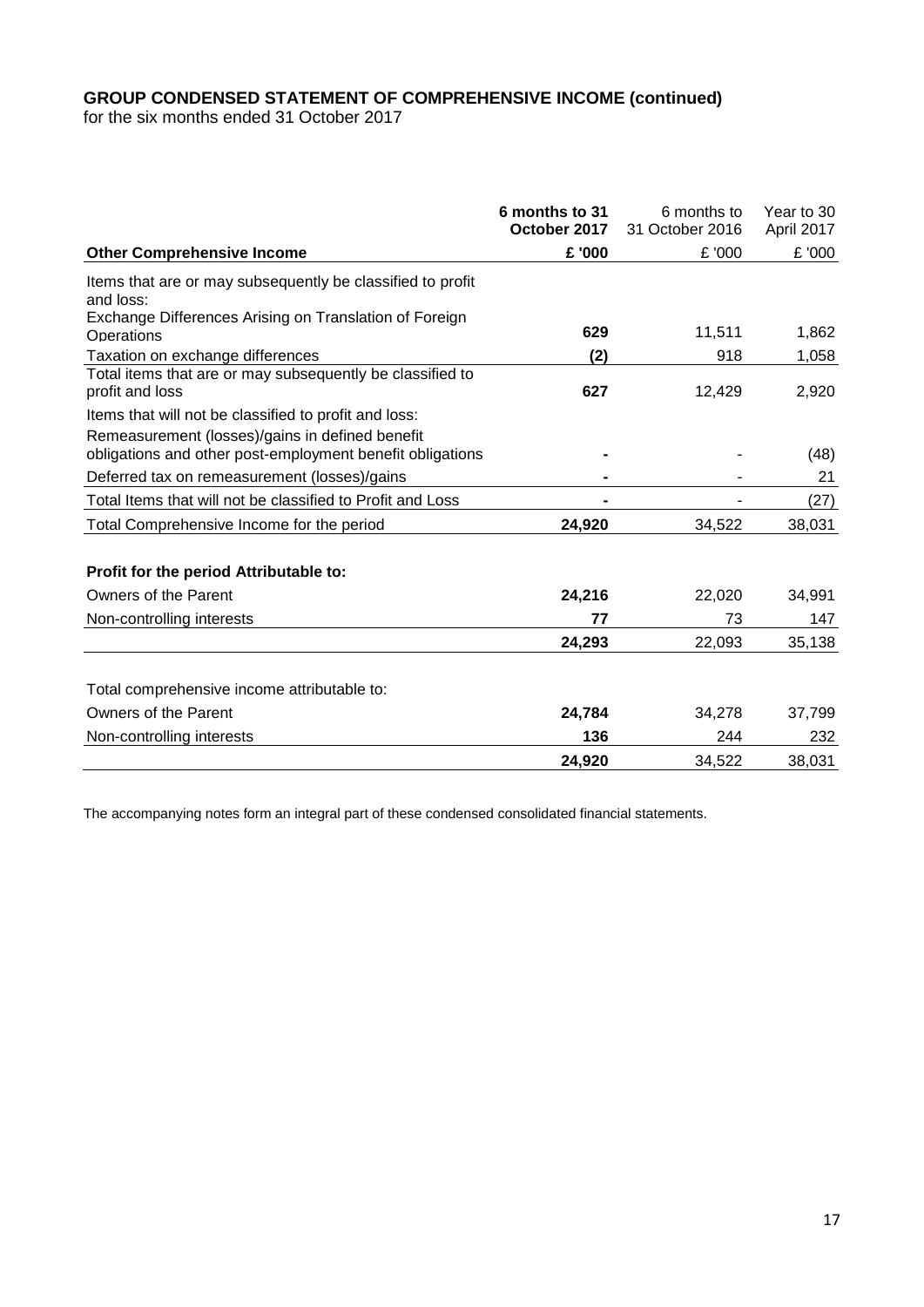# **GROUP CONDENSED STATEMENT OF FINANCIAL POSITION**

as at 31 October 2017

|                                             |              | <b>Unaudited</b> | Unaudited  | Audited  |
|---------------------------------------------|--------------|------------------|------------|----------|
|                                             |              | 31 October       | 31 October | 30 April |
|                                             |              | 2017             | 2016       | 2017     |
|                                             | <b>Notes</b> | £'000            | £'000      | £'000    |
| Assets                                      |              |                  |            |          |
| Non-current assets                          |              |                  |            |          |
| Goodwill                                    | 7            | 13,415           | 12,000     | 11,812   |
| Other intangible assets                     | 7            | 14,030           | 14,061     | 13,451   |
| Property, plant & equipment                 | 7            | 81,223           | 72,366     | 74,989   |
| Investment property                         | 7            | 684              | 715        | 662      |
| Investment in - associates                  |              | 1,927            | 2,211      | 2,095    |
| Other financial assets - held to maturity   | 8            | 1,829            | 2,440      | 2,389    |
| Other financial assets - available for sale |              | 219              | 87         | 81       |
| Deferred tax assets                         |              | 3,670            | 4,246      | 3,641    |
| Trade and other receivables                 |              | 2,061            | 1,844      | 2,025    |
|                                             |              | 119,058          | 109,970    | 111,145  |
| <b>Current assets</b>                       |              |                  |            |          |
| Inventories                                 |              | 22,684           | 20,724     | 19,418   |
| Trade and other receivables                 |              | 22,765           | 19,594     | 18,542   |
| Current tax                                 |              | 3,691            | 310        | 288      |
| Cash and cash equivalents                   | 8            | 63,123           | 77,182     | 47,505   |
|                                             |              | 112,263          | 117,810    | 85,753   |
| Assets held for sale                        |              |                  | 96         | 96       |
| <b>Total assets</b>                         |              | 231,321          | 227,876    | 196,994  |
| Equity                                      |              |                  |            |          |
| Share capital                               |              | 1,884            | 1,882      | 1,882    |
| Share premium                               |              | 9,384            | 8,967      | 8,999    |
| Translation and other reserves              |              | 13,817           | 22,672     | 13,249   |
| Retained earnings                           |              | 101,701          | 101,332    | 103,831  |
| Equity attributable to owners of the Parent |              | 126,786          | 134,853    | 127,961  |
| Non-controlling interests                   |              | 1,477            | 1,353      | 1,341    |
| Total equity                                |              | 128,263          | 136,206    | 129,302  |
| Liabilities                                 |              |                  |            |          |
| Non-current liabilities                     |              |                  |            |          |
| <b>Financial liabilities</b>                | 8            | 14,248           | 9,656      | 8,192    |
| Post-employment benefit obligations         |              | 5,478            | 5,597      | 5,456    |
| <b>Provisions</b>                           |              |                  | 10         |          |
| Deferred tax liabilities                    |              | 3,729            | 2,279      | 3,087    |
| Trade and other payables                    |              | 1,725            | 3,010      | 2,310    |
|                                             |              | 25,180           | 20,552     | 19,045   |
| <b>Current liabilities</b>                  |              |                  |            |          |
| <b>Financial liabilities</b>                | 8            |                  |            |          |
|                                             |              | 3,620<br>601     | 1,921      | 2,490    |
| Provisions                                  |              |                  | 2,356      | 2,072    |
| Current tax                                 |              | 10,634           | 5,708      | 4,209    |
| Trade and other payables                    |              | 63,023           | 61,133     | 39,876   |
|                                             |              | 77,878           | 71,118     | 48,647   |
| Total equity and liabilities                |              | 231,321          | 227,876    | 196,994  |

The accompanying notes form an integral part of these condensed consolidated financial statements.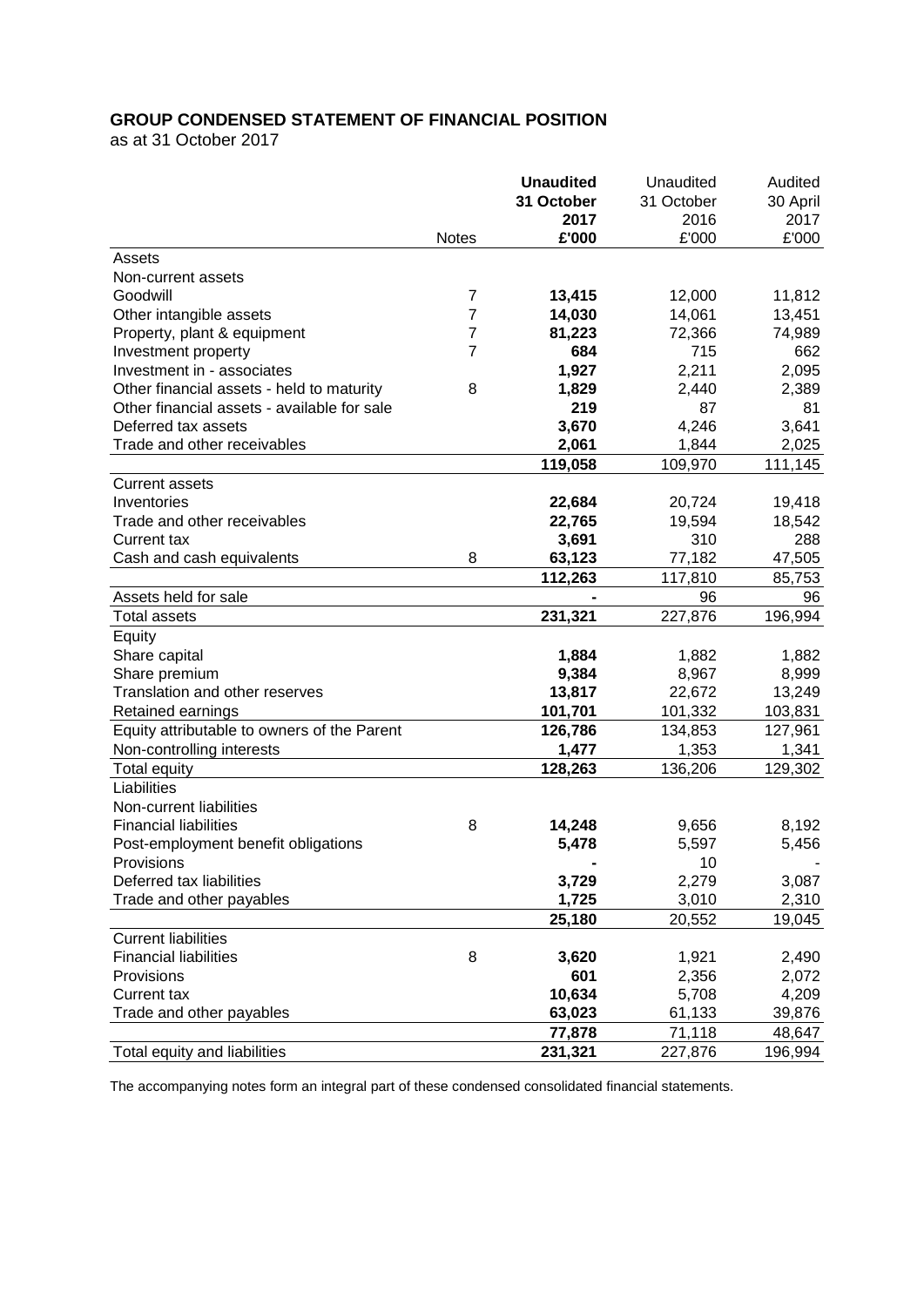# **GROUP CONDENSED STATEMENT OF CASH FLOWS**

for the six months ended 31 October 2017

|                                                     |              | <b>Unaudited</b> | Unaudited   | Audited   |
|-----------------------------------------------------|--------------|------------------|-------------|-----------|
|                                                     |              | 6 months to      | 6 months to | Year to   |
|                                                     |              | 31 October       | 31 October  | 30 April  |
|                                                     |              | 2017             | 2016        | 2017      |
|                                                     | <b>Notes</b> | £'000            | £'000       | £'000     |
| Cash flow from operating activities                 |              |                  |             |           |
| Profit before tax                                   |              | 32,882           | 31,025      | 48,039    |
| Finance cost                                        |              | 147              | 137         | 256       |
| Finance revenue                                     |              | (126)            | (1,092)     | (1, 488)  |
| Operating profit                                    |              | 32,903           | 30,070      | 46,807    |
| Share of post tax profit from associates            |              | (136)            | (94)        | (196)     |
| Amortisation of intangible assets                   |              | 1,267            | 891         | 2,479     |
| Depreciation of property, plant and equipment       |              | 10,698           | 9,345       | 19,944    |
| Profit on sale of property, plant and equipment     |              | (2, 195)         | (173)       | (887)     |
| Exchange differences                                |              | (689)            | 961         | (727)     |
| Other items                                         |              | (34)             | (2,309)     | (3, 877)  |
| Changes in working capital:                         |              |                  |             |           |
| Inventories                                         |              | (2, 376)         | (1,086)     | (1,088)   |
| Trade and other receivables                         |              | (3,033)          | 3,302       | (1, 534)  |
| Trade and other payables                            |              | 5,070            | 6,484       | 2,377     |
| Provisions                                          |              | (1, 579)         | (2, 337)    | (2,045)   |
| Cash generated from operations                      |              | 39,896           | 45,054      | 61,253    |
| Interest paid                                       |              | (147)            | (137)       | (256)     |
| <b>Taxation paid</b>                                |              | (4, 948)         | (9,698)     | (11, 969) |
| Net cash generated from operating activities        |              | 34,801           | 35,219      | 49,028    |
| Cash flows from investing activities                |              |                  |             |           |
| Acquisition of subsidiaries net of cash acquired    |              | (1, 354)         |             |           |
| Investment in associates                            |              |                  | (361)       | (361)     |
| Loans advanced to associates                        |              |                  |             | (1,014)   |
| Investment in intangible assets                     |              | (1,581)          | (5,218)     | (6,686)   |
| Proceeds from sale of intangible assets             |              |                  | 7           | 9         |
| Purchase of property, plant and equipment           |              | (15, 722)        | (18, 779)   | (36, 652) |
| Proceeds from sale of property, plant and equipment |              | 2,799            | 644         | 2,783     |
| Purchase of available for sale investments          |              | (134)            |             |           |
| Interest received                                   |              | 126              | 68          | 75        |
| Dividends received from associates                  |              | 304              | 133         | 279       |
| Net cash used in investing activities               |              | (15, 562)        | (23, 506)   | (41, 567) |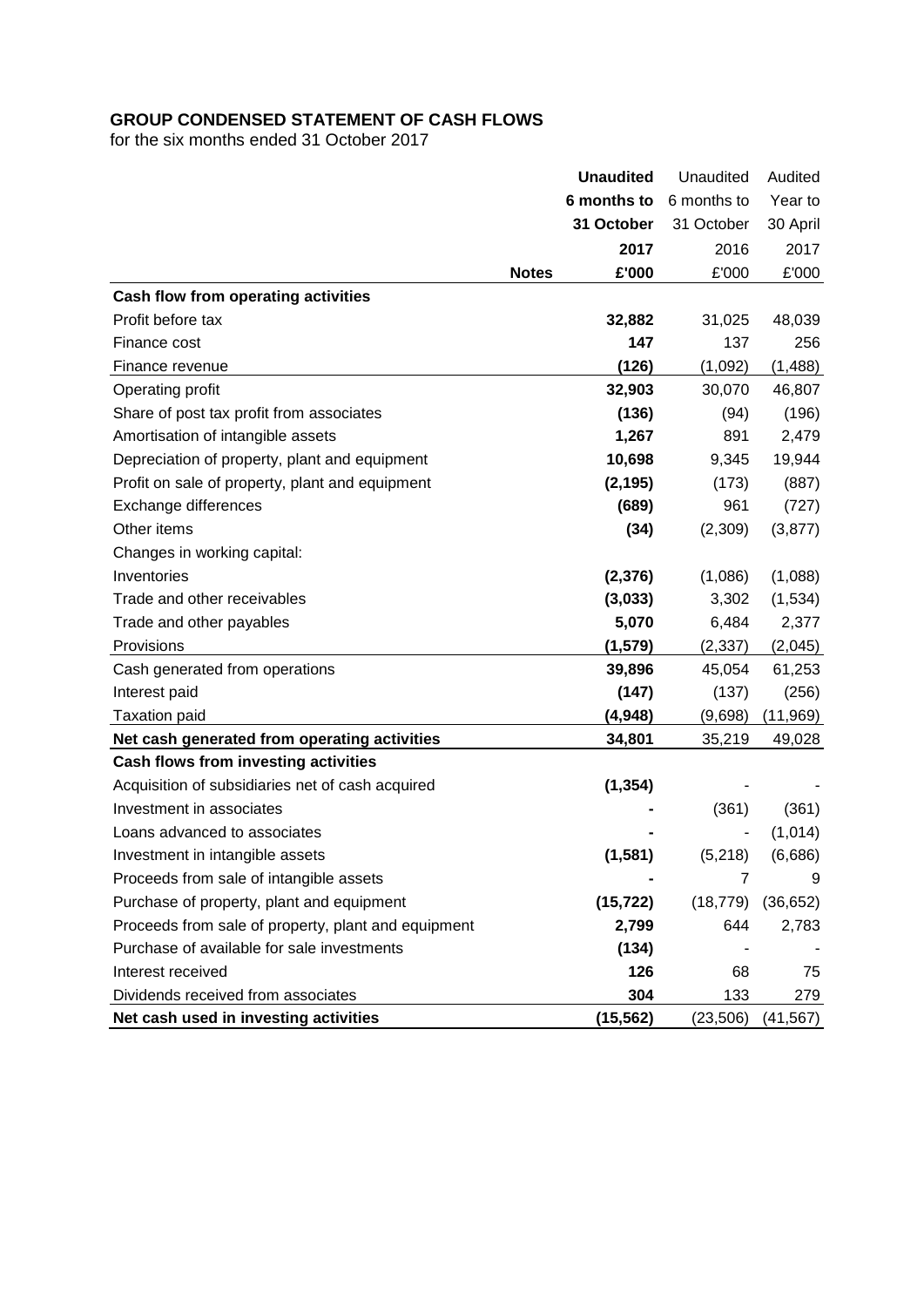# **GROUP CONDENSED STATEMENT OF CASH FLOWS (continued)**

for the six months ended 31 October 2017

|                                                  |              | <b>Unaudited</b> | Unaudited   | Audited   |
|--------------------------------------------------|--------------|------------------|-------------|-----------|
|                                                  |              | 6 months to      | 6 months to | Year to   |
|                                                  |              | 31 October       | 31 October  | 30 April  |
|                                                  |              | 2017             | 2016        | 2017      |
|                                                  | <b>Notes</b> | £'000            | £'000       | £'000     |
| Cash flows from financing activities             |              |                  |             |           |
| Issue of Ordinary shares to equity shareholders  |              | 387              | 816         | 848       |
| Repayment of capital element of finance leases   |              | (87)             | (103)       | (173)     |
| <b>Borrowings</b>                                |              | 8,795            |             | 693       |
| Repayment of borrowings                          |              | (1, 961)         | (867)       | (1,630)   |
| Decrease in assets held to maturity              |              | 573              | 11          | (29)      |
| Dividends paid to owners of the Parent           |              | (11, 633)        | (9,669)     | (32,629)  |
| Net cash utilised in financing activities        |              | (3,926)          | (9, 812)    | (32,920)  |
| Net increase in cash and cash equivalents        |              | 15,313           | 1,901       | (25, 459) |
| Cash and cash equivalents at beginning of period |              | 47,505           | 71,005      | 71,005    |
| Exchange loss on cash and cash equivalents       |              | 305              | 4,276       | 1,959     |
| Cash and cash equivalents at end of period       | 8            | 63,123           | 77,182      | 47,505    |

The accompanying notes form an integral part of these condensed consolidated financial statements.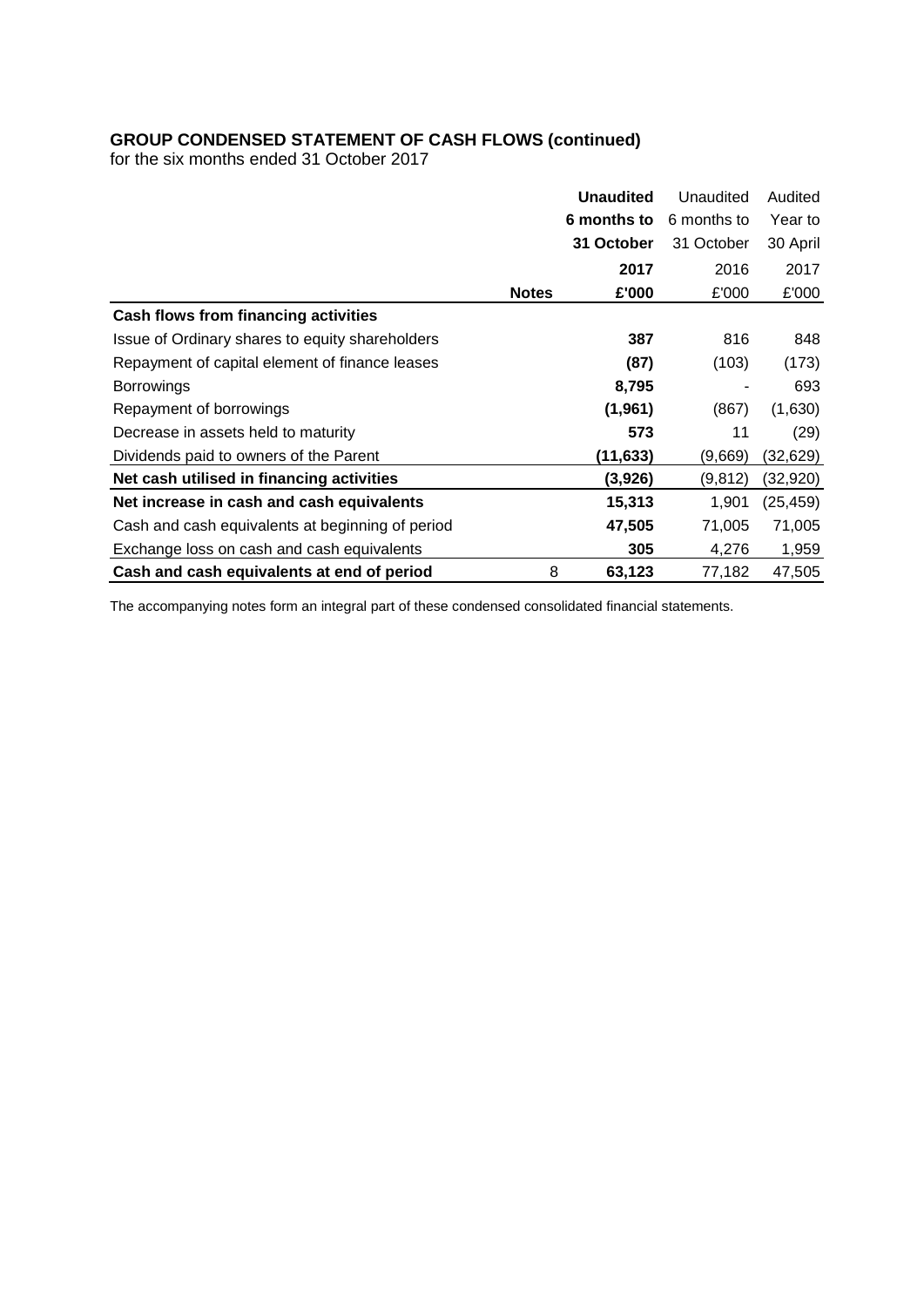# **GROUP CONDENSED STATEMENT OF CHANGES IN EQUITY**

for the six months ended 31 October 2017

|                                                                              | <b>Share</b><br>capital<br>£'000 | <b>Share</b><br>premium<br>£'000 | reserves<br>£'000 | <b>Other Translation</b><br>reserve<br>£'000 | earnings<br>£'000 | <b>Attributable</b><br>Retained to owners of controlling<br>the Parent<br>£'000 | Non-<br>interests<br>£'000 | Total<br>£'000 |
|------------------------------------------------------------------------------|----------------------------------|----------------------------------|-------------------|----------------------------------------------|-------------------|---------------------------------------------------------------------------------|----------------------------|----------------|
| At 1 May 2016                                                                | 1,877                            | 8,156                            | 1,874             | 8,633                                        | 101,101           | 121,641                                                                         | 1,109                      | 122,750        |
| Profit for period                                                            |                                  |                                  |                   |                                              | 22,020            | 22,020                                                                          | 73                         | 22,093         |
| Other comprehensive (expense)/income                                         |                                  |                                  |                   |                                              |                   |                                                                                 |                            |                |
| Exchange differences                                                         |                                  |                                  |                   | 12,780                                       |                   | 12,780                                                                          | 171                        | 12,951         |
| Tax on exchange                                                              |                                  |                                  |                   | 918                                          |                   | 918                                                                             | L,                         | 918            |
| Translation reserve taken to income<br>statement on disposal of subsidiaries |                                  |                                  | ä,                | (1,440)                                      |                   | (1,440)                                                                         | $\overline{a}$             | (1,440)        |
| Transfers between reserves                                                   |                                  |                                  | (93)              |                                              | 93                |                                                                                 |                            |                |
| Total other comprehensive<br>(expense)/income                                |                                  |                                  | (93)              | 12,258                                       | 93                | 12,258                                                                          | 171                        | 12,429         |
| Total comprehensive (expense)/income                                         | $\blacksquare$                   | $\blacksquare$                   | (93)              | 12,258                                       | 22,113            | 34,278                                                                          | 244                        | 34,522         |
| Transactions with owners of the Parent                                       |                                  |                                  |                   |                                              |                   |                                                                                 |                            |                |
| Shares issued in the period                                                  | 5                                | 811                              |                   |                                              |                   | 816                                                                             |                            | 816            |
| Share options                                                                |                                  |                                  |                   |                                              | 151               | 151                                                                             |                            | 151            |
| <b>Dividends</b>                                                             |                                  |                                  |                   |                                              | (22, 033)         | (22, 033)                                                                       | $\overline{a}$             | (22, 033)      |
| <b>Total transactions with the Parent</b>                                    | 5                                | 811                              |                   | $\blacksquare$                               | (21, 882)         | (21,066)                                                                        | $\blacksquare$             | (21,066)       |
| At 31 October 2016                                                           | 1,882                            | 8,967                            | 1,781             | 20,891                                       | 101,332           | 134,853                                                                         | 1,353                      | 136,206        |
|                                                                              |                                  |                                  |                   |                                              |                   |                                                                                 |                            |                |
| At 1 May 2016                                                                | 1,877                            | 8,156                            | 1,874             | 8,633                                        | 101,101           | 121,641                                                                         | 1,109                      | 122,750        |
| Profit for year                                                              |                                  |                                  | $\blacksquare$    | $\blacksquare$                               | 34,991            | 34,991                                                                          | 147                        | 35,138         |
| Other comprehensive (expense)/income                                         |                                  |                                  |                   |                                              |                   |                                                                                 |                            |                |
| Exchange differences                                                         |                                  |                                  |                   | 3,192                                        |                   | 3,192                                                                           | 85                         | 3,277          |
| Tax on exchange                                                              |                                  |                                  |                   | 1,058                                        |                   | 1,058                                                                           | L,                         | 1,058          |
| Translation reserve taken to income                                          |                                  |                                  |                   |                                              |                   |                                                                                 |                            |                |
| statement on disposal of subsidiaries                                        |                                  |                                  |                   | (1, 415)                                     |                   | (1, 415)                                                                        |                            | (1, 415)       |
| Transfers between reserves<br>Remeasurement gains in defined benefit         |                                  |                                  | (93)              |                                              | 93                |                                                                                 |                            |                |
| pension scheme and other post-                                               |                                  |                                  |                   |                                              | (48)              | (48)                                                                            |                            |                |
| employment benefit obligations<br>Deferred tax on remeasurement gains        |                                  |                                  |                   |                                              | 21                | 21                                                                              |                            | (48)<br>21     |
| <b>Total other comprehensive</b>                                             |                                  |                                  |                   |                                              |                   |                                                                                 |                            |                |
| (expense)/income                                                             |                                  |                                  | (93)              | 2,835                                        | 66                | 2,808                                                                           | 85                         | 2,893          |
| Total comprehensive (expense)/income                                         | $\blacksquare$                   |                                  | (93)              | 2,835                                        | 35,057            | 37,799                                                                          | 232                        | 38,031         |
| Shares issued in the period                                                  | 5                                | 843                              | ä,                | $\sim$                                       |                   | 848                                                                             | $\blacksquare$             | 848            |
| Share options                                                                | $\blacksquare$                   | $\blacksquare$                   | $\blacksquare$    | $\blacksquare$                               | 296               | 296                                                                             | $\blacksquare$             | 296            |
| Deferred tax on share options                                                | $\blacksquare$                   | $\blacksquare$                   | $\blacksquare$    | $\blacksquare$                               | 6                 | 6                                                                               | $\blacksquare$             | 6              |
| <b>Dividends</b>                                                             | $\blacksquare$                   | $\blacksquare$                   | $\overline{a}$    | $\blacksquare$                               | (32, 629)         | (32, 629)                                                                       | $\blacksquare$             | (32, 629)      |
| <b>Total transactions with the Parent</b>                                    | 5                                | 843                              |                   | $\blacksquare$                               | (32, 327)         | (31, 479)                                                                       | $\blacksquare$             | (31, 479)      |
| At 30 April 2017                                                             | 1,882                            | 8,999                            | 1,781             | 11,468                                       | 103,831           | 127,961                                                                         | 1,341                      | 129,302        |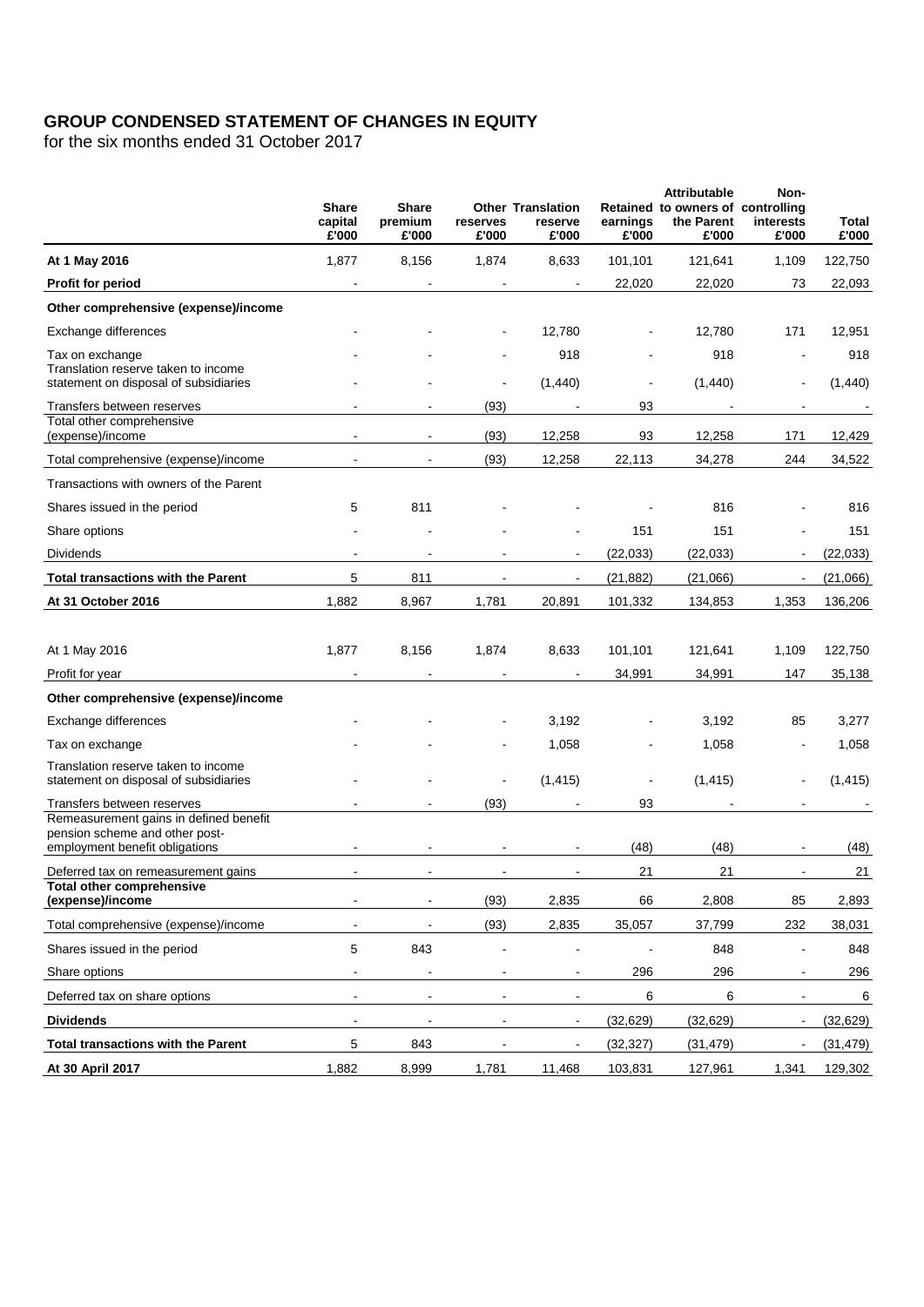# **GROUP CONDENSED STATEMENT OF CHANGES IN EQUITY**

for the six months ended 31 October 2017 continued

|                                                         | <b>Share</b><br>capital<br>£'000 | <b>Share</b><br>premium<br>£'000 | reserves<br>£'000 | <b>Other Translation</b><br>reserve<br>£'000 | earnings<br>£'000 | <b>Attributable</b><br>Retained to owners of<br>the Parent<br>£'000 | Non-<br>controlling<br>interests<br>£'000 | Total<br>£'000 |
|---------------------------------------------------------|----------------------------------|----------------------------------|-------------------|----------------------------------------------|-------------------|---------------------------------------------------------------------|-------------------------------------------|----------------|
| At 1 May 2017                                           | 1,882                            | 8,999                            | 1,781             | 11,468                                       | 103,831           | 127,961                                                             | 1,341                                     | 129,302        |
| <b>Profit for period</b>                                |                                  |                                  | $\blacksquare$    | ۰.                                           | 24,216            | 24,216                                                              | 77                                        | 24,293         |
| Other comprehensive<br>(expense)/income                 |                                  |                                  |                   |                                              |                   |                                                                     |                                           |                |
| Exchange differences                                    |                                  |                                  | Ξ.                | 570                                          |                   | 570                                                                 | 59                                        | 629            |
| Tax on exchange                                         |                                  |                                  | -                 | (2)                                          |                   | (2)                                                                 |                                           | (2)            |
| <b>Total other comprehensive</b><br>(expense)/income    |                                  |                                  | ۰                 | 568                                          |                   | 568                                                                 | 59                                        | 627            |
| <b>Total comprehensive</b><br>(expense)/income          |                                  |                                  | $\blacksquare$    | 568                                          | 24,216            | 24,784                                                              | 136                                       | 24,920         |
| <b>Transactions with owners of the</b><br><b>Parent</b> |                                  |                                  |                   |                                              |                   |                                                                     |                                           |                |
| Shares issued in the period                             | $\mathbf{2}$                     | 385                              | $\blacksquare$    |                                              |                   | 387                                                                 |                                           | 387            |
| Share options                                           |                                  | ۰                                | $\blacksquare$    | ۰                                            | 132               | 132                                                                 |                                           | 132            |
| <b>Dividends</b>                                        |                                  |                                  |                   |                                              | (26, 478)         | (26, 478)                                                           |                                           | $-(26,478)$    |
| <b>Total transactions with the Parent</b>               | 2                                | 385                              |                   |                                              | (26, 346)         | (25, 959)                                                           |                                           | $-(25,959)$    |
| At 31 October 2017                                      | 1,884                            | 9,384                            | 1,781             | 12,036                                       | 101,701           | 126,786                                                             |                                           | 1,477 128,263  |

The accompanying notes form an integral part of these condensed consolidated financial statements.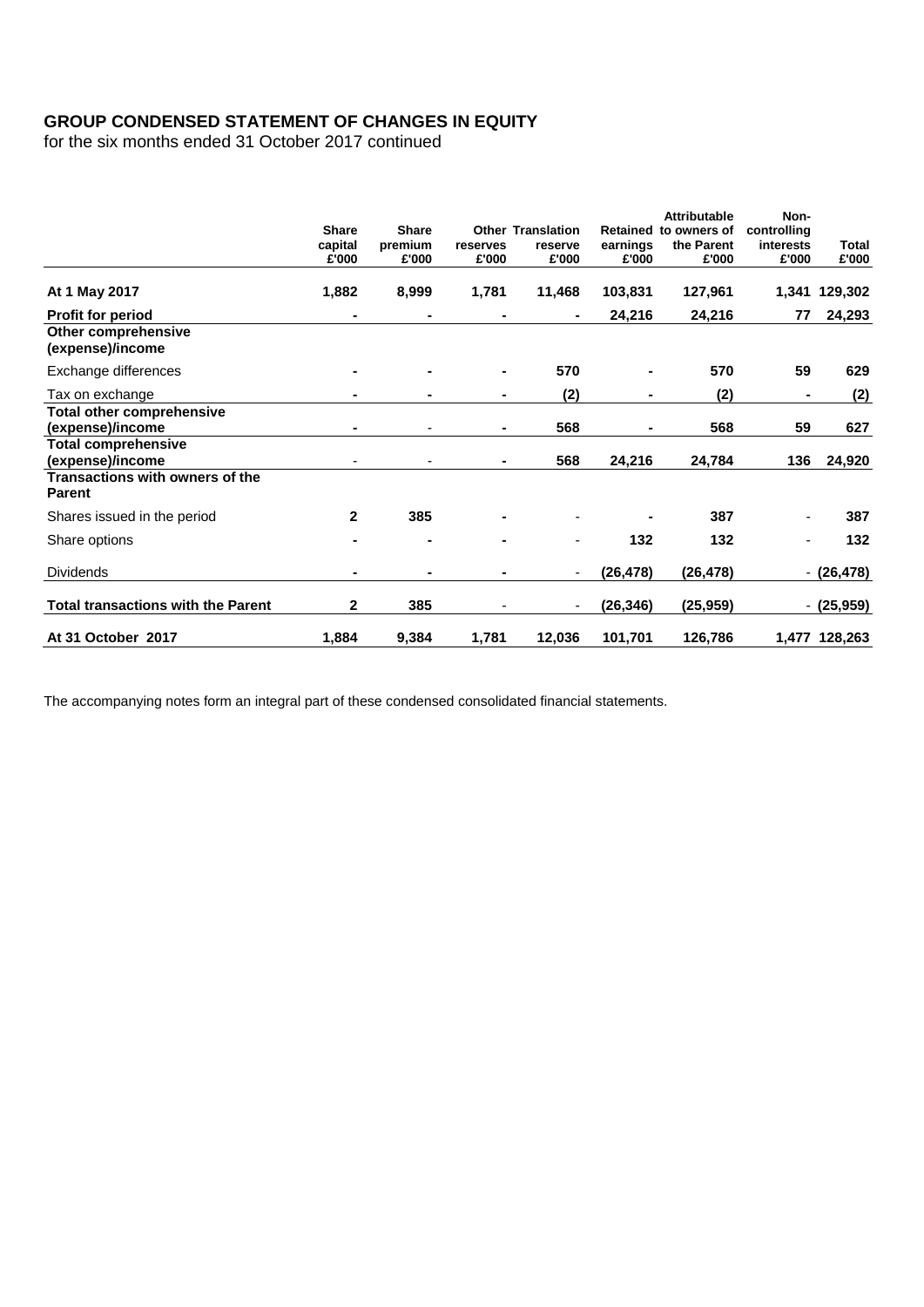#### **1. Corporate information**

The condensed consolidated interim financial statements of Photo-Me International plc (the "Company") for the six months ended 31 October 2017 ("the Interim Report") were approved and authorised for issue by the Board of Directors on 8 December 2017. These condensed consolidated interim financial statements comprise the Company and its subsidiaries (together the "Group") and are presented in pounds sterling, rounded to the nearest thousand.

The Company is a public limited company, incorporated and domiciled in England, whose shares are quoted on the London Stock Exchange, under symbol PHTM. Its registered number is 735438 and its registered office is at Unit 3B, Blenheim Rd, Epsom, KT19 9AP.

Photo-Me's principal activity is the operation of non-food unattended vending equipment aimed primarily at the consumer market. The largest part of the estate comprises photobooths and digital printing kiosks, with the remainder including laundry units, amusement machines and business service equipment. The Group manages these on a geographical basis with the principal operations of the Group in the United Kingdom and Ireland, Continental Europe, and Asia.

### **2. Basis of preparation and accounting policies**

This condensed set of financial statements has been prepared in accordance with IAS 34 Interim Financial Reporting as adopted by the EU. The annual financial statements of the Group are prepared in accordance with International Financial Reporting Standards (IFRSs) as adopted by the EU. As required by the Disclosure Guidance and Transparency Rules of the Financial Conduct Authority, the condensed set of financial statements has been prepared applying the accounting policies and presentation that were applied in the preparation of the Group's published consolidated financial statements for the year ended 30 April 2017.

The condensed consolidated interim financial statements comprise the unaudited financial information for the six months ended 31 October 2017 and 31 October 2016, together with the audited results to 30 April 2017. They do not include all of the information and disclosures required for full annual financial statements, and should be read in conjunction with the Group's financial statements for the year ended 30 April 2017. The condensed financial statements do not constitute statutory accounts within the meaning of section 434 of the UK Companies Act 2006.

The consolidated financial statements of the Group for the year ended 30 April 2017 are available at www.photo-me.com or upon request from the Company's registered office at Unit 3B, Blenheim Rd, Epsom, KT19 9AP.

The Interim Report is unaudited but has been reviewed by the auditors and their report to the Company is included in the Interim Report. The comparative figures for the financial year ended 30 April 2017 are not the Company's statutory accounts for that financial year. Those accounts have been reported on by the Company's auditors and delivered to the Registrar of Companies. The report of the auditors (i) was unqualified, (ii) did not include a reference to any matters to which the auditors drew attention by way of emphasis without qualifying their report, and (iii) did not contain a statement under section 498 (2) or (3) of the Companies Act 2006.

#### *Accounting policies and estimates*

The accounting policies applied by the Group in this Interim Report are the same as those applied in the Group's financial statements for the year ended 30 April 2017, except as indicated below.

#### *New standards adopted in the period:*

There are a number of new and revised standards and interpretations, not all of which are applicable to the Group, which have been issued and are effective for the year 2018 and future reporting periods. The most significant standards and interpretations which are likely to have a more material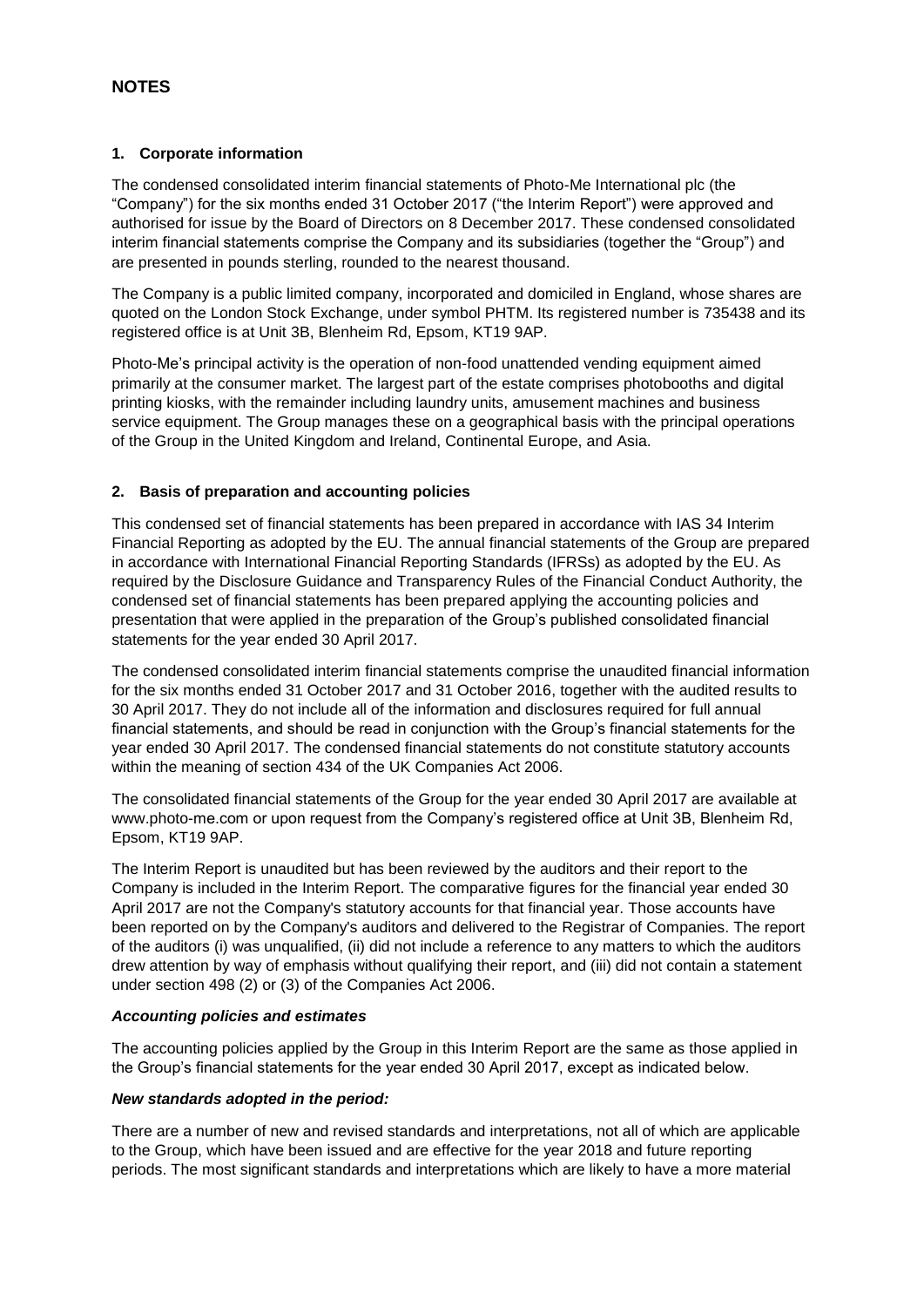impact on the Group's financial statements were listed in the Group's 2017 Annual Report. The effect of adopting new standards for the 2018 year end has not had a material impact on this Interim Report.

#### *Estimates and significant judgements*

The preparation of the condensed consolidated financial information requires management to make estimates and assumptions that affect the reported amounts of revenue, expenses, assets and liabilities and the disclosure of contingent liabilities at the date of the condensed consolidated financial information. Such estimates and assumptions are based on historical experience and various other factors that are believed to be reasonable in the circumstances and constitute management's best judgement at the date of the financial statements. In future, actual experience may deviate from these estimates and assumptions, which could affect the financial statements as the original estimates and assumptions are modified, as appropriate, in the period in which the circumstances change.

In preparing these condensed consolidated interim financial statements, the significant judgements made by management in applying the Group's accounting policies and the key sources of estimation uncertainty were in the same areas as those that applied in the consolidated financial statements as at and for the year ended 30 April 2017.

#### *Use of non-GAAP profit measures*

The Group measures performance using earnings before interest, tax, depreciation and amortisation ("EBITDA"). EBITDA is a common measure used by a number of companies, but is not defined in IFRS.

The Group measures cash on a net cash basis as explained in note 8.

#### *Risks and uncertainties and cautionary statement regarding forward looking statements*

The principal risks and uncertainties affecting the business activities of the Group are set out in the "Risks and Uncertainties" section of the Interim Management Report, contained within this Interim Report. The cautionary statement regarding forward looking statements is shown below.

#### *Going Concern*

The Annual Report for the year ended 30 April 2017 provided a full description of the Group's business activities, its financial position, cash flows, funding position and available facilities together with the factors likely to affect its future development, performance and position. It also detailed risks associated with the Group's business. This interim report provides updated information on these subjects for the six months to 31 October 2017.

The Group has at the date of this Interim Report, sufficient financing available for its estimated requirements for at least the next twelve months. Together with the proven ability to generate cash from its trading performance, this provides the Directors with confidence that the Group is well placed to manage its business risks successfully in the context of the current financial conditions and the general outlook in the global economy.

After reviewing the Group's annual budgets, plans and financing arrangements, the Directors consider that the Group has adequate resources to continue operating for the foreseeable future and that it is therefore appropriate to continue to adopt the going concern basis in preparing this Interim Report.

### **3. Segmental analysis**

IFRS8 requires operating segments to be identified based on information presented to the Chief Operating Decision Maker (CODM), in order to allocate resources to the segments and monitor performance.

The Group monitors performance at the adjusted operating profit level before special items, interest and taxation.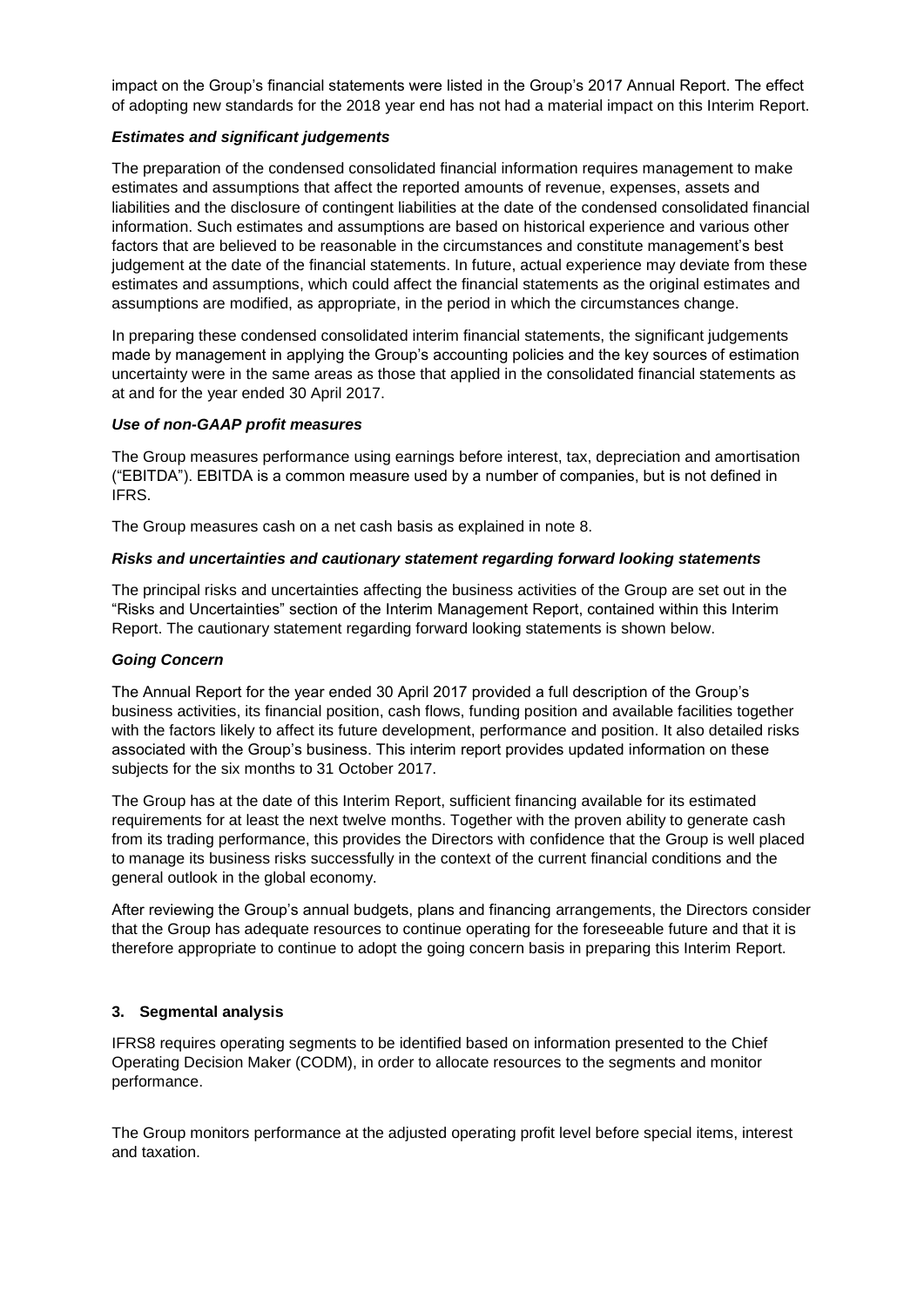In accordance with IFRS8, no segment information is provided for assets and liabilities in the disclosures below, as this information is not regularly provided to the Chief Operating Decision Maker.

#### *Seasonality of operations*

Historically, the first half of the financial year is seasonally the strongest for the Group in terms of profits, and this is expected to be the case again for the current year ending 30 April 2018.

|                                                          |         |               | <b>United</b>        |              |
|----------------------------------------------------------|---------|---------------|----------------------|--------------|
|                                                          | Asia    | <b>Europe</b> | Kingdom<br>& Ireland | <b>Total</b> |
| 6 months to 31 October 2017                              | £'000   | £'000         | £'000                | £'000        |
|                                                          |         |               |                      |              |
| Total revenue                                            | 22,609  | 71,578        | 33,669               | 127,856      |
| Inter segment sales                                      | (3)     | (5, 423)      | (202)                | (5,628)      |
| Revenue from external customers                          | 22,606  | 66,155        | 33,467               | 122,228      |
| <b>EBITDA</b>                                            | 4,707   | 29,152        | 10,097               | 43,956       |
| Depreciation and amortisation                            | (2,323) | (6,671)       | (2,804)              | (11, 798)    |
| Operating profit excluding associates                    | 2,384   | 22,481        | 7,293                | 32,158       |
| Share of post-tax profits from associates                |         |               |                      | 136          |
| Corporate income excluding depreciation and amortisation |         |               |                      | 776          |
| Corporate depreciation and amortisation                  |         |               |                      | (167)        |
| Operating profit                                         |         |               |                      | 32,903       |
| <b>Finance Revenue</b>                                   |         |               |                      | 126          |
| Finance costs                                            |         |               |                      | (147)        |
| Profit before tax                                        |         |               |                      | 32,882       |
| Tax                                                      |         |               |                      | (8,589)      |
| Profit for period                                        |         |               |                      | 24,293       |
|                                                          |         |               |                      |              |
| Capital expenditure                                      | 3,499   | 10,100        | 3,426                | 17,025       |
| Corporate capital expenditure                            |         |               |                      | 327          |
| Total capital expenditure                                |         |               |                      | 17,352       |

### **Reconciliation of operating profit**

|                                           | Asia  | Europe                   | United<br>Kingdom<br>& Ireland | Total  |
|-------------------------------------------|-------|--------------------------|--------------------------------|--------|
|                                           | £'000 | £'000                    | £'000                          | £'000  |
| Operating profit before associates        | 2,384 | 22.481                   | 7.293                          | 32,158 |
| Share of past tax profits from associates | 136   | $\overline{\phantom{a}}$ | ۰                              | 136    |
| Corporate operating profit                | -     | 556                      | 53                             | 609    |
| Total operating profit                    | 2,520 | 23,037                   | 7,346                          | 32,903 |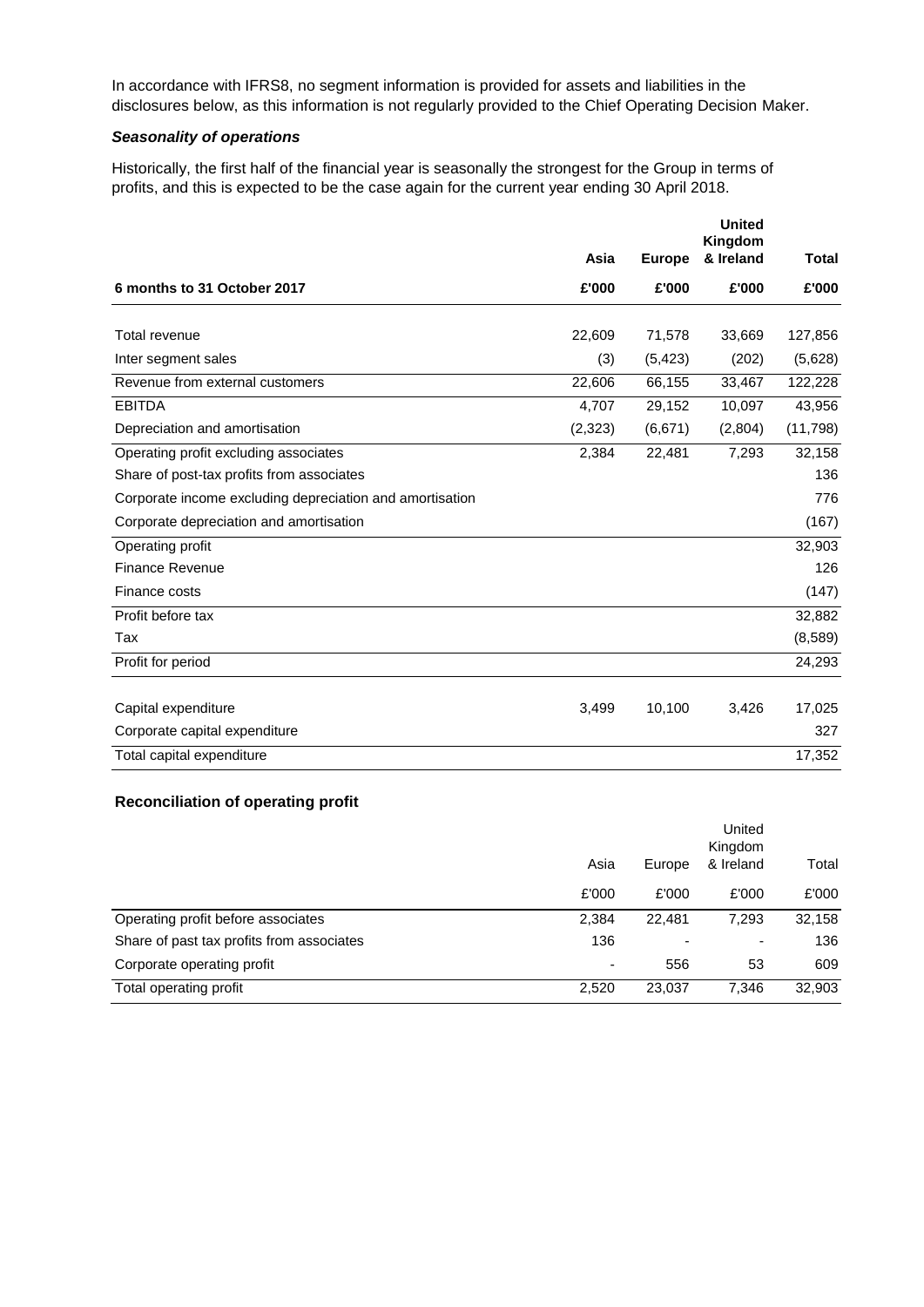|                                                         |         |               | <b>United</b><br>Kingdom |              |
|---------------------------------------------------------|---------|---------------|--------------------------|--------------|
|                                                         | Asia    | <b>Europe</b> | & Ireland                | <b>Total</b> |
| 6 months to 31 October 2016                             | £'000   | £'000         | £'000                    | £'000        |
|                                                         |         |               |                          |              |
| Total revenue                                           | 24,259  | 68,243        | 25,546                   | 118,048      |
| Inter segment sales                                     | (127)   | (7, 175)      | (138)                    | (7, 440)     |
| Revenue from external customers                         | 24,132  | 61,068        | 25,408                   | 110,608      |
| <b>EBITDA</b>                                           | 5,592   | 28,012        | 6,904                    | 40,508       |
| Depreciation and amortisation                           | (1,890) | (6,016)       | (2, 190)                 | (10,096)     |
| Operating profit excluding associates                   | 3,702   | 21,996        | 4,714                    | 30,412       |
| Share of post-tax profits from associates               |         |               |                          | 94           |
| Corporate costs excluding depreciation and amortisation |         |               |                          | (296)        |
| Corporate depreciation and amortisation                 |         |               |                          | (140)        |
| Operating profit                                        |         |               |                          | 30,070       |
| <b>Finance Revenue</b>                                  |         |               |                          | 1,092        |
| Finance costs                                           |         |               |                          | (137)        |
| Profit before tax                                       |         |               |                          | 31,025       |
| Tax                                                     |         |               |                          | (8,932)      |
| Profit for period                                       |         |               |                          | 22,093       |
|                                                         |         |               |                          |              |
| Capital expenditure                                     | 3,783   | 9,686         | 9,838                    | 23,307       |
| Corporate capital expenditure                           |         |               |                          | 774          |
| Total capital expenditure                               |         |               |                          | 24,081       |

# **Reconciliation of operating profit**

|                                           | Asia  | Europe | United<br>Kingdom<br>& Ireland | Total  |
|-------------------------------------------|-------|--------|--------------------------------|--------|
|                                           | £'000 | £'000  | £'000                          | £'000  |
| Operating profit before associates        | 3,702 | 21.996 | 4.714                          | 30,412 |
| Share of past tax profits from associates | 94    |        | $\overline{\phantom{0}}$       | 94     |
| Corporate operating profit                | ٠     | 474    | (910)                          | (436)  |
| Total operating profit                    | 3,796 | 22,470 | 3,804                          | 30,070 |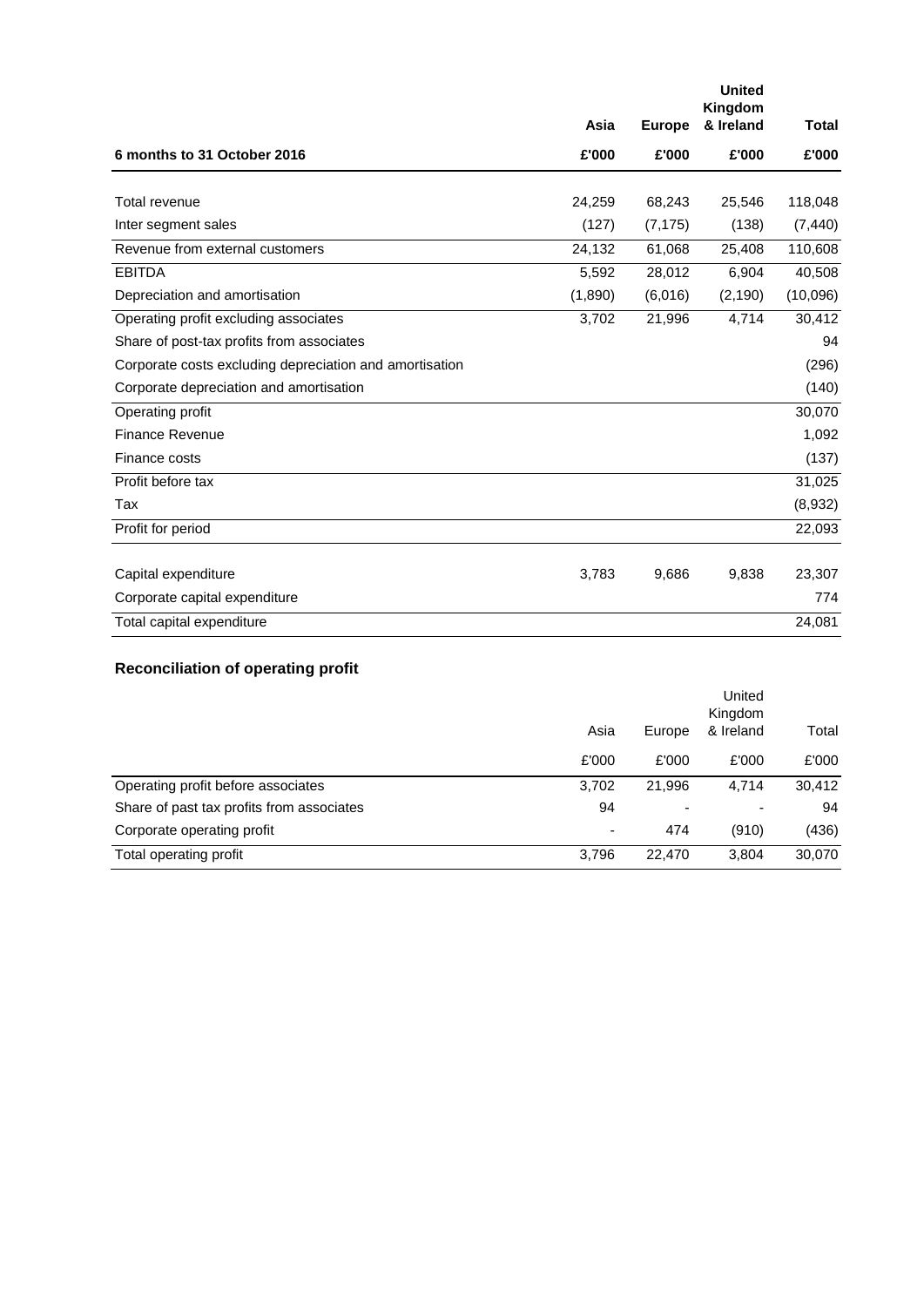|                               | 6 months to<br>31 October<br>2017 |         | 6 months to<br>31 October Year to 30<br>2016 April 2017 |
|-------------------------------|-----------------------------------|---------|---------------------------------------------------------|
|                               | £ '000                            | £ '000  | £ '000                                                  |
| Profit before tax             | 32,882                            | 31,025  | 48,039                                                  |
| Finance income                | (126)                             | (1,092) | (1, 488)                                                |
| Finance costs                 | 147                               | 137     | 256                                                     |
| Depreciation and amortisation | 11,965                            | 10,392  | 22,423                                                  |
| <b>EBITDA</b>                 | 44,868                            | 40,462  | 69,230                                                  |

|                                                         |         |               | <b>United</b><br>Kingdom |              |
|---------------------------------------------------------|---------|---------------|--------------------------|--------------|
|                                                         | Asia    | <b>Europe</b> | & Ireland                | <b>Total</b> |
| Year ended 30 April 2017                                | £'000   | £'000         | £'000                    | £'000        |
| Total revenue                                           | 49,472  | 124,739       | 53,870                   | 228,081      |
| Inter segment sales                                     | (128)   | (13,069)      | (231)                    | (13, 428)    |
| Revenue from external customers                         | 49,344  | 111,670       | 53,639                   | 214,653      |
| <b>EBITDA</b>                                           | 12,340  | 46,978        | 12,349                   | 71,667       |
| Depreciation and amortisation                           | (3,940) | (13,038)      | (5,041)                  | (22,019)     |
| Operating profit excluding associates                   | 8,400   | 33,940        | 7,308                    | 49,648       |
| Share of post-tax profits from associates               |         |               |                          | 196          |
| Corporate costs excluding depreciation and amortisation |         |               |                          | (2,633)      |
| Corporate depreciation and amortisation                 |         |               |                          | (404)        |
| Operating profit                                        |         |               |                          | 46,807       |
| <b>Finance Revenue</b>                                  |         |               |                          | 1,488        |
| Finance costs                                           |         |               |                          | (256)        |
| Profit before tax                                       |         |               |                          | 48,039       |
| Tax                                                     |         |               |                          | (12, 901)    |
| Profit for year                                         |         |               |                          | 35,138       |
|                                                         |         |               |                          |              |
| Capital expenditure                                     | 7,227   | 20,125        | 15,301                   | 42,653       |
| Corporate capital expenditure                           |         |               |                          | 820          |
| Total capital expenditure                               |         |               |                          | 43,473       |

# **Reconciliation of operating profit**

| Asia  | Europe | United<br>Kingdom<br>& Ireland | Total   |  |
|-------|--------|--------------------------------|---------|--|
| £'000 | £'000  | £'000                          | £'000   |  |
| 8,400 | 33,940 | 7.308                          | 49,648  |  |
| 196   | ٠      |                                | 196     |  |
| -     | 938    | (3,975)                        | (3,037) |  |
| 8,596 | 34,878 | 3,333                          | 46,807  |  |
|       |        |                                |         |  |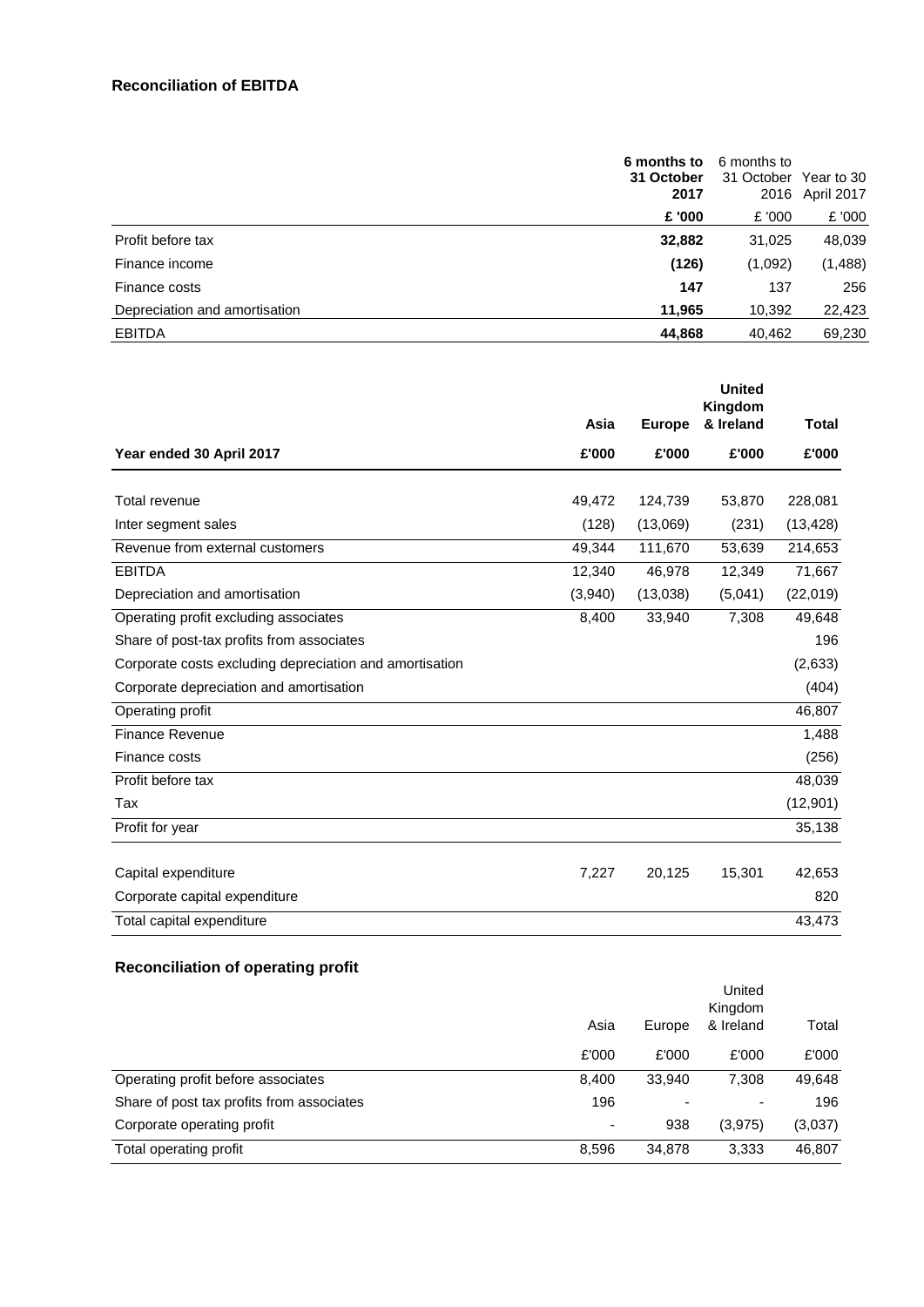### **4. Taxation**

|                       | 6 months to<br>31 October | 6 months to<br>31 October | Year to<br>30 April |
|-----------------------|---------------------------|---------------------------|---------------------|
|                       | 2017                      | 2016                      | 2017                |
|                       | £'000                     | £'000                     | £'000               |
| Profit before tax     | 32,882                    | 31,025                    | 48,039              |
| Total taxation charge | 8,589                     | 8,932                     | 12,901              |
| Effective tax rate    | 26.1%                     | 28.8%                     | 26.9%               |

The tax charge in the Group Income Statement is based on management's best estimate of the full year effective tax rate based on expected full year profits to 30 April 2018.

The UK 2016 Finance Act was enacted in September 2016 and confirmed the basic rate of UK Corporation tax at 19% for the financial years ending 30 April 2018 and 30 April 2019 and 17% for the financial year ending 30 April 2020.

#### **5. Dividends**

#### **Dividends paid and proposed**

|                               |                       | 31 October 2017 |                    | 31 October 2016 |                    | 30 April 2017 |
|-------------------------------|-----------------------|-----------------|--------------------|-----------------|--------------------|---------------|
|                               | pence<br>per<br>share | £'000           | pence<br>per share | £'000           | pence<br>per share | £'000         |
| Interim                       |                       |                 |                    |                 |                    |               |
| H1 2016 paid on 12 May 2016   |                       |                 | 2.575              | 9,669           | 2.575              | 9,669         |
| H1 2017 paid on 11 May 2017   | 3.09                  | 11,633          |                    |                 |                    |               |
| Final                         |                       |                 |                    |                 |                    |               |
| FY 2016 paid 10 November 2016 |                       |                 | 3.285              | 12,365          | 3.285              | 12,365        |
| FY 2017 approved at AGM held  |                       |                 |                    |                 |                    |               |
| on 25 October 2017            | 3.94                  | 14,845          |                    |                 |                    |               |
| Special                       |                       |                 |                    |                 |                    |               |
| FY 2016 paid 10 November 2016 |                       |                 |                    |                 | 2.815              | 10,595        |
|                               | 7.03                  | 26,478          | 5.86               | 22,093          | 8.675              | 32,629        |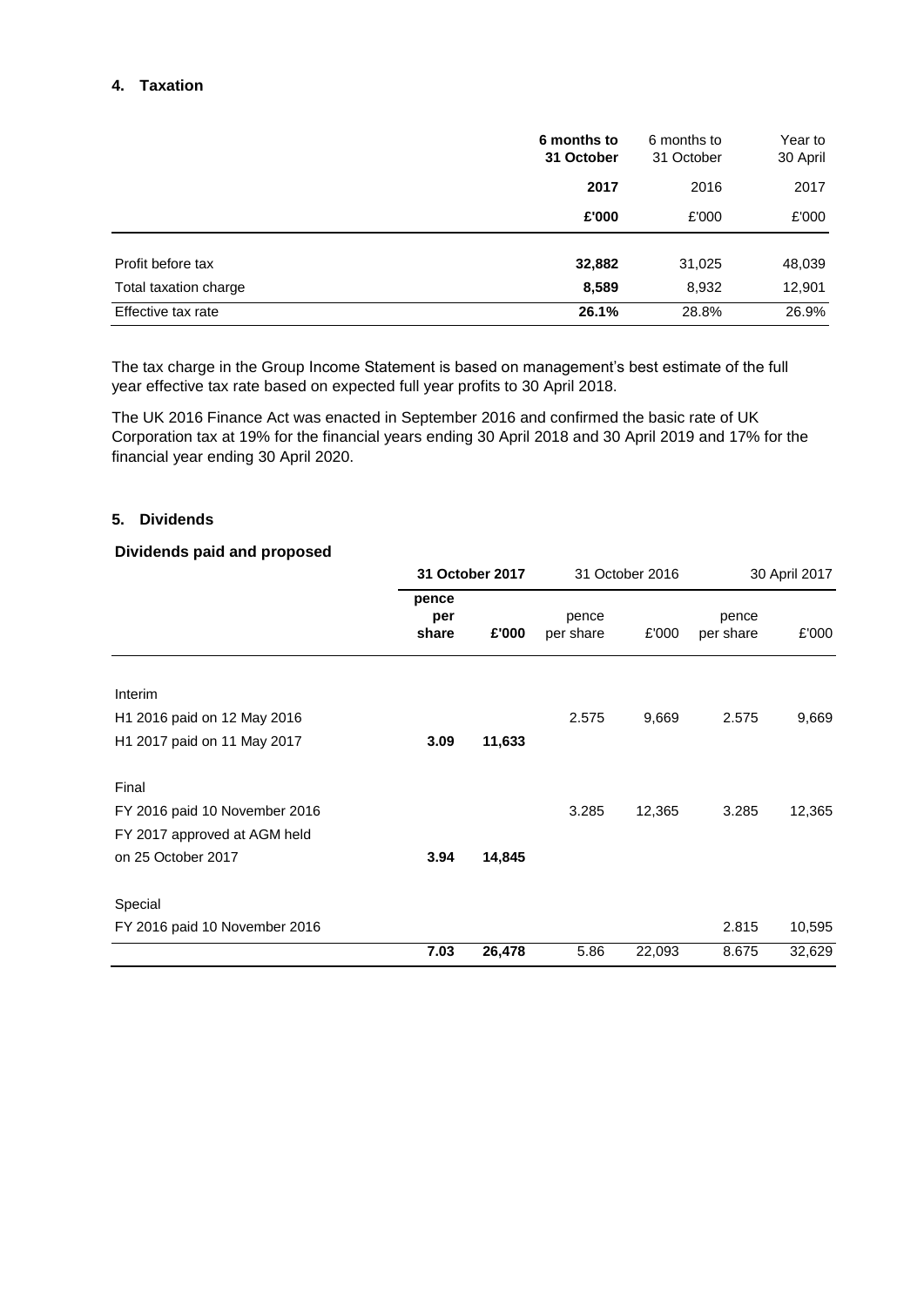#### **Financial year ending 30 April 2018**

#### *Interim dividend for the six months ended 31 October 2017*

The Board has declared an interim dividend of 3.71p per share for the six months ended 31 October 2017, to be paid on 11 May 2018 to shareholders on the register on 6 April 2018. The ex-dividend date will be 5 April 2017

#### **Financial year ended 30 April 2017**

The Board declared an interim dividend of 3.09p per share for the six months ended 31 October 2016, which was paid to shareholders on 11 May 2017.

The Board proposed a final dividend of 3.94p per share for the year ended 30 April 2017 which was approved by shareholders at the Annual General Meeting held on 25 October 2017. It is included in the amount shown as dividend in transactions with owners of the parent in the Group Statement of Changes in Equity and in current liabilities - trade and other payables in the Group Statement of Financial Position. This dividend was paid on 10 November 2017.

#### **Financial year ended 30 April 2016**

The interim dividend for 2016 of 2.575p per share was paid on 12 May 2016.

The final dividend for 2016 of 3.285p per share amounting to £12,365,000 was approved by the shareholders at the Annual General Meeting on 20 October 2016. It is included in the amount shown as dividend in transactions with owners of the parent in the Group Statement of Changes in Equity and in current liabilities -trade and other payables in the Group Statement of Financial Position. This dividend was paid on 10 November 2016.

In addition, the Board proposed a special dividend of 2.816p per share, £10,596,000 which was paid on 10 November 2016. This dividend is not shown in these consolidated financial statements.

#### **6. Earnings per share**

The earnings and weighted average number of shares used in the calculation of earnings per share are set out in the table below:

|                                                          | <b>Six months</b> | Six months        | Year        |
|----------------------------------------------------------|-------------------|-------------------|-------------|
|                                                          | to 31 October     | to 31 October     | to 30 April |
|                                                          | 2017              | 2016              | 2017        |
| Basic earnings per share                                 | 6.43p             | 5.86p             | 9.30p       |
| Diluted earnings per share                               | 6.40 <sub>p</sub> | 5.84 <sub>p</sub> | 9.27p       |
| Earnings available to shareholders (£'000)               | 24,216            | 22,020            | 34,991      |
| Weighted average number of shares in issue in the period |                   |                   |             |
| - basic ('000)                                           | 376,572           | 375.838           | 376,141     |
| - including dilutive share options ('000)                | 378,160           | 377.312           | 377,462     |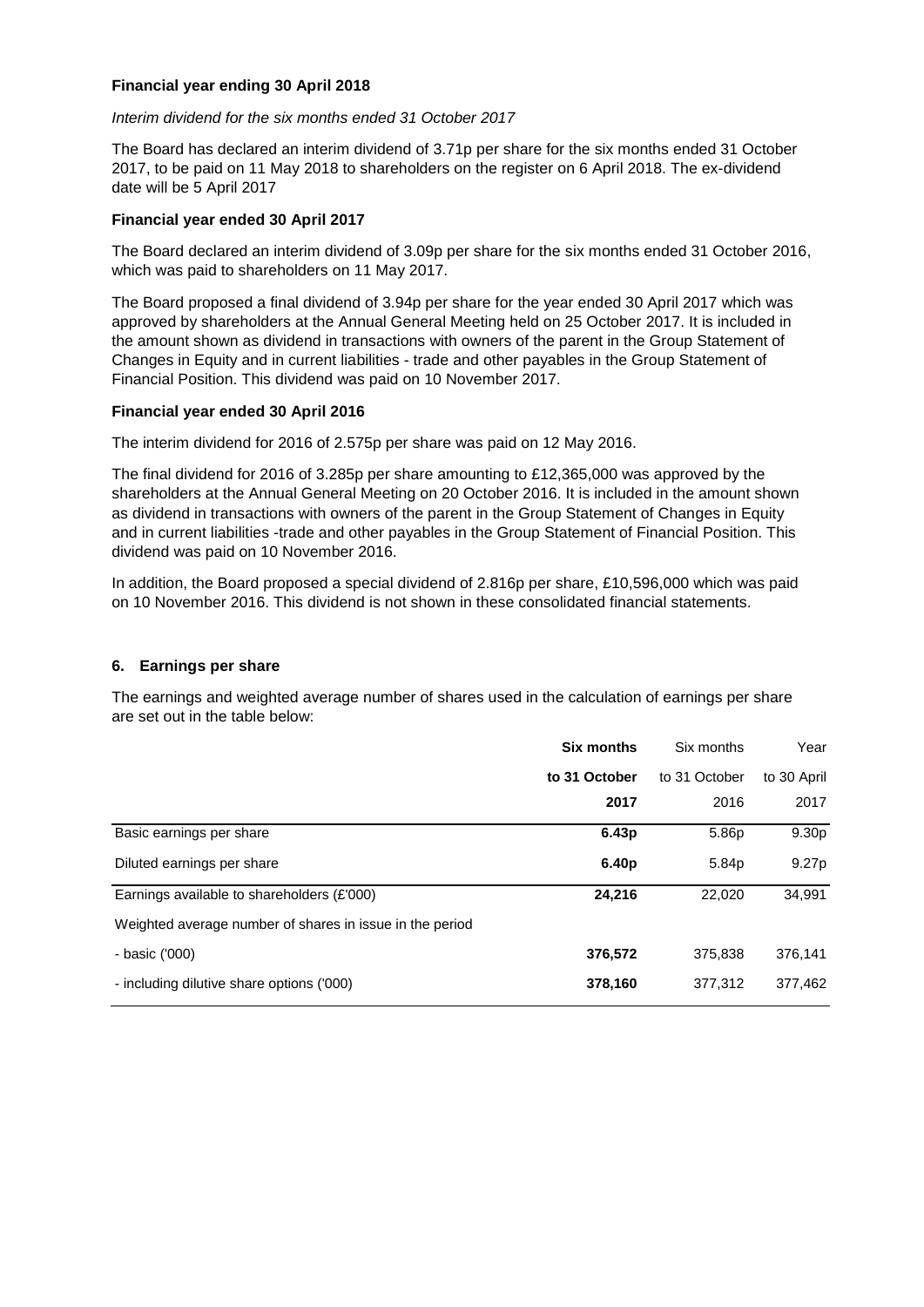# **7. Non-current assets – intangibles, property, plant and equipment and investment property**

|                                     | Goodwill | Other<br>Intangible<br>assets | Property,<br>plant &<br>equipment | <b>Investment</b><br>property |
|-------------------------------------|----------|-------------------------------|-----------------------------------|-------------------------------|
|                                     | £'000    | £'000                         | £'000                             | £'000                         |
| Net book value at 1 May 2016        | 11,606   | 8,706                         | 56,094                            | 629                           |
| Exchange adjustment                 | 394      | 1,035                         | 7,217                             | 94                            |
| Additions                           |          |                               |                                   |                               |
| - photobooths & vending machines    |          |                               | 17,229                            |                               |
| - research & development            |          | 1,637                         |                                   |                               |
| - other additions                   |          | 616                           | 1,286                             |                               |
| Acquisitions                        |          | 2,965                         | 348                               |                               |
| <b>Transfers</b>                    |          |                               |                                   |                               |
| Depreciation provided in the period |          | (891)                         | (9, 337)                          | (8)                           |
| Net book value of disposals         |          | (7)                           | (471)                             |                               |
| Net book value at 31 October 2016   | 12,000   | 14,061                        | 72,366                            | 715                           |
| Net book value at 1 May 2016        | 11,606   | 8,706                         | 56,094                            | 629                           |
| Exchange adjustment                 | 206      | 547                           | 3,942                             | 48                            |
| Additions                           |          |                               |                                   |                               |
| - photobooths & vending machines    |          |                               | 33,787                            |                               |
| - research & development            |          | 2,390                         |                                   |                               |
| - other additions                   |          | 4,296                         | 3,000                             |                               |
| New subsidiaries- net book value    |          |                               |                                   |                               |
| <b>Transfers</b>                    |          |                               |                                   |                               |
| Depreciation provided in the period |          | (2, 479)                      | (19, 929)                         | (15)                          |
| Transfer to assets held for sale    |          |                               |                                   |                               |
| Net book value of disposals         |          | (9)                           | (1,905)                           |                               |
| Net book value at 30 April 2017     | 11,812   | 13,451                        | 74,989                            | 662                           |
| Net book value at 1 May 2017        | 11,812   | 13,451                        | 74,989                            | 662                           |
| Exchange adjustment                 | 87       | 265                           | 1,633                             | 30                            |
| Additions                           |          |                               |                                   |                               |
| - photobooths & vending machines    |          |                               | 13,469                            |                               |
| - research & development            |          | 1,265                         |                                   |                               |
| - other additions                   |          | 316                           | 2,302                             |                               |
| Acquisitions                        | 1,516    |                               | 28                                |                               |
| Depreciation provided in the period |          | (1, 267)                      | (10,690)                          | (8)                           |
| Net book value of disposals         |          |                               | (508)                             |                               |
| Net book value at 31 October 2017   | 13,415   | 14,030                        | 81,223                            | 684                           |

Included in additions for property, plant & equipment are the following amounts under finance leases.

|                                                        | 31 October<br>2017 | 31 October<br>2016 | 30 April<br>2017 |
|--------------------------------------------------------|--------------------|--------------------|------------------|
|                                                        | £'000              | £'000              | £'000            |
| Property, plant & equipment additions - finance leases | 49                 | 84                 | 135              |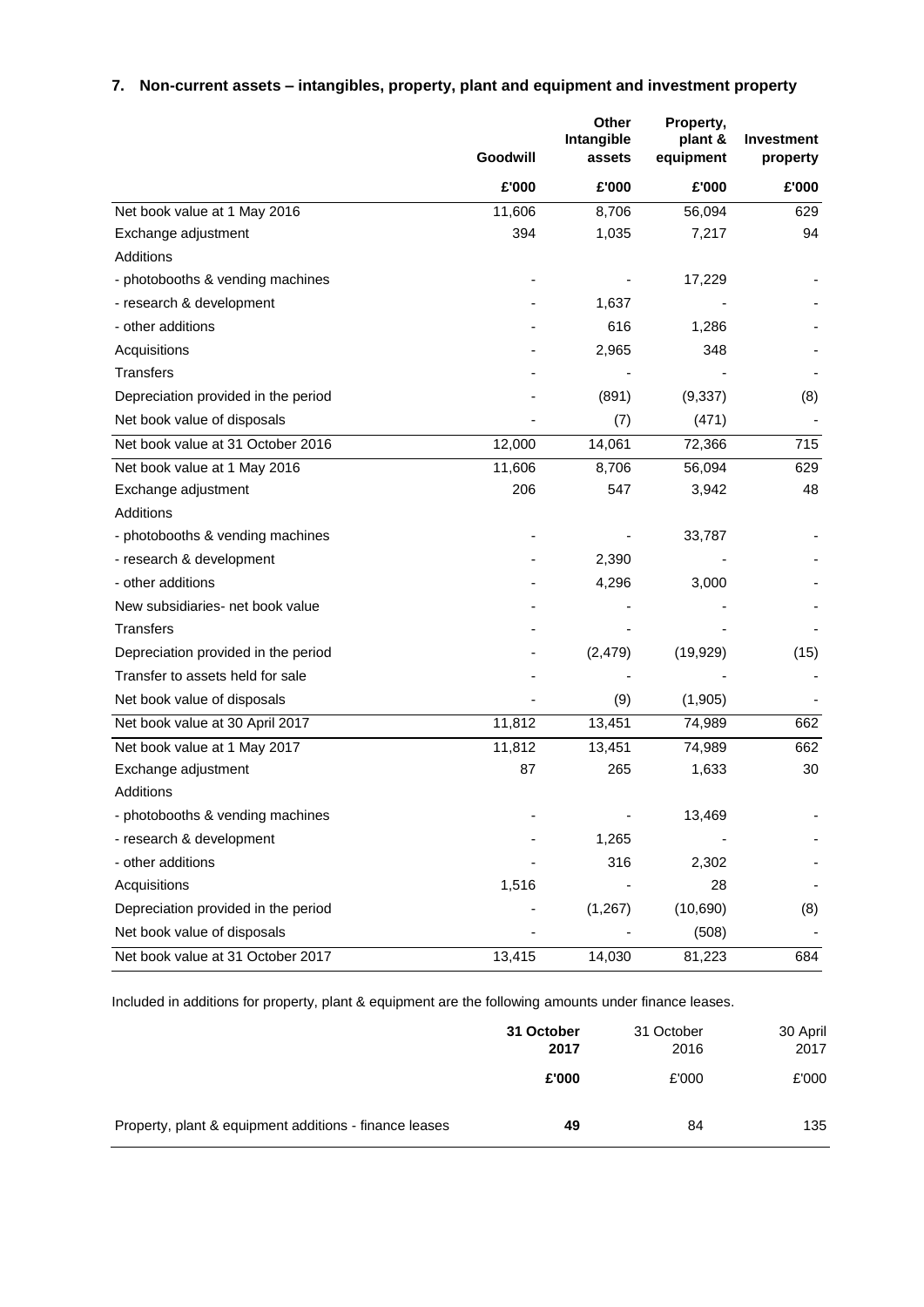#### **8. Net Cash**

|                                                                  | 31 October | 31 October | 30 April |
|------------------------------------------------------------------|------------|------------|----------|
|                                                                  | 2017       | 2016       | 2017     |
|                                                                  | £'000      | £'000      | £'000    |
| Cash and cash equivalents per statement of financial<br>position | 63,123     | 77,182     | 47,505   |
| Financial assets - held to maturity                              | 1,829      | 2,440      | 2,389    |
| Non-current instalments<br>due on bank loans                     | (13,996)   | (9,304)    | (7, 894) |
| Current instalments due on bank loans                            | (3, 479)   | (1,750)    | (2, 344) |
| Leases                                                           | (393)      | (523)      | (444)    |
| Net cash                                                         | 47,084     | 68.045     | 39,212   |

At 31 October 2017, £1,829,000 (31 October 2016: £2,440,000, 30 April 2017: £2,389,000) of the total net cash comprised bank deposit accounts that are subject to restrictions and are not freely available for use by the Group.

Cash and cash equivalents per the cash flow comprise cash at bank and in hand and short-term deposit accounts with an original maturity of less than three months, less bank overdrafts.

Net cash is a non-GAAP measure since it is not defined in accordance with IFRS but is a key indicator used by management in assessing operational performance and financial position strength. The inclusion of items in net cash as defined by the Group may not be comparable with other companies' measurement of net cash/debt. The Group includes in net cash: cash and cash equivalents and certain financial assets (mainly deposits), less instalments on loans and other borrowings.

The tables below, which are not currently required by IFRS, reconcile the Group's net cash to the Group's statement of cash flows. Management believes the presentation of the tables will be of assistance to shareholders.

Other movements for loans and finance leases for the period ended 31 October 2017, period ended 31 October 2016 and year ended 30 April 2017 include transfers between non-current and current and new finance leases taken out in the period.

|                                                                  | 1 May<br>2016 | <b>Exchange</b><br>difference | Other<br>movements       | Cash<br>flow | 31 October<br>2016 |
|------------------------------------------------------------------|---------------|-------------------------------|--------------------------|--------------|--------------------|
|                                                                  | £'000         | £'000                         | £'000                    | £'000        | £'000              |
| Cash and cash equivalents per statement of<br>financial position | 71,005        | 4,276                         | $\overline{\phantom{a}}$ | 1,901        | 77,182             |
| Financial assets - held to maturity                              | 2,253         | 198                           | $\overline{\phantom{a}}$ | (11)         | 2,440              |
| Non-current loans                                                | (8,866)       | (1,316)                       | 878                      |              | (9,304)            |
| Current loans                                                    | (1, 515)      | (224)                         | (878)                    | 867          | (1,750)            |
| Leases                                                           | (462)         | (80)                          | (84)                     | 103          | (523)              |
| Net cash                                                         | 62,415        | 2,854                         | (84)                     | 2,860        | 68,045             |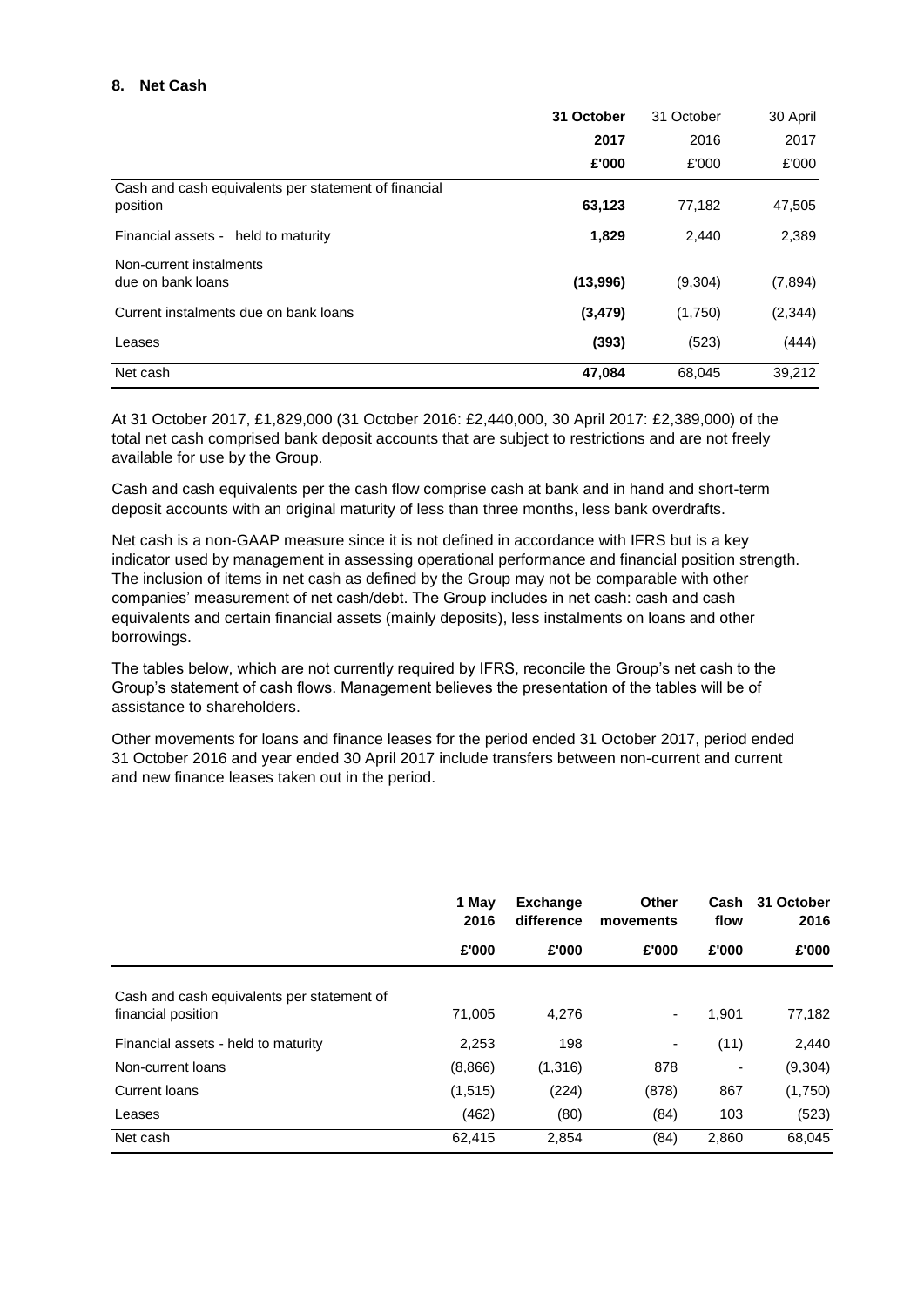|                                                                  | 1 May<br>2016 | <b>Exchange</b><br>difference | <b>Other</b><br>movements | Cash<br>flow | 30 April<br>2017   |
|------------------------------------------------------------------|---------------|-------------------------------|---------------------------|--------------|--------------------|
|                                                                  | £'000         | £'000                         | £'000                     | £'000        | £'000              |
| Cash and cash equivalents per statement of<br>financial position | 71,005        | 1,959                         |                           | (25, 459)    | 47,505             |
| Financial assets - held to maturity                              | 2,253         | 165                           |                           | (29)         | 2,389              |
| Non-current loans                                                | (8,866)       | (678)                         | 1,650                     |              | (7, 894)           |
| <b>Current loans</b>                                             | (1, 515)      | (116)                         | (1,650)                   | 937          | (2, 344)           |
| Leases                                                           | (462)         | (32)                          | (123)                     | 173          | (444)              |
| Net cash                                                         | 62,415        | 1,298                         | (123)                     | (24, 378)    | 39,212             |
|                                                                  |               |                               |                           |              |                    |
|                                                                  | 1 May<br>2017 | <b>Exchange</b><br>difference | <b>Other</b><br>movements | Cash<br>flow | 31 October<br>2017 |
|                                                                  | £'000         | £'000                         | £'000                     | £'000        | £'000              |
| Cash and cash equivalents per statement of<br>financial position | 47,505        | 305                           | $\overline{\phantom{0}}$  | 15,313       | 63,123             |
| Financial assets - held to maturity                              | 2,389         | 13                            | $\overline{\phantom{0}}$  | (573)        | 1,829              |
| Non-current loans                                                | (7, 894)      | (356)                         | 3,049                     | (8,795)      | (13,996)           |
| <b>Current loans</b>                                             | (2,344)       | (47)                          | (3,049)                   | 1,961        | (3, 479)           |
| Leases                                                           | (444)         | 13                            | (49)                      | 87           | (393)              |

### **9. Fair Values**

Fair values of financial instruments by class

There is no difference between the fair values and the carrying value of financial assets and financial liabilities held in the Group's Statement of financial position.

Held to maturity, available-for-sale financial assets and derivatives

The fair value is based on quoted prices at the balance sheet date for quoted investments and other valuation techniques for unquoted investments. For restricted deposits accounts held to maturity, the fair value is estimated at the present value of future cash flows, discounted at the market rate of interest at the balance sheet date.

#### *Trade and other receivables*

The fair value of trade and other receivables is estimated at the present value of future cash flows, discounted at the market rate of interest at the balance sheet date if the effect is material.

#### *Cash and cash equivalents*

The fair value of cash and cash equivalents is estimated at its carrying value where cash is repayable on demand. For short-term cash deposits and other items not repayable on demand, fair value is estimated at the present value of future cash flows, discounted at the market rate of interest at the balance sheet date.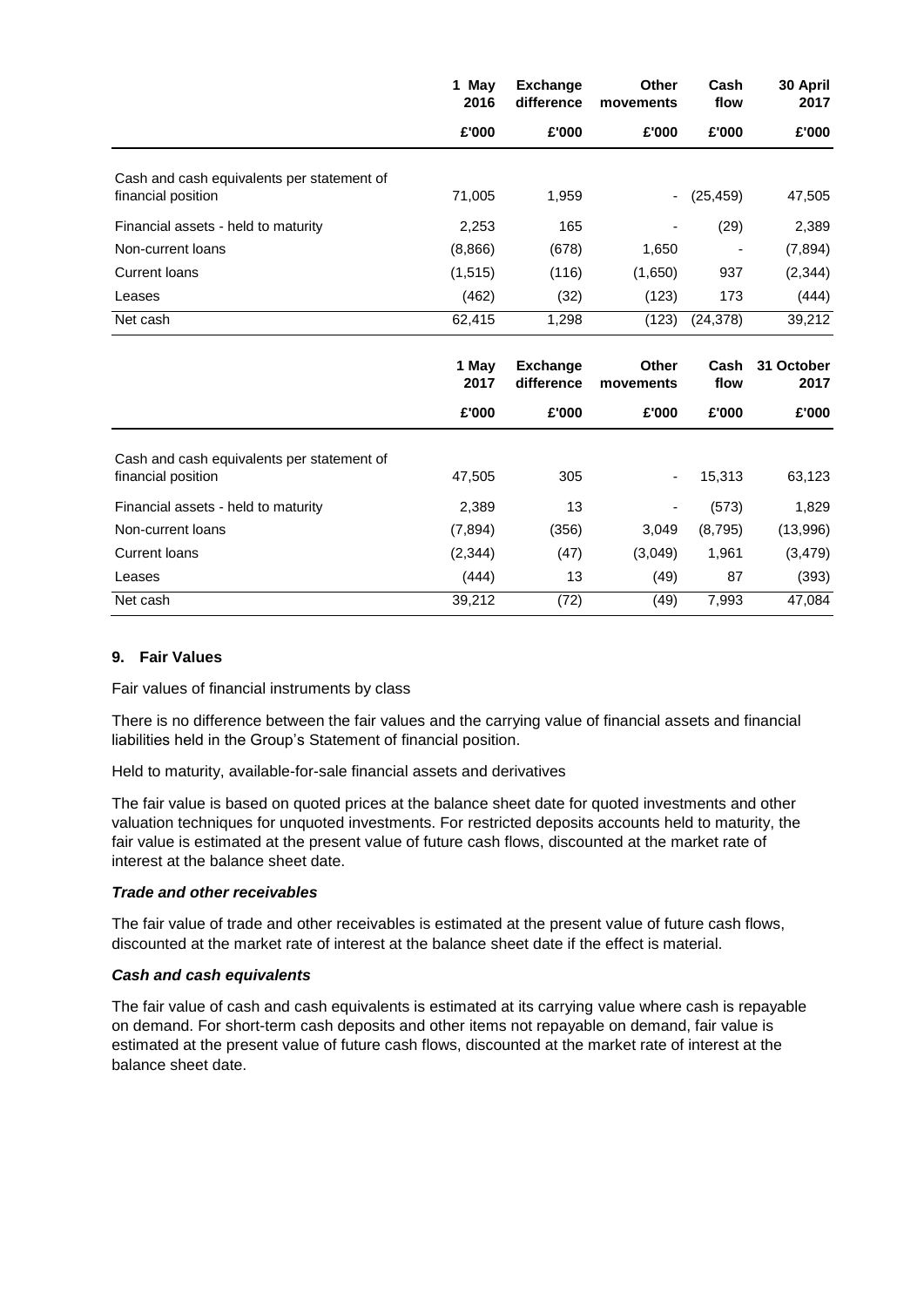#### *Interest bearing borrowings*

Fair value is calculated based on the present value of future principal and interest cash flows discounted at the market rate of interest at the balance sheet date. For finance leases the market rate of interest is determined by reference to similar lease agreements.

#### *Trade and other payables*

The fair value of trade and other payables is estimated as the present value of future cash flows, discounted at the market rate of interest at the balance sheet date if the effect is material.

FRS13 requires an analysis of financial instruments carried at fair value by valuation method as follows.

- Level 1 Quoted prices in active markets for identical assets or liabilities
- Level 2 Inputs other than quoted prices included within level 1 that are observable for the asset or liability, either directly (that is, as process) or indirectly (that is derived from prices).
- Level 3 Inputs for asset or liability that are not based on observable market data.

The Group's financial instruments are fair valued at level 2 with the exception of other financial assets available for sale investments which are valued at level 3.

#### **Financial Instruments by category**

The tables below show financial instruments by category

| 31 October 2017                               | Loans and   | Available for |        |
|-----------------------------------------------|-------------|---------------|--------|
|                                               | receivables | sale          | Total  |
|                                               | £'000       | £'000         | £'000  |
| Assets as per statement of financial position |             |               |        |
| Other financial assets - held to maturity     | 1,829       |               | 1,829  |
| Other financial assets - available for sale   |             | 219           | 219    |
| Trade and other receivables                   | 21,256      | ٠             | 21,256 |
| Cash and cash equivalents                     | 63,123      | ۰             | 63,123 |
| Total                                         | 86,208      | 219           | 86.427 |

|                                                              | <b>Other financial</b><br>liabilities at |              |
|--------------------------------------------------------------|------------------------------------------|--------------|
|                                                              | amortised cost                           | <b>Total</b> |
|                                                              | £'000                                    | £'000        |
| Liabilities as per statement of financial position           |                                          |              |
| <b>Borrowings</b>                                            | 17,475                                   | 17,475       |
| Leases                                                       | 393                                      | 393          |
| Trade and other payables excluding non-financial liabilities | 46,138                                   | 46,138       |
| Total                                                        | 64,006                                   | 64,006       |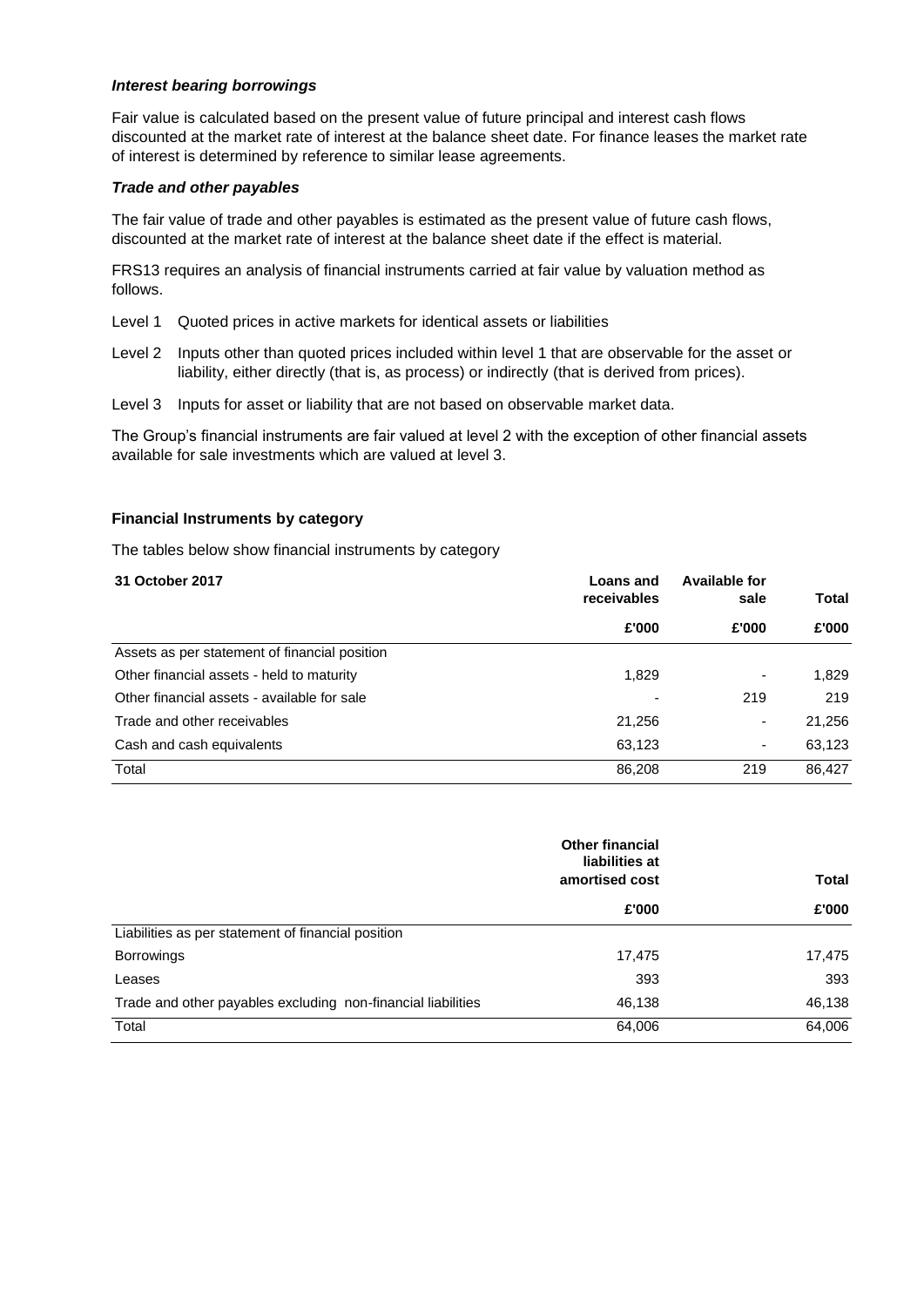| 31 October 2016                               | Loans and   | Available for            |        |
|-----------------------------------------------|-------------|--------------------------|--------|
|                                               | receivables | sale                     | Total  |
|                                               | £'000       | £'000                    | £'000  |
| Assets as per statement of financial position |             |                          |        |
| Other financial assets - held to maturity     | 2,440       | ۰                        | 2,440  |
| Other financial assets - available for sale   |             | 87                       | 87     |
| Trade and other receivables                   | 18.276      | $\overline{\phantom{a}}$ | 18,276 |
| Cash and cash equivalents                     | 77,182      | ٠                        | 77,182 |
| Total                                         | 97,898      | 87                       | 97,985 |

|                                                              | <b>Other financial</b><br>liabilities at |              |
|--------------------------------------------------------------|------------------------------------------|--------------|
|                                                              | amortised cost                           | <b>Total</b> |
|                                                              | £'000                                    | £'000        |
| Liabilities as per statement of financial position           |                                          |              |
| <b>Borrowings</b>                                            | 11,054                                   | 11,054       |
| Leases                                                       | 523                                      | 523          |
| Trade and other payables excluding non-financial liabilities | 48,648                                   | 48,648       |
| Total                                                        | 60,225                                   | 60,225       |

| 30 April 2017                                 | Loans and<br>receivables | Available for<br>sale    | Total  |
|-----------------------------------------------|--------------------------|--------------------------|--------|
|                                               | £'000                    | £'000                    | £'000  |
| Assets as per statement of financial position |                          |                          |        |
| Other financial assets - held to maturity     | 2,389                    | $\overline{\phantom{0}}$ | 2,389  |
| Other financial assets - available for sale   |                          | 81                       | 81     |
| Trade and other receivables                   | 17,080                   | ٠                        | 17,080 |
| Cash and cash equivalents                     | 47.505                   | $\overline{\phantom{a}}$ | 47,505 |
| Total                                         | 66,974                   | 81                       | 67,055 |

|                                                              | <b>Other financial</b><br>liabilities at<br>amortised cost | Total  |
|--------------------------------------------------------------|------------------------------------------------------------|--------|
|                                                              | £'000                                                      | £'000  |
| Liabilities as per statement of financial position           |                                                            |        |
| <b>Borrowings</b>                                            | 10,238                                                     | 10,238 |
| Leases                                                       | 444                                                        | 444    |
| Trade and other payables excluding non-financial liabilities | 39,486                                                     | 39,486 |
| Total                                                        | 50,168                                                     | 50,168 |

Included in liabilities trade and other payables at 31 October 2017 are deferred consideration payables of £2,800,000 (30 April 2017 £2,550,000 and 31 October 2016 £2,550,000) being contingent consideration relating to acquisitions made since September 2015.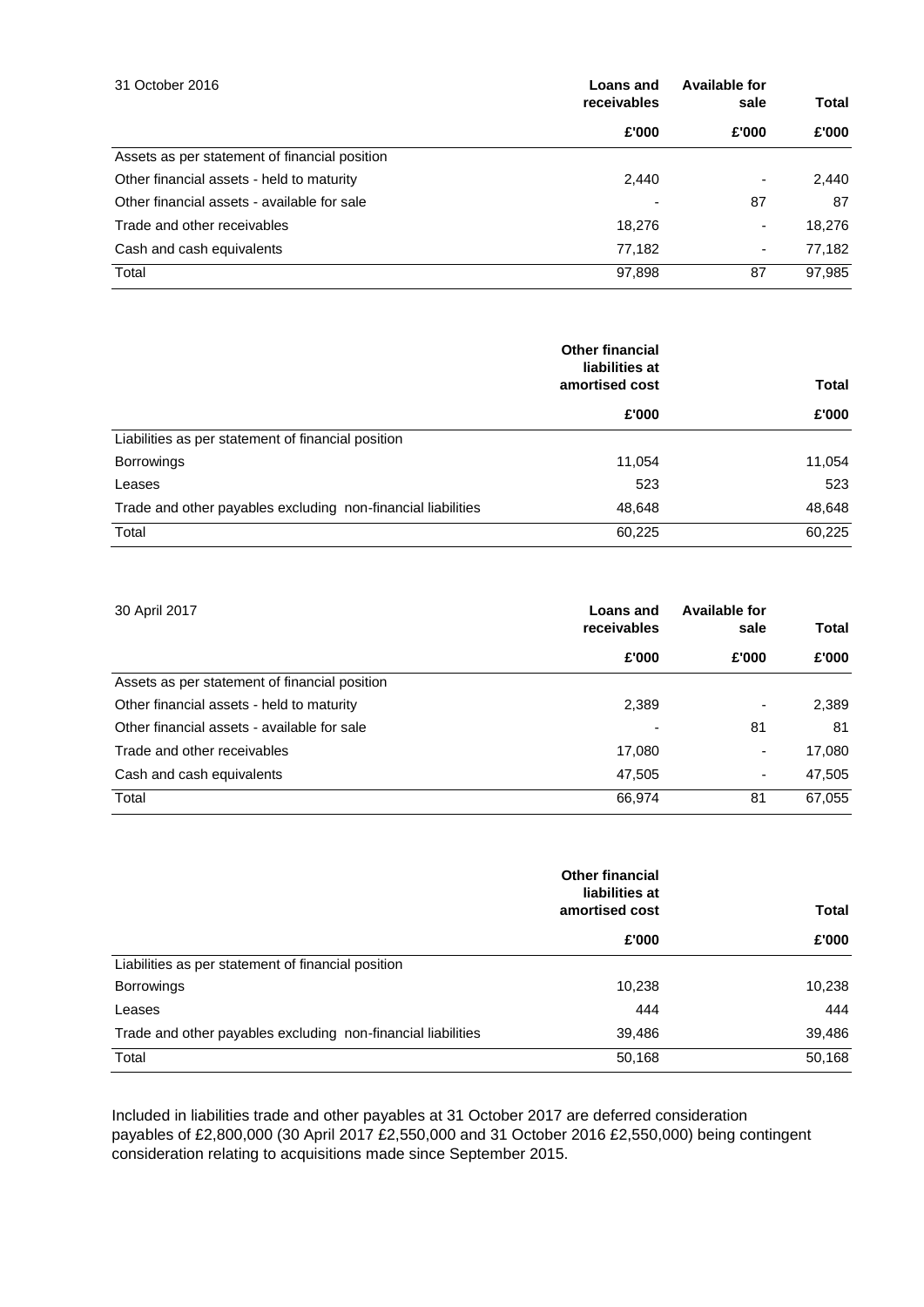#### **10. Related parties**

The Group's significant related parties are disclosed in the 2017 Annual Report and include its associates, its pension funds and the Company's Directors. During the 6 months ended 31 October 2017, there were no new related parties and no additional related party transactions have taken place that have materially affected the financial position or performance of the Group. In addition there were no material changes in the nature and relationship of transactions with related parties to those identified in the 2017 Annual Report.

#### **11. Business combinations**

In July 2017, the Group acquired 100% of the voting rights and share capital of Inox Equip Limited (Inox) and Tersus Equip Limited (Tersus), both UK based, business to business laundry businesses which provide bespoke professional design, procurement and installation of laundry and catering equipment facilities for blue chip companies and institutions such as care homes and hospitals. This acquisition was in line with the Group's strategy to expand its business to business laundry capabilities.

The results of these companies have been consolidated from 1 August 2017.

The table below shows the provisional value of net assets acquired and the consideration paid and payable.

**£ '000**

| Property, plant and equipment                             | 28       |
|-----------------------------------------------------------|----------|
| Total non-current assets                                  | 28       |
| Inventory                                                 | 404      |
| Trade and other receivables                               | 1,158    |
| Cash and cash equivalents                                 | 155      |
| Total current assets                                      | 1,717    |
| <b>Total assets</b>                                       | 1,745    |
| Deferred tax liabilities                                  | (2)      |
| Trade and other payables                                  | (1,249)  |
| Current tax                                               | (51)     |
| <b>Total liabilities</b>                                  | (1, 302) |
| Total identifiable net assets                             | 443      |
| Total identifiable net assets excluding net cash and cash | 288      |
| Goodwill                                                  | 1,516    |
| Goodwill and total identifiable net assets                | 1,959    |
| Cost of investment                                        | 1,959    |
| Contingent consideration                                  | 450      |
| Initial cash outlay on purchase of subsidiaries           | (1, 510) |
| Net cash acquired with subsidiaries                       | 155      |
| Net cash consideration per Group Statement of Cash Flows  | (1, 354) |

#### **Contingent consideration**

A further £450,000 of consideration is payable to the vendors of the acquired businesses contingent on earnings performance in the 12 month periods ending 31 July 2018 and 31 July 2019. The directors consider it likely that the performance conditions will be met and have therefore recognised the maximum amounts payable.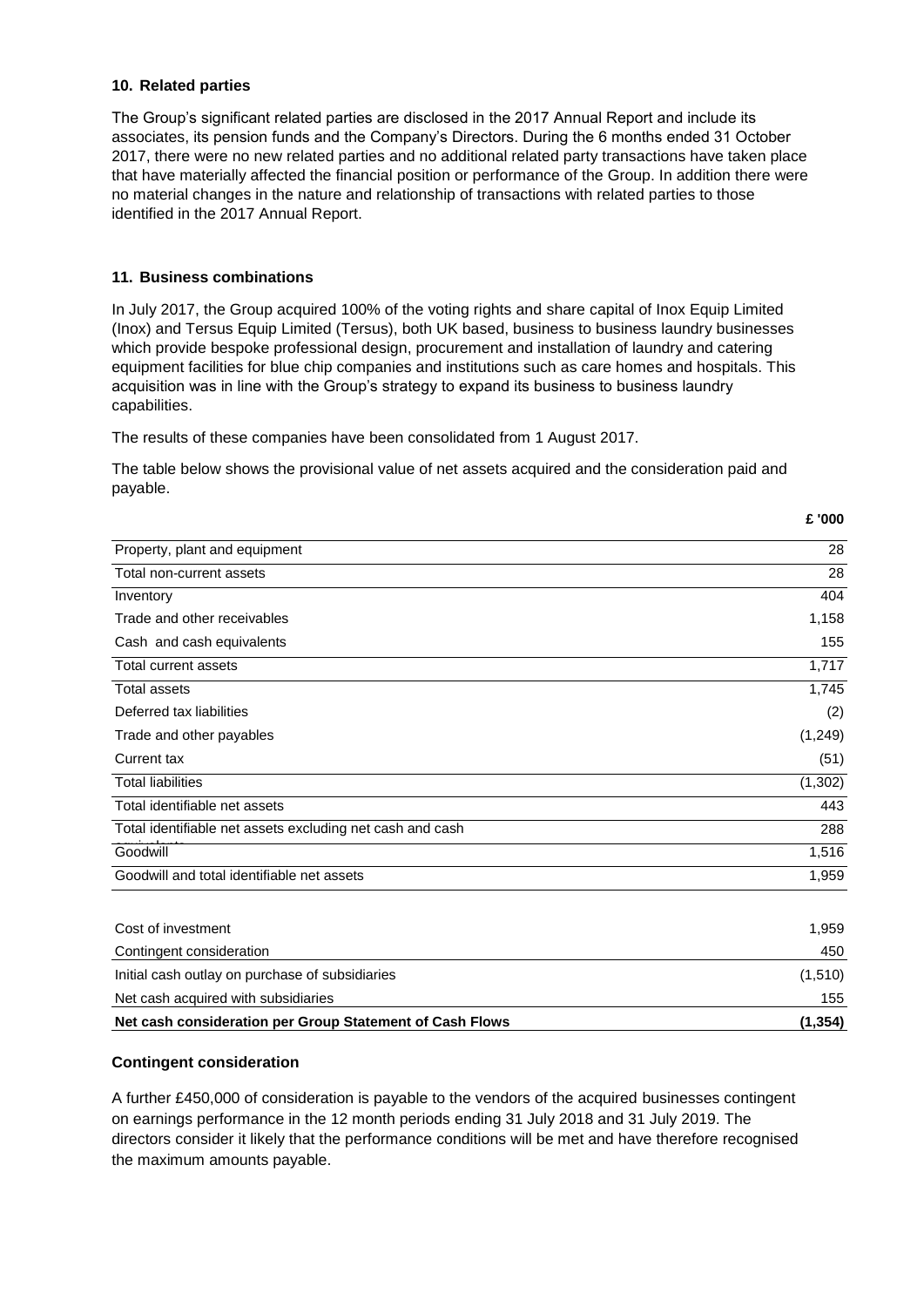#### **Acquired receivables**

The provisional fair value of receivables acquired was £1,158,000. The gross contractual amounts receivable was £1,233,000 and at the acquisition date, £75,000 of contractual cash flows were not expected to be received.

The following amounts have been included in the Group's post acquisition results in respect of the acquired businesses:

|                   | £ '000 |
|-------------------|--------|
| Revenue           | 1,985  |
| Profit before tax | 442    |
| Profit after tax  | 327    |

### **RESPONSIBILITY STATEMENT OF THE DIRECTORS IN RESPECT OF THE HALF-YEARLY FINANCIAL REPORT**

We confirm that to the best of our knowledge:

- The condensed set of financial statements has been prepared in accordance with IAS 34 Interim Financial Reporting as adopted by the EU;
- The Interim Management Report includes a fair review of the information required by:

(a) DTR 4.2.7R of the Disclosure Guidance and Transparency Rules, being an indication of important events that have occurred during the first six months of the financial year and their impact on the condensed set of financial statements; and a description of the principal risks and uncertainties for the remaining six months of the year; and

(b) DTR 4.2.8R of the Disclosure Guidance and Transparency Rules, being related party transactions that have taken place in the first six months of the current financial year and that have materially affected the financial position or performance of the entity during that period; and any changes in the related party transactions described in the last annual report that could do so.

By order of the Board John Lewis (Non-executive Chairman) Serge Crasnianski (Chief Executive Officer and Deputy Chairman)

8 December 2017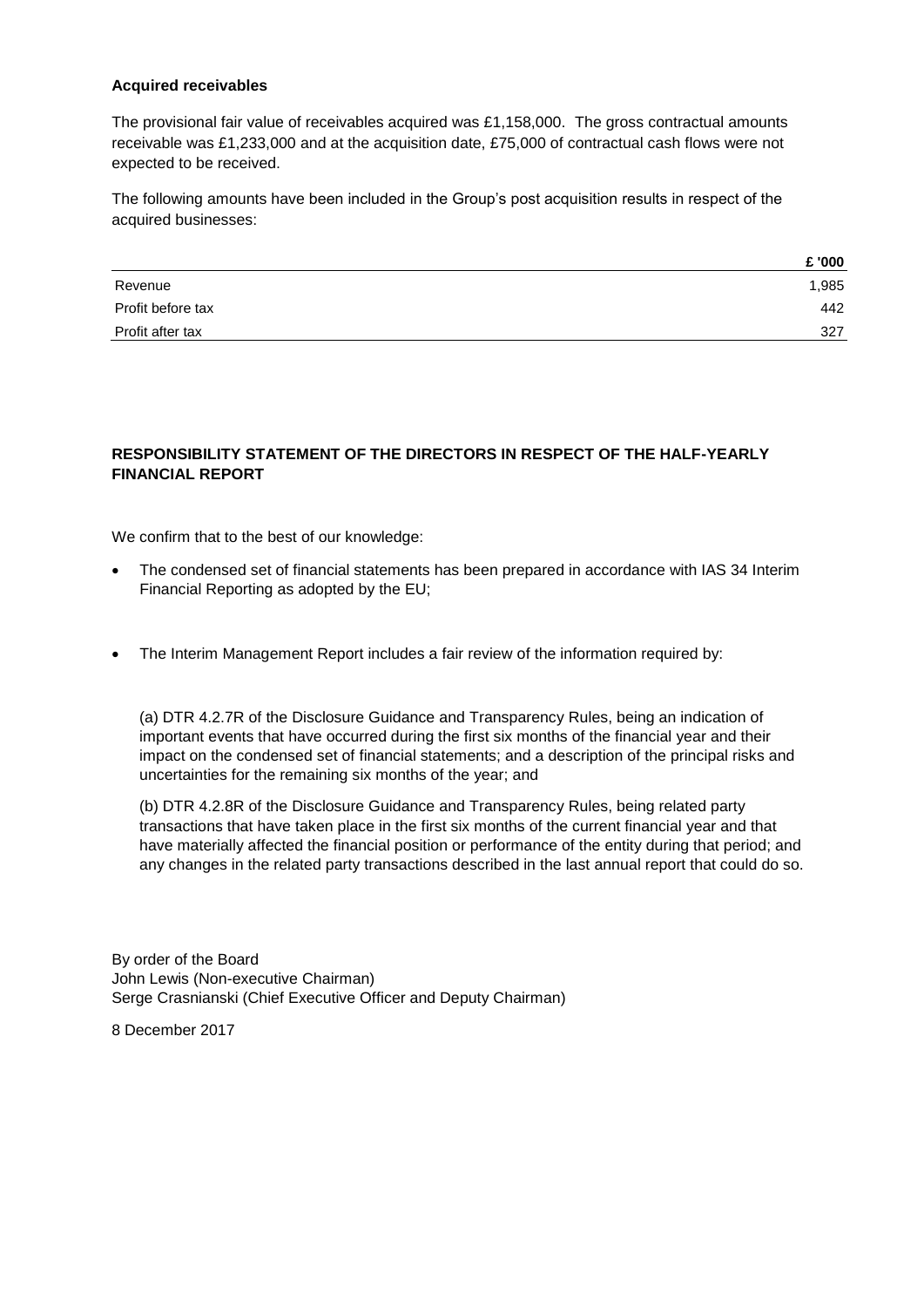#### **INDEPENDENT REVIEW REPORT TO PHOTO-ME INTERNATIONAL PLC**

#### **Conclusion**

We have been engaged by the company to review the condensed set of financial statements in the half-yearly financial report for the six months ended 31 October 2017 which comprises the Group condensed statement of comprehensive income, the Group condensed statement of financial position, the Group condensed statement of cash flows, the Group condensed statement of changes in equity and the related explanatory notes.

Based on our review, nothing has come to our attention that causes us to believe that the condensed set of financial statements in the half-yearly financial report for the six months ended 31 October 2017 is not prepared, in all material respects, in accordance with IAS 34 Interim Financial Reporting as adopted by the EU and the Disclosure Guidance and Transparency Rules ("the DTR") of the UK's Financial Conduct Authority ("the UK FCA").

#### **Scope of review**

We conducted our review in accordance with International Standard on Review Engagements (UK and Ireland) 2410 Review of Interim Financial Information Performed by the Independent Auditor of the Entity issued by the Auditing Practices Board for use in the UK. A review of interim financial information consists of making enquiries, primarily of persons responsible for financial and accounting matters, and applying analytical and other review procedures. We read the other information contained in the halfyearly financial report and consider whether it contains any apparent misstatements or material inconsistencies with the information in the condensed set of financial statements.

A review is substantially less in scope than an audit conducted in accordance with International Standards on Auditing (UK) and consequently does not enable us to obtain assurance that we would become aware of all significant matters that might be identified in an audit. Accordingly, we do not express an audit opinion.

#### **Directors' responsibilities**

The half-yearly financial report is the responsibility of, and has been approved by, the directors. The directors are responsible for preparing the half-yearly financial report in accordance with the DTR of the UK FCA.

As disclosed in note 2, the annual financial statements of the group are prepared in accordance with International Financial Reporting Standards as adopted by the EU. The directors are responsible for preparing the condensed set of financial statements included in the half-yearly financial report in accordance with IAS 34 as adopted by the EU.

#### **Our responsibility**

Our responsibility is to express to the company a conclusion on the condensed set of financial statements in the half-yearly financial report based on our review.

#### **The purpose of our review work and to whom we owe our responsibilities**

This report is made solely to the company in accordance with the terms of our engagement to assist the company in meeting the requirements of the DTR of the UK FCA. Our review has been undertaken so that we might state to the company those matters we are required to state to it in this report and for no other purpose. To the fullest extent permitted by law, we do not accept or assume responsibility to anyone other than the company for our review work, for this report, or for the conclusions we have reached.

Steve Masters **for and on behalf of KPMG LLP** *Chartered Accountants* 1 Forest Gate Brighton Road **Crawley** RH<sub>11</sub> 9PT

8 December 2017